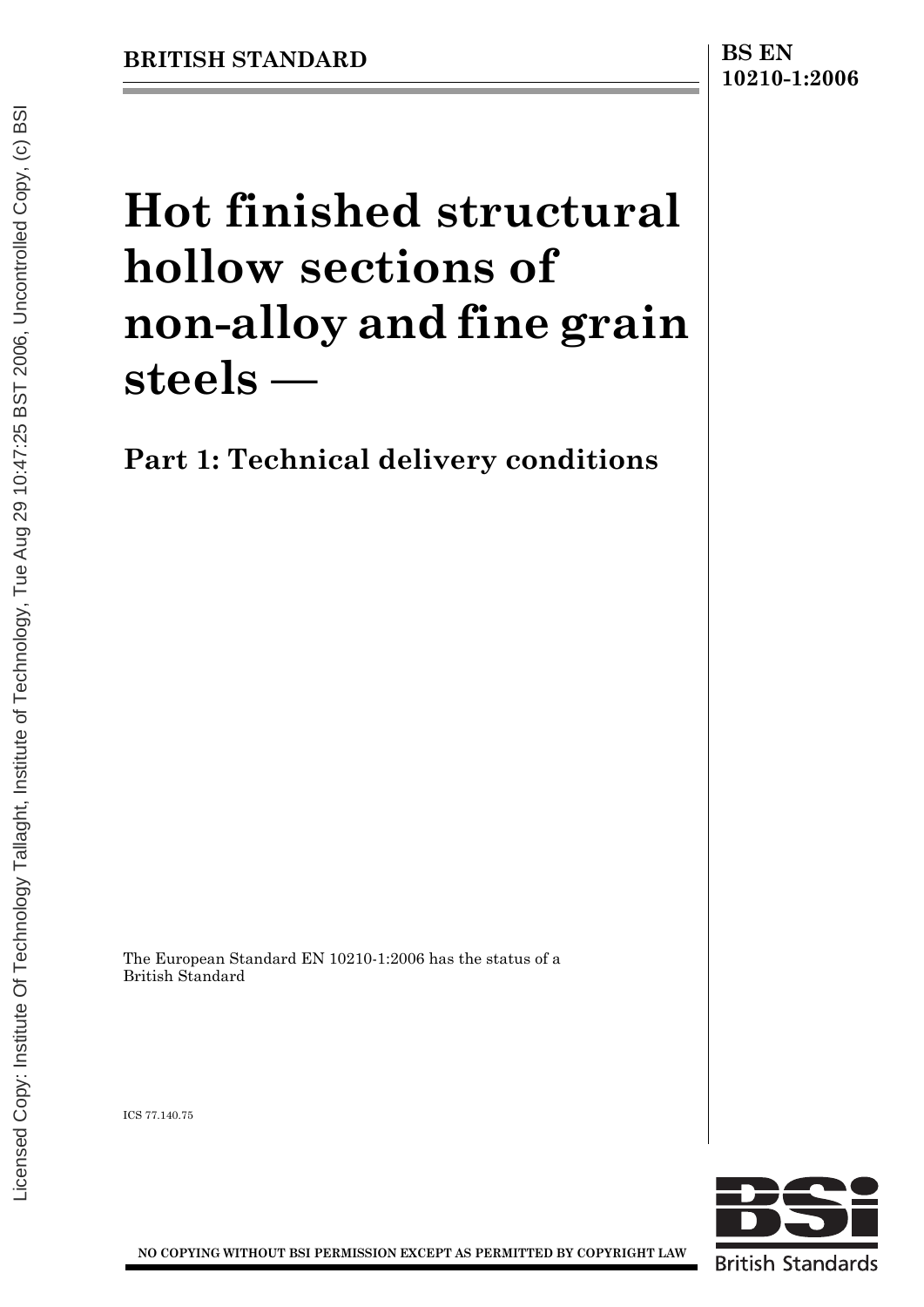### **National foreword**

This British Standard is the official English language version of EN 10210-1:2006. It supersedes BS EN 10210-1:1994 which is withdrawn.

The UK participation in its preparation was entrusted to Technical Committee ISE/12, Structural steels, which has the responsibility to:

- aid enquirers to understand the text;
- present to the responsible international/European committee any enquiries on the interpretation, or proposals for change, and keep UK interests informed;
- monitor related international and European developments and promulgate them in the UK.

A list of organizations represented on this committee can be obtained on request to its secretary.

### **Cross-references**

The British Standards which implement international or European publications referred to in this document may be found in the *BSI Catalogue* under the section entitled "International Standards Correspondence Index", or by using the "Search" facility of the *BSI Electronic Catalogue* or of British Standards Online.

This publication does not purport to include all the necessary provisions of a contract. Users are responsible for its correct application.

**Compliance with a British Standard does not of itself confer immunity from legal obligations.**

### **Summary of pages**

This document comprises a front cover, an inside front cover, the EN title page, pages 2 to 38, an inside back cover and a back cover.

The BSI copyright notice displayed in this document indicates when the document was last issued.

### **Amendments issued since publication**

| Amd. No. | Date | Comments |
|----------|------|----------|
|          |      |          |
|          |      |          |
|          |      |          |
|          |      |          |

This British Standard was published under the authority of the Standards Policy and Strategy Committee on 31 May 2006

**ISBN 0 580 46976 X**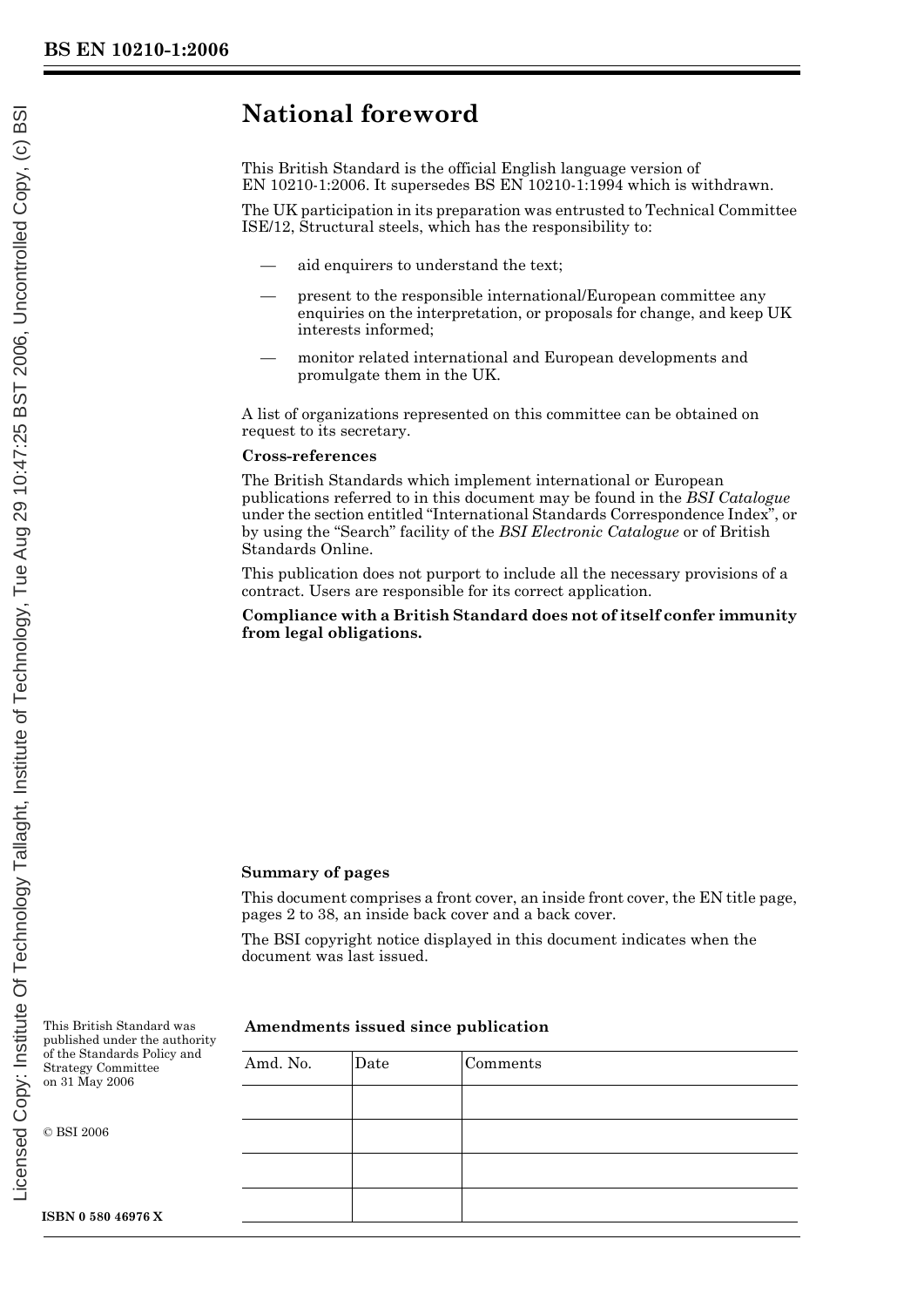# EUROPEAN STANDARD NORME EUROPÉENNE EUROPÄISCHE NORM

### **EN 10210-1**

April 2006

ICS 77.140.75 Supersedes EN 10210-1:1994

English Version

### Hot finished structural hollow sections of non-alloy and fine grain steels - Part 1: Technical delivery conditions

Profils creux pour la construction finis à chaud en aciers non alliés et à grains fins - Partie 1 : Conditions techniques de livraison

Warmgefertigte Hohlprofile für den Stahlbau aus unlegierten Baustählen und aus Feinkornbaustählen - Teil 1: Technische Lieferbedingungen

This European Standard was approved by CEN on 16 March 2006.

CEN members are bound to comply with the CEN/CENELEC Internal Regulations which stipulate the conditions for giving this European Standard the status of a national standard without any alteration. Up-to-date lists and bibliographical references concerning such national standards may be obtained on application to the Central Secretariat or to any CEN member.

This European Standard exists in three official versions (English, French, German). A version in any other language made by translation under the responsibility of a CEN member into its own language and notified to the Central Secretariat has the same status as the official versions.

CEN members are the national standards bodies of Austria, Belgium, Cyprus, Czech Republic, Denmark, Estonia, Finland, France, Germany, Greece, Hungary, Iceland, Ireland, Italy, Latvia, Lithuania, Luxembourg, Malta, Netherlands, Norway, Poland, Portugal, Romania, Slovakia, Slovenia, Spain, Sweden, Switzerland and United Kingdom.



EUROPEAN COMMITTEE FOR STANDARDIZATION COMITÉ EUROPÉEN DE NORMALISATION EUROPÄISCHES KOMITEE FÜR NORMUNG

**Management Centre: rue de Stassart, 36 B-1050 Brussels**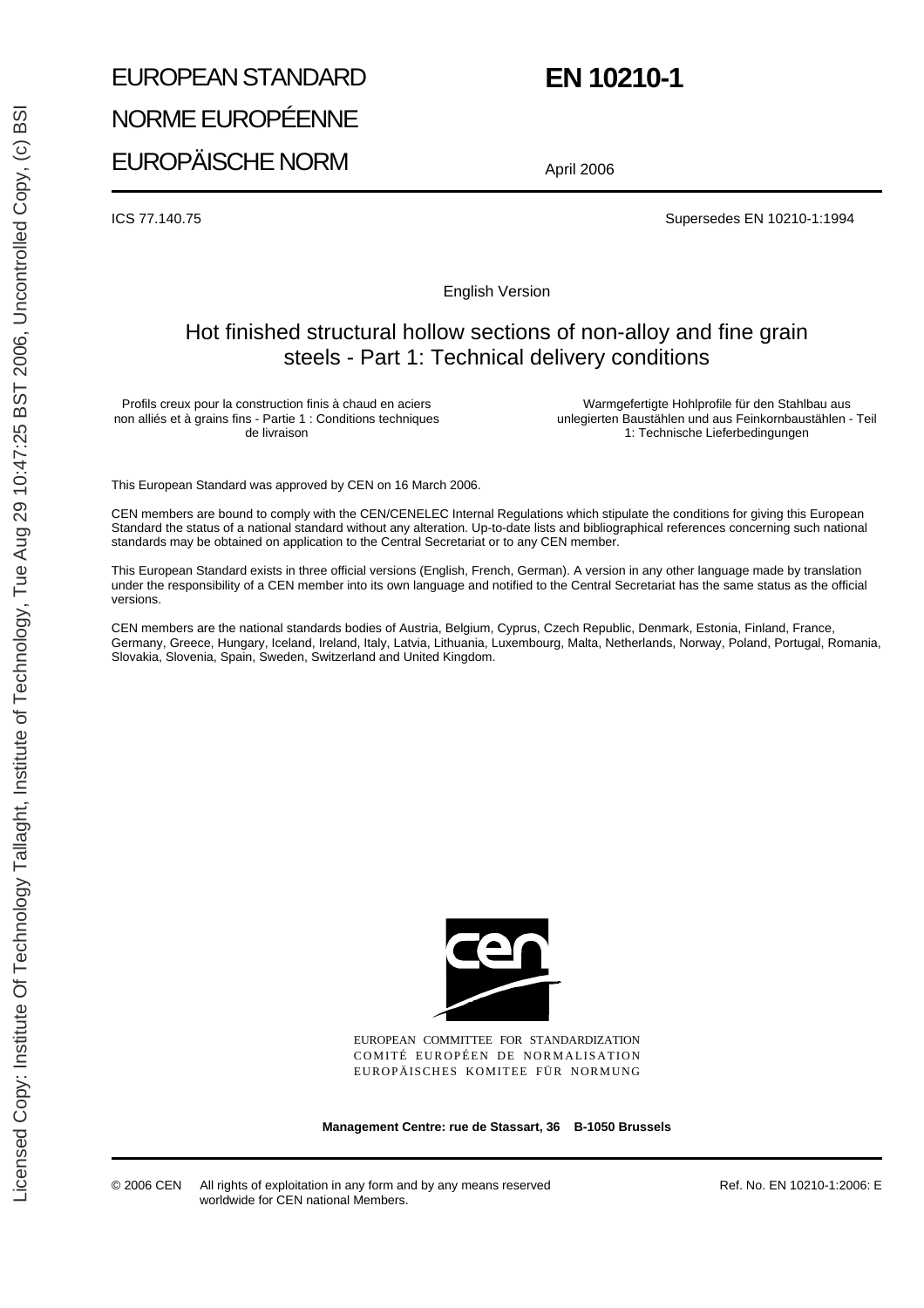| <b>Contents</b> |  |  |
|-----------------|--|--|
|-----------------|--|--|

| <b>Contents</b> |                                                                                       | Page |
|-----------------|---------------------------------------------------------------------------------------|------|
|                 |                                                                                       |      |
| 1               |                                                                                       |      |
| $\mathbf{2}$    |                                                                                       |      |
| $\mathbf{3}$    |                                                                                       |      |
| 3.1<br>3.2      |                                                                                       |      |
| 4               |                                                                                       |      |
| 4.1             |                                                                                       |      |
| 4.2             |                                                                                       |      |
| 5               |                                                                                       |      |
| 5.1<br>5.2      |                                                                                       |      |
| 5.3             |                                                                                       |      |
| 6               |                                                                                       |      |
| 6.1<br>6.2      |                                                                                       |      |
| 6.3             |                                                                                       |      |
| 6.4             |                                                                                       |      |
| 6.5<br>6.6      |                                                                                       |      |
| 6.7             |                                                                                       |      |
| 6.8<br>6.9      |                                                                                       |      |
| 6.10            |                                                                                       |      |
| 7               |                                                                                       |      |
| 7.1<br>7.2      |                                                                                       |      |
| 7.3             |                                                                                       |      |
| 8               |                                                                                       |      |
| 8.1             |                                                                                       |      |
| 8.2             |                                                                                       |      |
| 9<br>9.1        |                                                                                       |      |
| 9.2             |                                                                                       |      |
| 9.3<br>9.4      |                                                                                       |      |
| 9.5             |                                                                                       |      |
| 10              |                                                                                       |      |
| 11              |                                                                                       |      |
|                 | Annex A (normative) Structural hollow sections of non-alloy quality steels - Chemical |      |
|                 | Annex B (normative) Structural hollow sections of fine grain steels - Chemical        |      |
|                 |                                                                                       |      |
|                 |                                                                                       |      |
|                 | Annex ZA (informative) Clauses of this European Standard addressing the provisions of |      |
|                 |                                                                                       |      |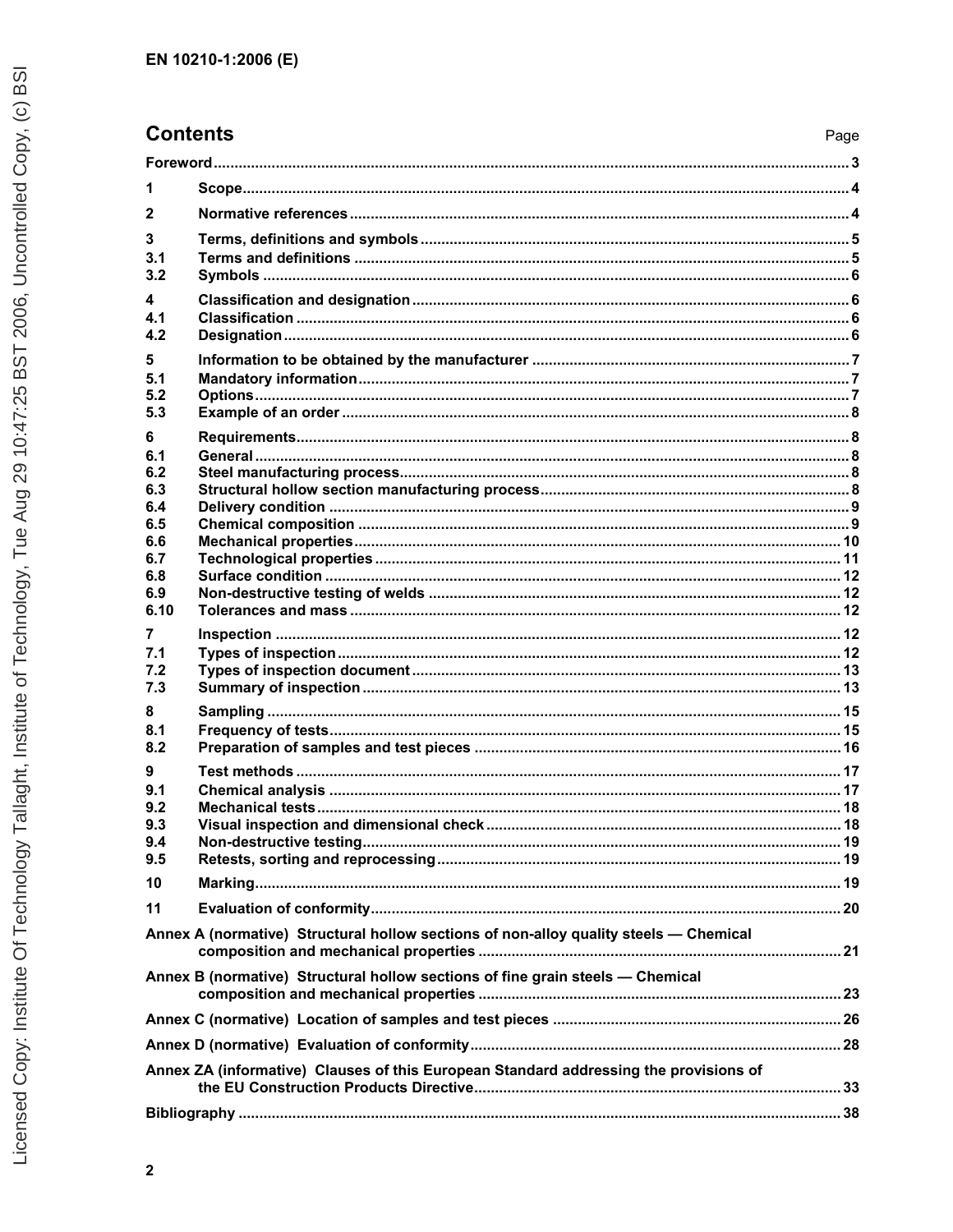### **Foreword**

This European Standard (EN 10210-1:2006) has been prepared by Technical Committee ECISS/TC 10 "Structural steels - Grades and qualities", the secretariat of which is held by NEN.

This European Standard shall be given the status of a national standard, either by publication of an identical text or by endorsement, at the latest by October 2006, and conflicting national standards shall be withdrawn at the latest by October 2006.

This European Standard supersedes EN 10210-1:1994.

This European Standard has been prepared under a mandate given to CEN by the European Commission and the European Free Trade Association, and supports essential requirements of EU Directive(s).

For relationship with EU Directive(s), see informative Annex ZA, which is an integral part of this European Standard.

This standard consists of the following parts under the general title 'Hot finished structural hollow sections of non-alloy and fine grain steels':

- Part 1: Technical delivery conditions
- Part 2: Tolerances, dimensions and sectional properties

It forms part of a series of standards on hollow sections together with EN 10219-1 and 2, which are also under revision.

According to the CEN/CENELEC Internal Regulations, the national standards organizations of the following countries are bound to implement this European Standard: Austria, Belgium, Cyprus, Czech Republic, Denmark, Estonia, Finland, France, Germany, Greece, Hungary, Iceland, Ireland, Italy, Latvia, Lithuania, Luxembourg, Malta, Netherlands, Norway, Poland, Portugal, Romania, Slovakia, Slovenia, Spain, Sweden, Switzerland and United Kingdom.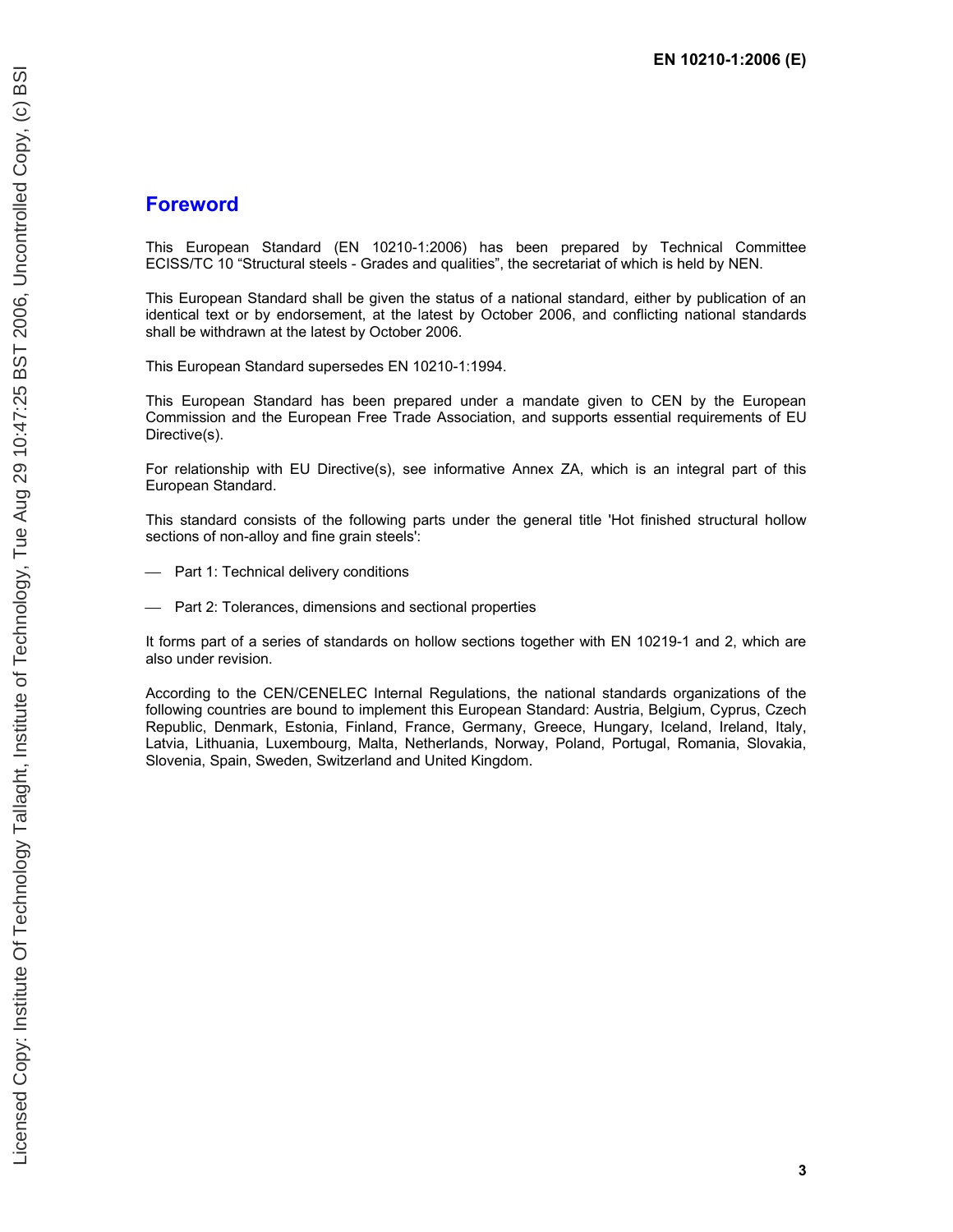### **1 Scope**

This part of this European Standard specifies technical delivery conditions for hot finished hollow sections of circular, square, rectangular or elliptical forms and applies to hollow sections formed hot, with or without subsequent heat treatment, or formed cold with subsequent heat treatment to obtain equivalent metallurgical conditions to those obtained in the hot formed product.

Requirements for tolerances, dimensions and sectional properties are contained in EN 10210-2.

NOTE A range of material grades is specified in this standard and the user should select the grade appropriate to the intended use and service conditions. The grades and mechanical properties of the finished hollow sections are compatible with those in EN 10025-2 and EN 10025-3.

### **2 Normative references**

The following referenced documents are indispensable for the application of this European Standard. For dated references, only the edition cited applies. For undated references, the latest edition of the referenced document (including any amendments) applies.

EN 287-1, *Qualification test of welders - Fusion welding - Part 1: Steels*

EN 10002-1, *Metallic materials — Tensile testing — Part 1: Method of test at ambient temperature*

EN 10020:2000, *Definition and classification of grades of steel*

EN 10021:1993, *General technical delivery requirements for steel and iron products* 

EN 10027-1, *Designation systems for steels — Part 1: Steel names*

EN 10027-2, *Designation systems for steels - Part 2: Numerical system* 

EN 10045-1, *Metallic materials — Charpy impact test — Part 1: Test method* 

EN 10052:1993, *Vocabulary of heat treatment terms for ferrous products*

EN 10168, *Steel products - Inspection documents - List of information and description*

EN 10204, *Metallic products — Types of inspection documents*

EN 10210-2:2006, *Hot finished structural hollow sections of non-alloy and fine grain steels - Part 2: Tolerances, dimensions and sectional properties*

EN 10246-3, *Non-destructive testing of steel tubes — Part 3: Automatic eddy current testing of seamless and welded (except submerged arc-welded) steel tubes for the detection of imperfections* 

EN 10246-5, *Non-destructive testing of steel tubes — Part 5: Automatic full peripheral magnetic transducer/flux leakage testing of seamless and welded (except submerged arc welded) ferromagnetic steel tubes for the detection of longitudinal imperfections*

EN 10246-8, *Non-destructive testing of steel tubes — Part 8: Automatic ultrasonic testing of the weld seam of electric welded steel tubes for the detection of longitudinal imperfections*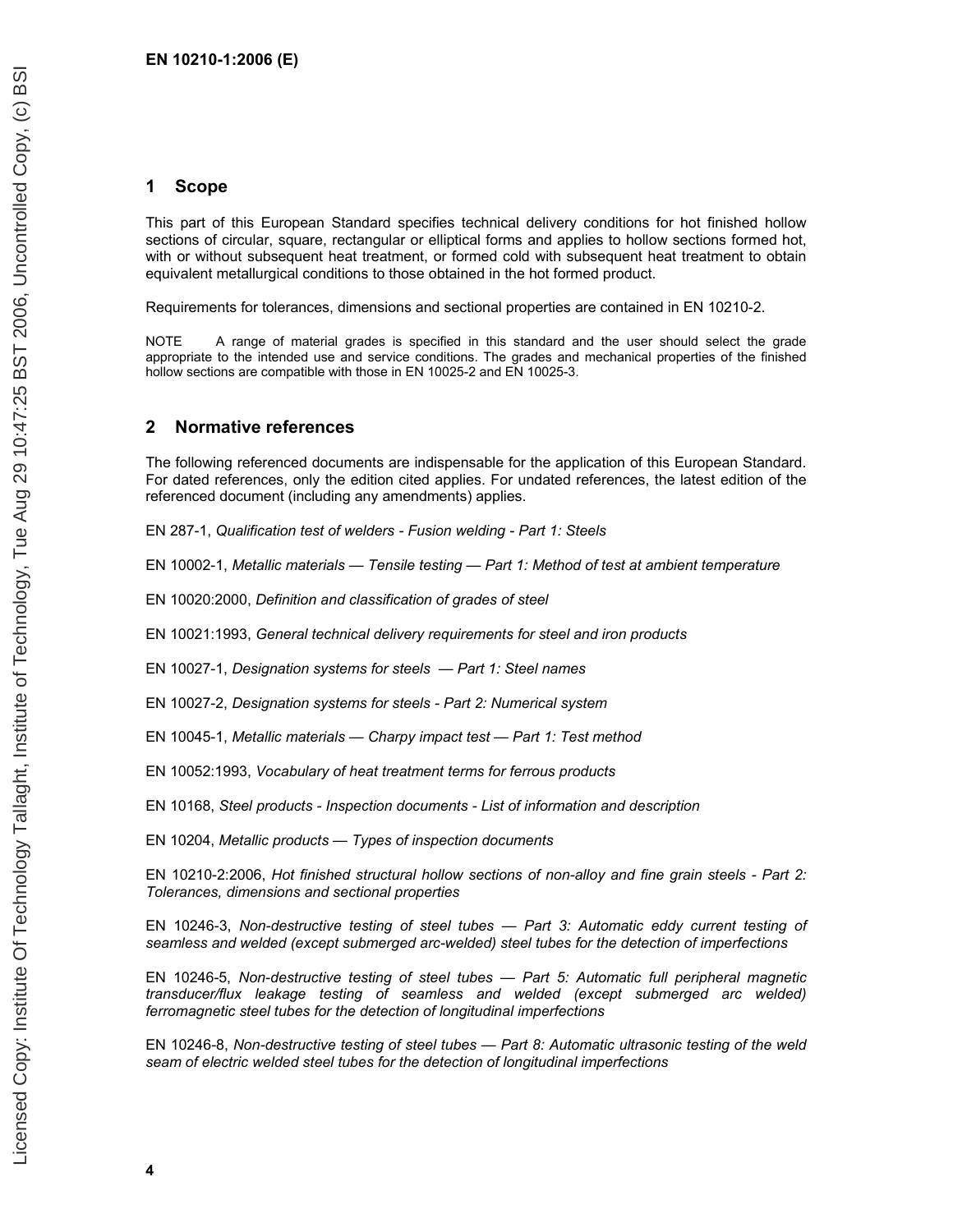EN 10246-9, *Non-destructive testing of steel tubes — Part 9: Automatic ultrasonic testing of the weld seam of submerged arc welded steel tubes for the detection of longitudinal and/or transverse imperfections* 

EN 10246-10, *Non-destructive testing of steel tubes — Part 10: Radiographic testing of the weld seam of automatic fusion arc welded steel tubes for the detection of imperfections*

EN 10256, *Non-destructive testing of steel tubes - Qualification and competence of level 1 and 2 nondestructive testing personnel* 

CR 10261, *ECISS Information Circular 11 — Iron and steel — Review of available methods of chemical analysis*

EN 10266:2003, *Steel tubes, fittings and structural hollow sections - Symbols and definitions of terms for use in product standards*

EN ISO 377, *Steel and steel products - Location and preparation of samples and test pieces for mechanical testing (ISO 377:1997)*

EN ISO 643, *Steels - Micrographic determination of the apparent grain size (ISO 643:2003)*

EN ISO 2566-1, *Steel — Conversion of elongation values — Part 1: Carbon and low alloy steels (ISO 2566-1:1984)* 

EN ISO 9001:2000, *Quality management systems — Requirements (ISO 9001:2000)* 

EN ISO 14284, *Steel and iron - Sampling and preparation of samples for the determination of chemical composition (ISO 14284:1996)*

EN ISO 15607, *Specification and qualification of welding procedures for metallic materials - General rules (ISO 15607:2003)*

EN ISO 15609-1, *Specification and qualification of welding procedures for metallic materials - Welding procedure specification - Part 1: Arc welding (ISO 15609-1:2004)*

EN ISO 15614-1, *Specification and qualification of welding procedures for metallic materials - Welding procedure test — Part 1: Arc and gas welding of steels and arc welding of nickel and nickel alloys*  (*ISO 15614-1:2004)*

### **3 Terms, definitions and symbols**

### **3.1 Terms and definitions**

For the purposes of this European Standard, the following terms and definitions apply in addition to or where different from those in EN 10020:2000, EN 10021:1993, EN 10052:1993 and EN 10266:2003.

### **3.1.1**

### **cold forming**

process where the main forming is done at ambient temperature

### **3.1.2**

### **normalizing rolling**

rolling process in which the final deformation is carried out in a certain temperature range leading to a material condition equivalent to that obtained after normalizing so that the specified values of the mechanical properties are retained even after subsequent normalizing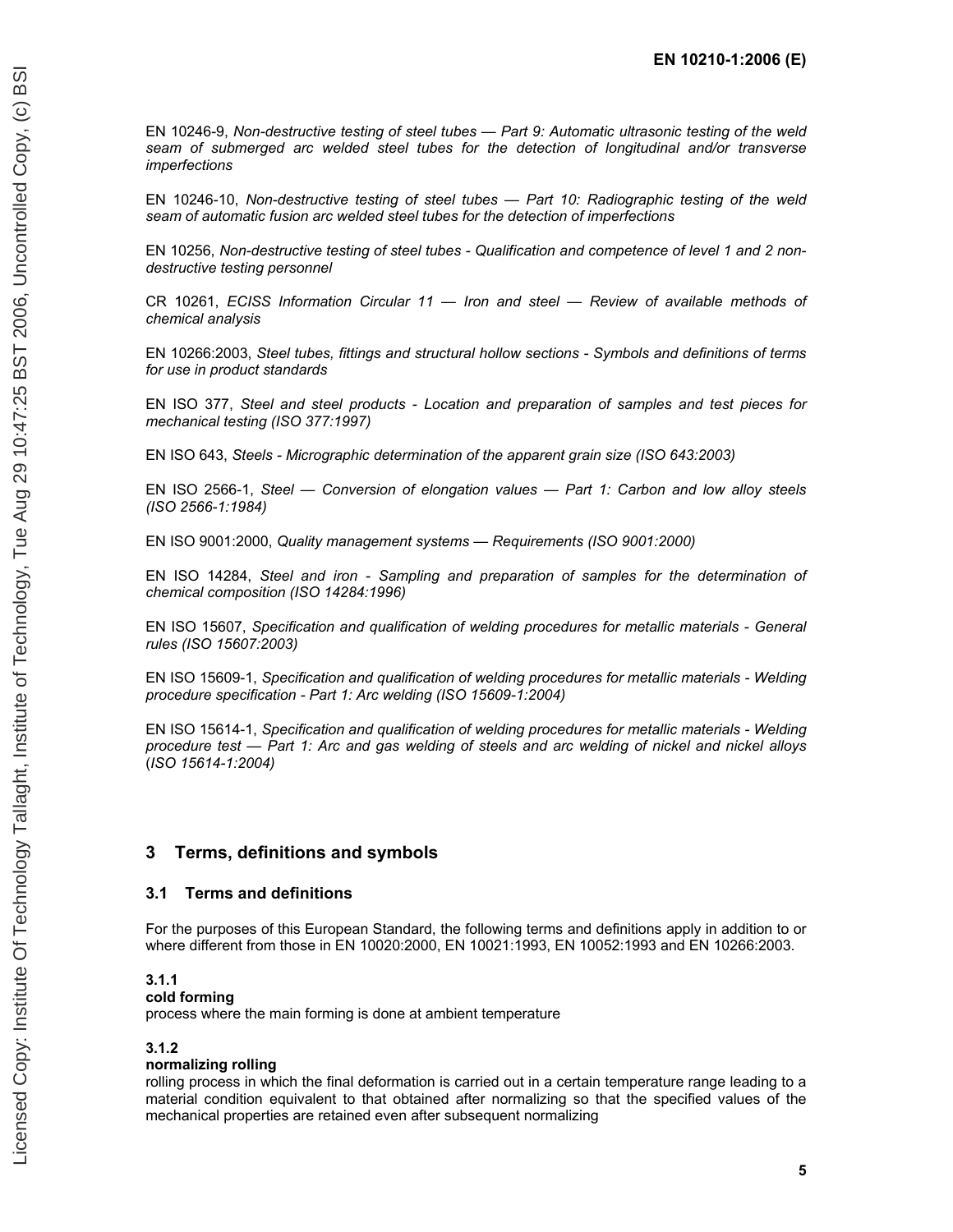### **3.2 Symbols**

For the purposes of this European Standard, the symbols defined in EN 10266:2003 apply.

### **4 Classification and designation**

### **4.1 Classification**

**4.1.1** Within the strength grades of the non-alloy steels given in Annex A, four qualities JR, J0, J2 and K2 are specified. These differ in respect of specified impact requirements, method of deoxidation, limits on values of various elements, with particular reference to sulfur and phosphorus, and the inspection and testing requirements.

In accordance with the classification system in EN 10020, all steel grades in Annex A are non-alloy quality steels.

**4.1.2** Within the strength grades of the fine grain steels given in Annex B, two qualities N and NL are specified. These differ in respect of the carbon, sulfur and phosphorus content, and low temperature impact properties.

In accordance with the classification system in EN 10020, steel grades S275NH, S275NLH, S355NH and S355NLH are non-alloy quality steels and steel grades S420NH, S420NLH, S460NH and S460NLH are alloy special steels.

### **4.2 Designation**

**4.2.1** For the products covered by this European Standard the steel names are allocated in accordance with EN 10027-1; the steel numbers are allocated in accordance with EN 10027-2.

**4.2.2** For non-alloy steel hollow sections the steel designation consists of:

- the number of this European Standard (EN 10210-1);
- the capital letter S for structural steel;
- the indication of the minimum specified yield strength for thicknesses ≤16 mm expressed in  $MPa<sup>1</sup>$ ;
- the capital letters JR for the qualities with specified impact properties at room temperature, the characters J0 for the qualities with specified impact properties at 0 °C and the characters J2 or K2 for the qualities with specified impact properties at -20 °C;
- the capital letter H to indicate hollow sections.

EXAMPLE Structural steel (S) with a specified minimum yield strength for a thickness not greater than 16 mm of 275 MPa, with a minimum impact energy value of 27 J at 0 °C (J0), hollow section (H):

EN 10210-S275J0H

- **4.2.3** For fine grain steel structural hollow sections the steel designation consists of:
- number of this European Standard (EN 10210-1);

 $(1)$  1 MPa = 1 N/mm<sup>2</sup>

l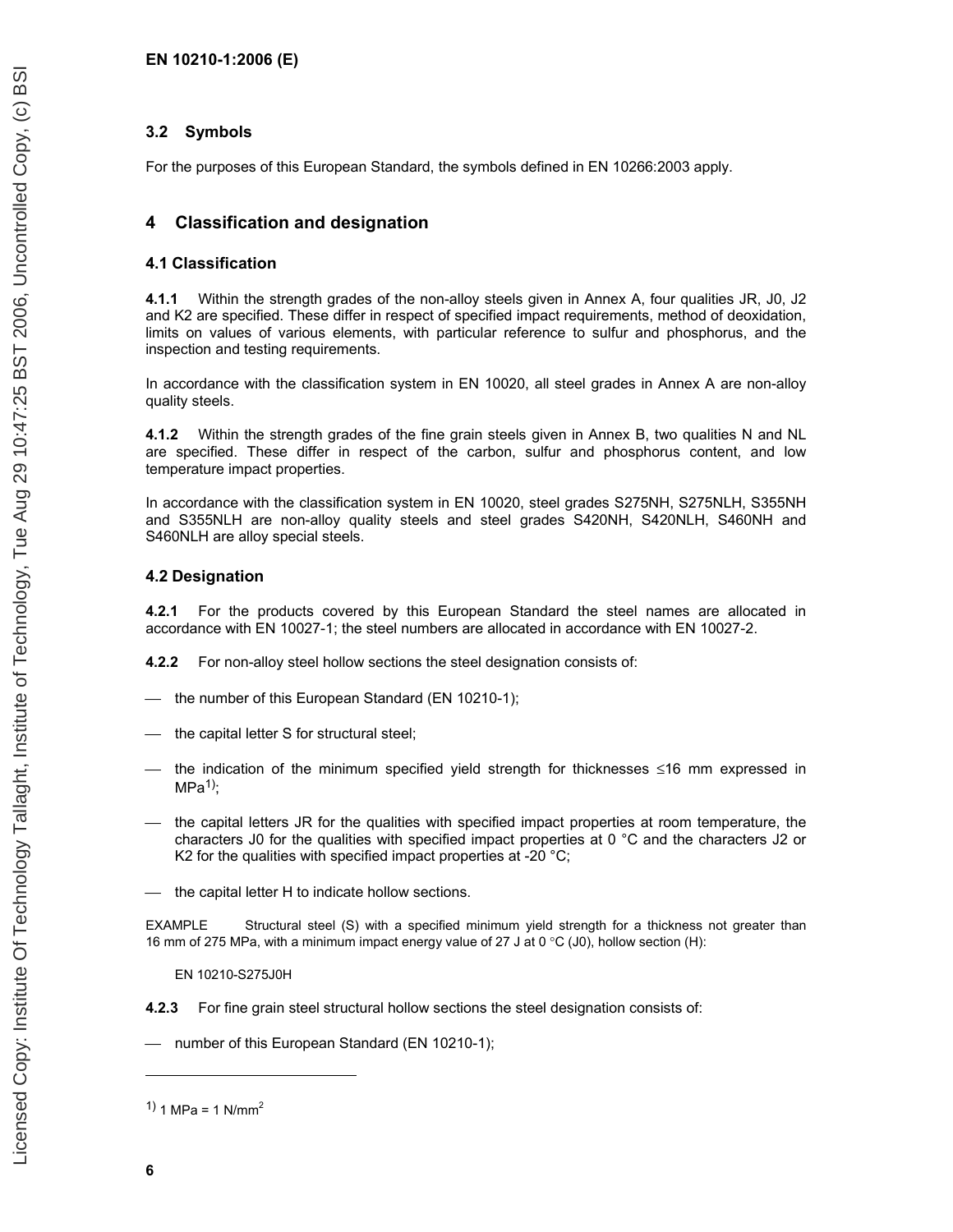- capital letter S for structural steel;
- indication of the minimum specified yield strength for thicknesses ≤16 mm expressed in MPa;
- capital letter N to indicate normalized or normalized rolled (see 6.4);
- capital letter L for the qualities with specified impact properties at  $-50$  °C;
- capital letter H to indicate hollow sections.

EXAMPLE Structural steel (S) with a specified minimum yield strength for a thickness not greater than 16 mm of 355 MPa, normalized condition (N), with a minimum impact energy value of 27 J at -50 °C (L), hollow section (H):

EN 10210-S355NLH

### **5 Information to be obtained by the manufacturer**

### **5.1 Mandatory information**

The following information shall be obtained by the manufacturer at the time of enquiry and order:

- a) the quantity (mass or total length);
- b) the type of length, length range or length (see EN 10210-2);
- c) details of the product form:

HFCHS = hot finished circular hollow sections

HFRHS = hot finished square or rectangular hollow sections

HFEHS = hot finished elliptical hollow sections;

- d) the steel designation (see 4.2);
- e) the dimensions (see EN 10210-2).

### **5.2 Options**

A number of options are specified in Parts 1 and 2 of this European Standard. Those relevant to this part are listed below with appropriate clause references. In the event that the purchaser does not indicate a wish to implement any of these options at the time of enquiry and order, the hollow sections shall be supplied in accordance with the basic specification.

- 1.1 Product analysis (see 6.5.1).
- 1.2 Cr, Cu, Mo, Ni, Ti and V cast analysis contents to be reported (see 6.5.2).
- 1.3 Verification of impact properties for qualities J0 and JR (see 6.6.4).
- 1.4 Suitability for hot dip galvanizing (see 6.7.2).
- 1.5 Weld repairs to the body of non-alloy structural steel hollow sections not permitted (see 6.8.4).
- 1.6 Specific inspection and testing for non-alloy quality grades JR and J0 (see 7.1.1).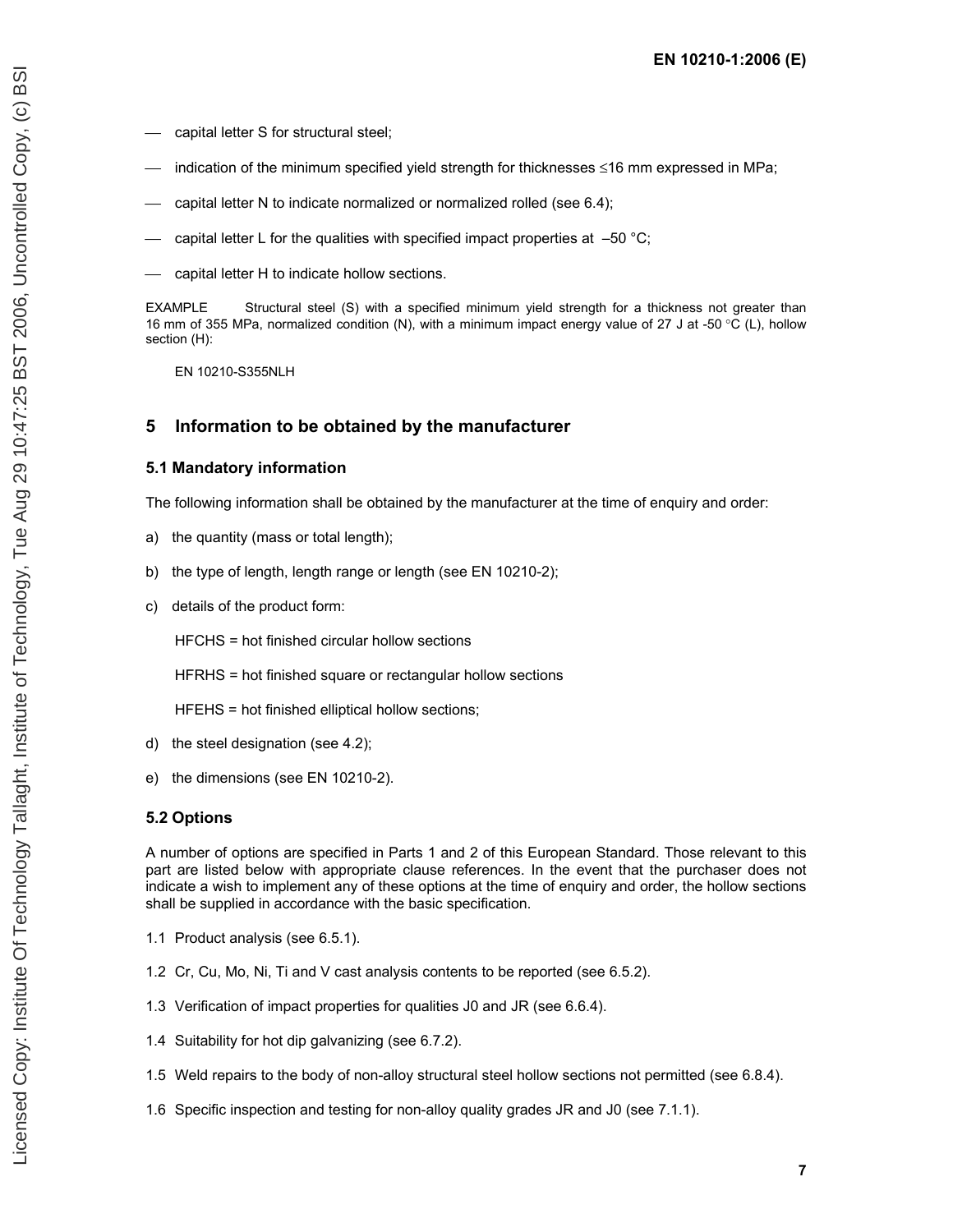- 1.7 Inspection document other than the standard document (see 7.2.2).
- 1.8 Tensile test in corner region (see 8.2.3.1).
- 1.9 Impact test in corner region (see 8.2.3.2).

### **5.3 Example of an order**

100 t of 12 m exact length hot finished square hollow section in accordance with EN 10210, made from non-alloy quality structural steel S355J0H, with specified outside dimensions 100 mm × 100 mm and wall thickness of 8 mm, supplied with specific inspection and testing (Option 1.6), verified impact properties at 0 °C (Option 1.3):

100 t 12 m Exact length – HFRHS – EN 10210– S355J0H – 100 × 100 × 8 – Options 1.3, 1.6

### **6 Requirements**

### **6.1 General**

Structural hollow sections of non-alloy steels shall conform to the requirements of Annex A. Structural hollow sections of fine grain steels shall conform to the requirements of Annex B.

In addition, the general technical delivery requirements specified in EN 10021 shall apply.

### **6.2 Steel manufacturing process**

**6.2.1** The steel manufacturing process shall be at the discretion of the steel producer.

**6.2.2** For the non-alloy steels given in Annex A, the method of deoxidation shall be as specified in Table A.1.

**6.2.3** For the fine grain steels given in Annex B the method of deoxidation shall be as specified in Table B.1.

### **6.3 Structural hollow section manufacturing process**

**6.3.1** Structural hollow sections shall be manufactured by a seamless or by a welding process. Welded sections manufactured by a continuous process shall not include the welds used to join the lengths of strip prior to forming the hollow section, except as permitted in 9.4.3.

**6.3.2** The fine grain steels given in Annex B shall have a ferritic grain size equal to or finer than 6 when measured in accordance with EN ISO 643 (see 6.6.3).

**6.3.3** Electric welded hollow sections are normally supplied without trimming the internal weld bead.

**6.3.4** All NDT activities shall be carried out by qualified and competent level 1, 2 and/or 3 personnel authorised to operate by the employer.

The qualification shall be in accordance with EN 10256 or, at least, an equivalent to it.

It is recommended that the level 3 personnel be certified in accordance with EN 473 or, at least, an equivalent to it.

The operating authorisation issued by the employer shall be in accordance with a written procedure.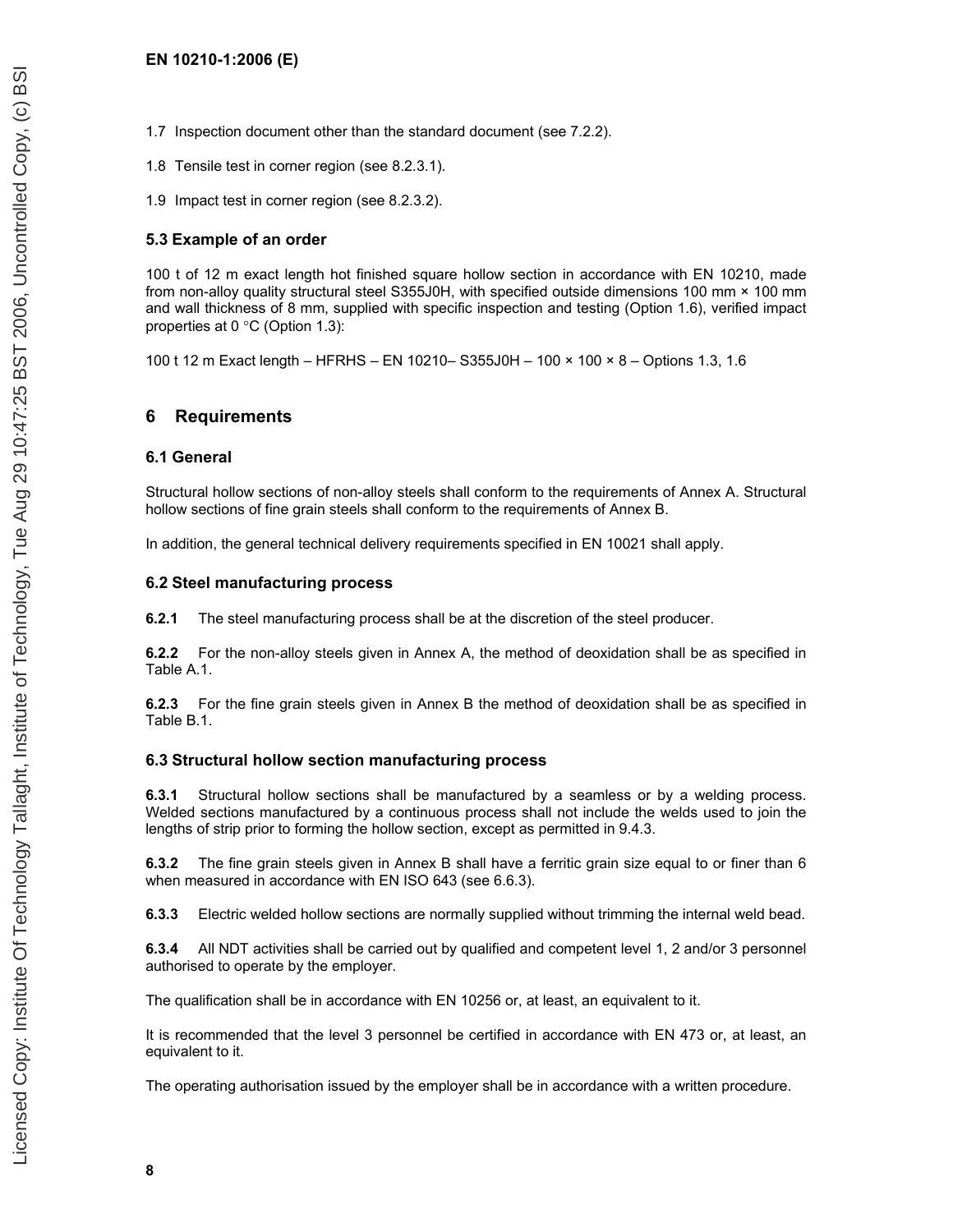NDT operations shall be authorised by a level 3 NDT individual approved by the employer.

NOTE The definition of levels 1, 2 and 3 can be found in the appropriate standards, e.g. EN 473 and EN 10256.

### **6.4 Delivery condition**

The products shall be delivered in the conditions indicated below:

Qualities JR, J0, J2 and K2 — hot finished,

Qualities N and NL — normalized. Normalized includes normalized rolled.

It may be necessary for seamless hollow sections with a wall thickness above 10 mm, or when *T/D* is greater than 0,1, to apply accelerated cooling after austenitizing to achieve the intended structure, or liquid quenching and tempering to achieve the specified mechanical properties. The decision shall be left to the discretion of the manufacturer, but shall be stated to the purchaser at the time of enquiry and order. Hollow sections treated in such a way shall be designated:

- for accelerated cooling: by the steel name supplemented by the symbol "+DC";
- for quenching and tempering:
- a) by the steel name supplemented by the symbol "+QT" in the case of non alloy steels;
- b) by a modified steel name for which the letter N is replaced by Q in the case of fine grain steels e.g. S460QLH.

NOTE Cold formed hollow sections with subsequent heat treatment to obtain properties equivalent to those obtained by normalizing rolling are deemed to meet the requirements of this standard.

### **6.5 Chemical composition**

**6.5.1** The cast analysis reported by the steel producer shall apply and shall conform to the requirements given in Table A.1 or Table B.1.

The maximum carbon equivalent value (CEV) for all grades, based on the cast analyses, given in Table A.2 or Table B.2, shall apply.

When determining the CEV the following formula shall be used:

$$
CEV = C + \frac{Mn}{6} + \frac{Cr + Mo + V}{5} + \frac{Ni + Cu}{15}
$$

Option 1.1 for products supplied with specific inspection and testing, a product analysis shall be reported.

Deviations of the product analysis from the specified limits of the cast analysis shall be in accordance with Table 1.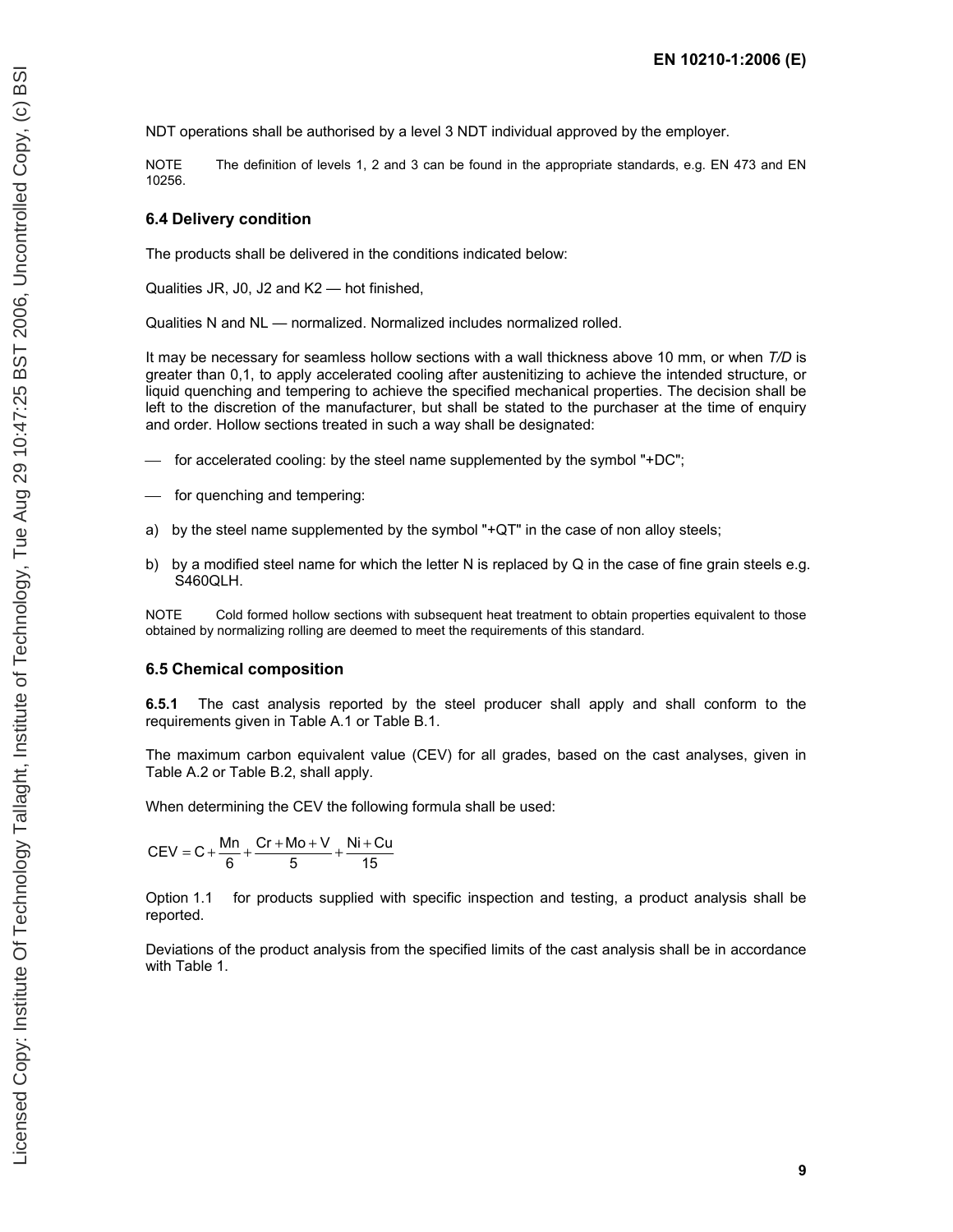| <b>Element</b>                 | Permissible maximum content in<br>the cast analysis | Permissible deviation of the product<br>analysis from specified limits for the cast<br>analysis                |
|--------------------------------|-----------------------------------------------------|----------------------------------------------------------------------------------------------------------------|
|                                | % by mass                                           | % by mass                                                                                                      |
|                                | $\leq 0,20$                                         | $+0,02$                                                                                                        |
| $C^a$                          | > 0,20                                              | $+0,03$                                                                                                        |
| Si                             | $\leq 0,60$                                         | $+0,05$                                                                                                        |
|                                | non-alloy ≤1,60                                     | $+0,10$                                                                                                        |
| Mn                             | fine grain $\leq 1,70$                              | $-0.05$                                                                                                        |
|                                |                                                     | $+0,10$                                                                                                        |
| P                              | non-alloy $\leq 0,040$                              | $+0,010$                                                                                                       |
|                                | fine grain $\leq 0.035$                             | $+0,005$                                                                                                       |
| S                              | non-alloy $\leq 0,040$                              | $+0,010$                                                                                                       |
|                                | fine grain $\leq 0,030$                             | $+0,005$                                                                                                       |
| <b>Nb</b>                      | $\leq 0,060$                                        | $+0,010$                                                                                                       |
| V                              | $\leq 0,20$                                         | $+0.02$                                                                                                        |
| Ti                             | $\leq 0,03$                                         | $+0,01$                                                                                                        |
| Cr                             | $\leq 0,30$                                         | $+0,05$                                                                                                        |
| Ni                             | $\leq 0,80$                                         | $+0,05$                                                                                                        |
| Mo                             | $\leq 0,10$                                         | $+0,03$                                                                                                        |
|                                | $\leq 0,35$                                         | $+0,04$                                                                                                        |
| Cu                             | $0,35 < Cu \le 0,70$                                | $+0,07$                                                                                                        |
| N                              | $\leq 0,025$                                        | $+0,002$                                                                                                       |
| $\mathsf{Al}_{\mathsf{total}}$ | $\geq 0,020$                                        | $-0,005$                                                                                                       |
| a                              | $\leq$ 40 mm the permissible deviation = 0,05 % C.  | For S235JRH in thicknesses $\leq$ 16 mm, the permissible deviation = 0,04 % C, and for thicknesses > 16 mm and |

### **Table 1 — Permissible deviations of the product analysis from the specified limits of the cast analysis specified in Tables A.1 and B.1**

**6.5.2** For non-alloy steel products supplied with specific inspection and testing the following option may be specified (see 7.1):

Option 1.2 the recording on the inspection certificate of the Cr, Cu, Mo, Ni, Ti and V content (cast analysis).

### **6.6 Mechanical properties**

**6.6.1** Under the inspection and testing conditions as specified in Clause 7 and in the delivery condition as specified in 6.4, the mechanical properties shall conform to the relevant requirements of Table A.3 or Table B.3.

NOTE Stress relief annealing at more than 580 °C or for over one hour may lead to deterioration of the mechanical properties.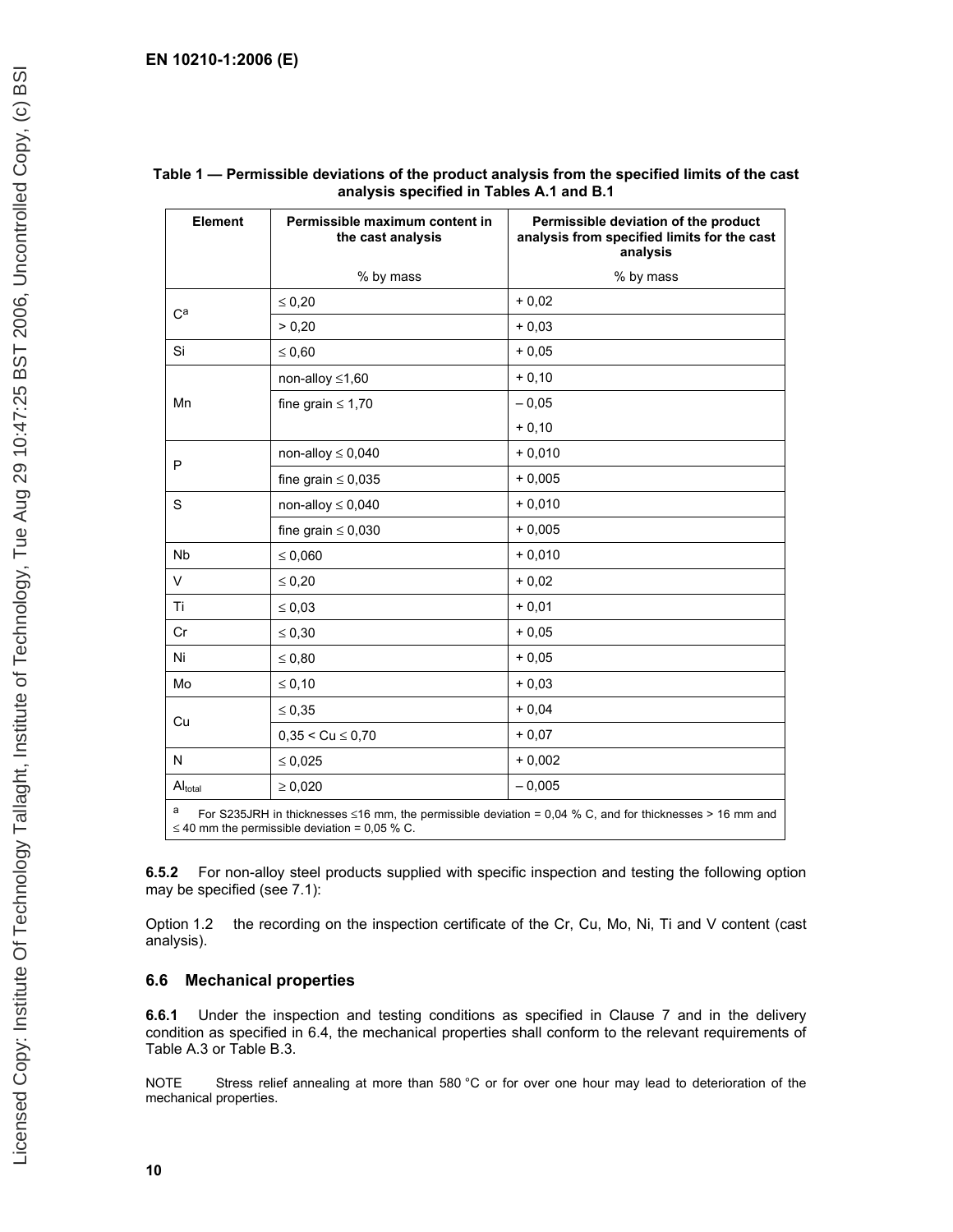**6.6.2** For impact tests, standard V-notch test pieces in accordance with EN 10045-1 shall be used. If the nominal product thickness is not sufficient for the preparation of standard test pieces, the test shall be carried out using test pieces of width less than 10 mm, but not less than 5 mm. The minimum average values given in Table A.3 and Table B.3 shall be reduced in direct proportion to the actual width of the test piece compared to that of the standard test piece.

Impact tests are not required for specified thicknesses < 6 mm.

**6.6.3** For fine grain steel hollow sections in thicknesses which do not permit impact test pieces of width  $\geq$  5 mm to be taken, the ferritic grain size (see 6.3.2) shall be verified by the method as described in EN ISO 643.

When aluminium is used as the grain refining element, the grain size requirement shall be deemed to be fulfilled if the cast analysis shows the aluminium content to be not less than 0,020 % total aluminium or alternatively 0,015 % soluble aluminium. In these cases, verification of the grain size is not required.

### **6.6.4** Subject to the limitations of 6.6.2

a) the impact properties of structural hollow sections of steel qualities J2, K2, N, NL, Q and QL shall be verified;

b) the impact properties of structural hollow sections of steel qualities JR and J0 are not verified unless otherwise specified by the purchaser at the time of enquiry and order.

Option 1.3 for products in qualities JR and J0 supplied with specific inspection and testing (see Option 1.6), the verification of the impact properties is specified.

### **6.7 Technological properties**

### **6.7.1 Weldability**

The steels specified in this European Standard are weldable. General requirements for welding of the products in accordance with this European Standard are given in EN 1011-1 and EN 1011-2.

NOTE 1 When welding these products, as product thickness, strength level and CEV increase, the occurrence of cold cracking in the welded zone forms the main risk. Cold cracking is caused by a combination of the following factors:

- high levels of diffusible hydrogen in the weld metal;
- a brittle structure in the heat affected zone;
- significant tensile stress concentrations in the welded joint.

NOTE 2 By using guidelines, specified for example in EN 1011-1, EN 1011-2 or any other relevant standard, the recommended welding conditions and the various welding ranges for the steel grades can be determined. These will vary depending on the product thickness, the applied welding energy, the design requirements, the electrode efficiency, the welding process and the weld metal properties.

### **6.7.2 Suitability for hot dip galvanizing**

Option 1.4 the products shall be suitable for hot dip galvanizing.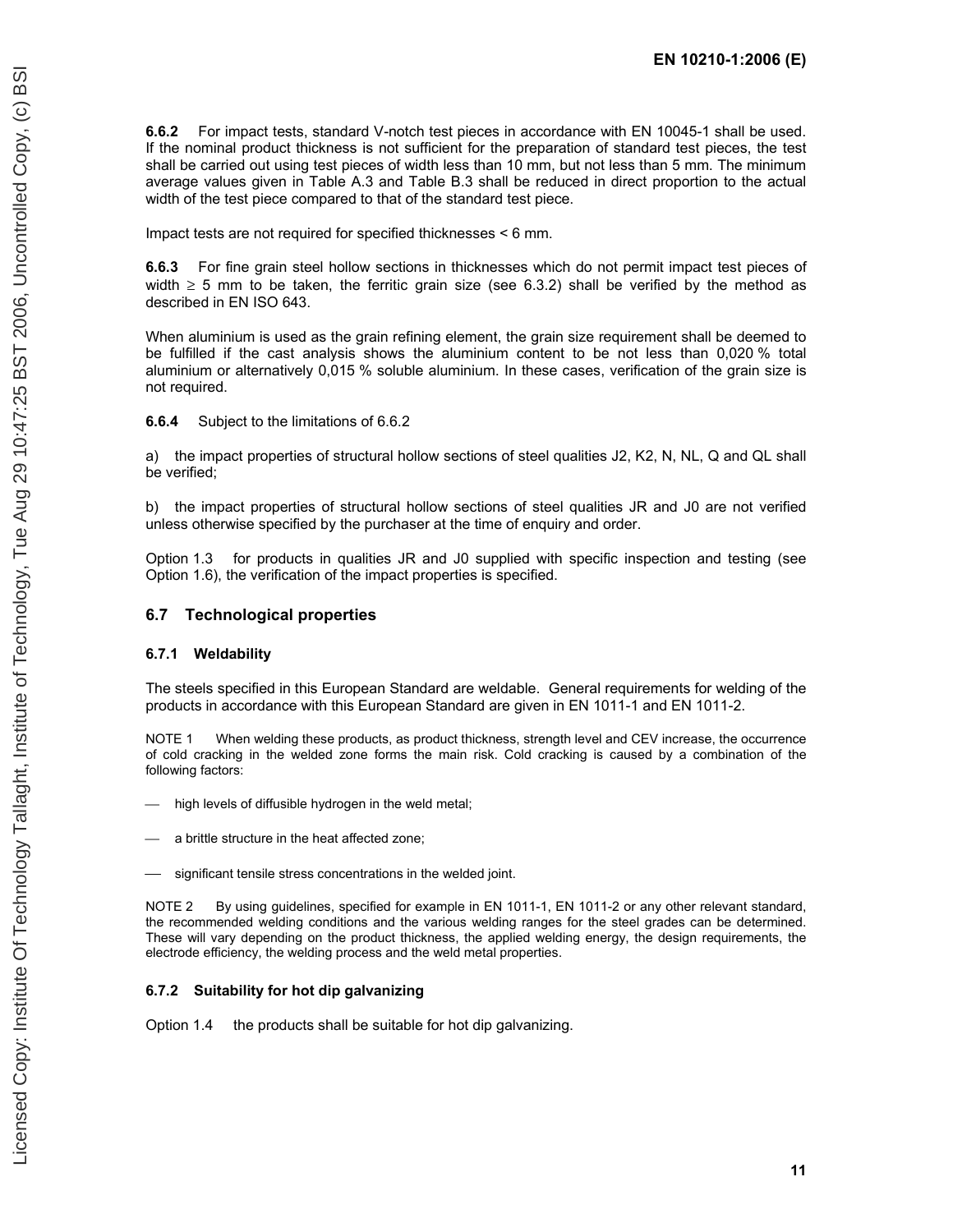### **6.8 Surface condition**

**6.8.1** The hollow sections shall have a smooth surface corresponding to the manufacturing method used; bumps, cavities or shallow longitudinal grooves resulting from the manufacturing process are permissible, provided the thickness is within tolerance.

Surface defects may be removed by the manufacturer by grinding, provided that the thickness of the hollow section after the repair is not less than the minimum permissible thickness in accordance with EN 10210-2.

**6.8.2** The ends of the hollow section shall be cut nominally square to the axis of the product.

**6.8.3** For both non-alloy and fine grain hollow sections manufactured by a welded process, repair of the weld shall not be permitted except for submerged arc welds.

**6.8.4** For non-alloy hollow sections manufactured by either a seamless or welding process, repair of the body by welding shall be permitted unless otherwise specified. The conditions under which, and the extent to which, welding repair to the body may be carried out shall be agreed between the manufacturer and the purchaser.

Option 1.5 repair of the body by welding shall not be carried out.

For fine grain structural steel hollow sections manufactured by either a seamless or welded process, repair of the body by welding shall not be permitted unless otherwise agreed.

**6.8.5** Welding repair shall be carried out by operators qualified in accordance with EN 287-1. Welding procedures shall be in accordance with EN ISO 15607, EN ISO 15609-1 and EN ISO 15614-1.

**6.8.6** The repaired hollow section shall conform to all the requirements of this European Standard.

### **6.9 Non-destructive testing of welds**

The seam weld of all welded hollow sections supplied with specific inspection and testing shall be subjected to a non-destructive test in accordance with 9.4.

### **6.10 Tolerances and mass**

### **6.10.1 Tolerances**

Tolerances shall be as specified in EN 10210-2.

### **6.10.2 Mass**

Mass shall be determined using a density of 7,85 kg/dm<sup>3</sup>.

NOTE Dimensions, sectional properties and mass per unit length for a limited range of sizes of hot finished structural hollow sections are given in EN 10210-2. The purchaser should preferably select hollow section dimensions from this limited range of sizes.

### **7 Inspection**

### **7.1 Types of inspection**

**7.1.1** Non-alloy steel hollow sections of qualities JR and J0 (see Annex A) shall be supplied with non-specific inspection in accordance with EN 10021 unless Option 1.6 is specified.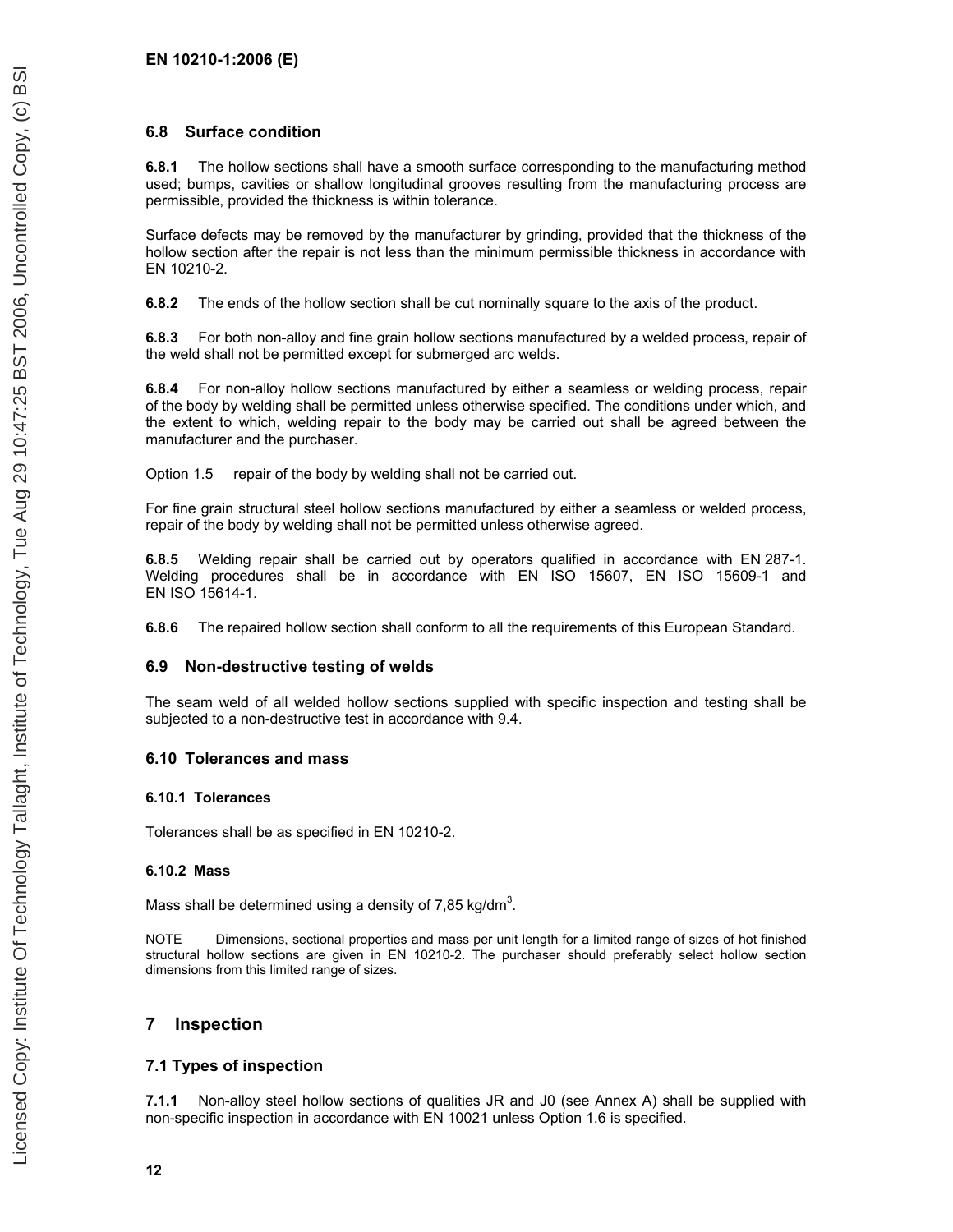Option 1.6 qualities JR and J0 shall be supplied with specific inspection.

**7.1.2** Non-alloy steel hollow sections of qualities J2 and K2 (see Annex A) and fine grain steels of qualities N and NL (see Annex B) shall be supplied with specific inspection in accordance with EN 10021.

### **7.2 Types of inspection document**

**7.2.1** For products supplied with non-specific inspection a test report (2.2) in accordance with EN 10204 shall be provided.

The test report shall contain the following codes and relevant information in accordance with EN 10168.

- A Commercial transactions and parties involved.
- B Description of products to which the test report applies.
- C Information on tests as follows:
	- C10-C13 Tensile test;
	- C71-C92 Cast analysis.
- Z Validation.

**7.2.2** For products supplied with specific inspection an inspection certificate 3.1 in accordance with EN 10204 shall be supplied unless Option 1.7 is specified.

Option 1.7 an inspection certificate 3.2 in accordance with EN 10204 shall be supplied. Where this document is specified, the purchaser shall notify the manufacturer of the address of the organization or person nominated by him to carry out the inspection and validate the inspection document. It shall also be agreed which party shall issue the certificate.

The inspection certificate shall contain the following codes and related information in accordance with EN 10168:

- A Commercial transactions and parties involved.
- B Description of products to which the inspection certificate applies.
- C Information on tests as follows:
- C02-C03 —Direction of test pieces and test temperature;
- C10-C13 Tensile test Test piece shape and test results;
- C40-C43 Impact test Test piece type and test results, if applicable;
- C71-C92 —Cast analysis and, if applicable, product analysis.
- Z Validation.

### **7.3 Summary of inspection**

The requirements for inspection are given in Table 2 for hollow sections of non-alloy steels and in Table 3 for hollow sections of fine grain steels.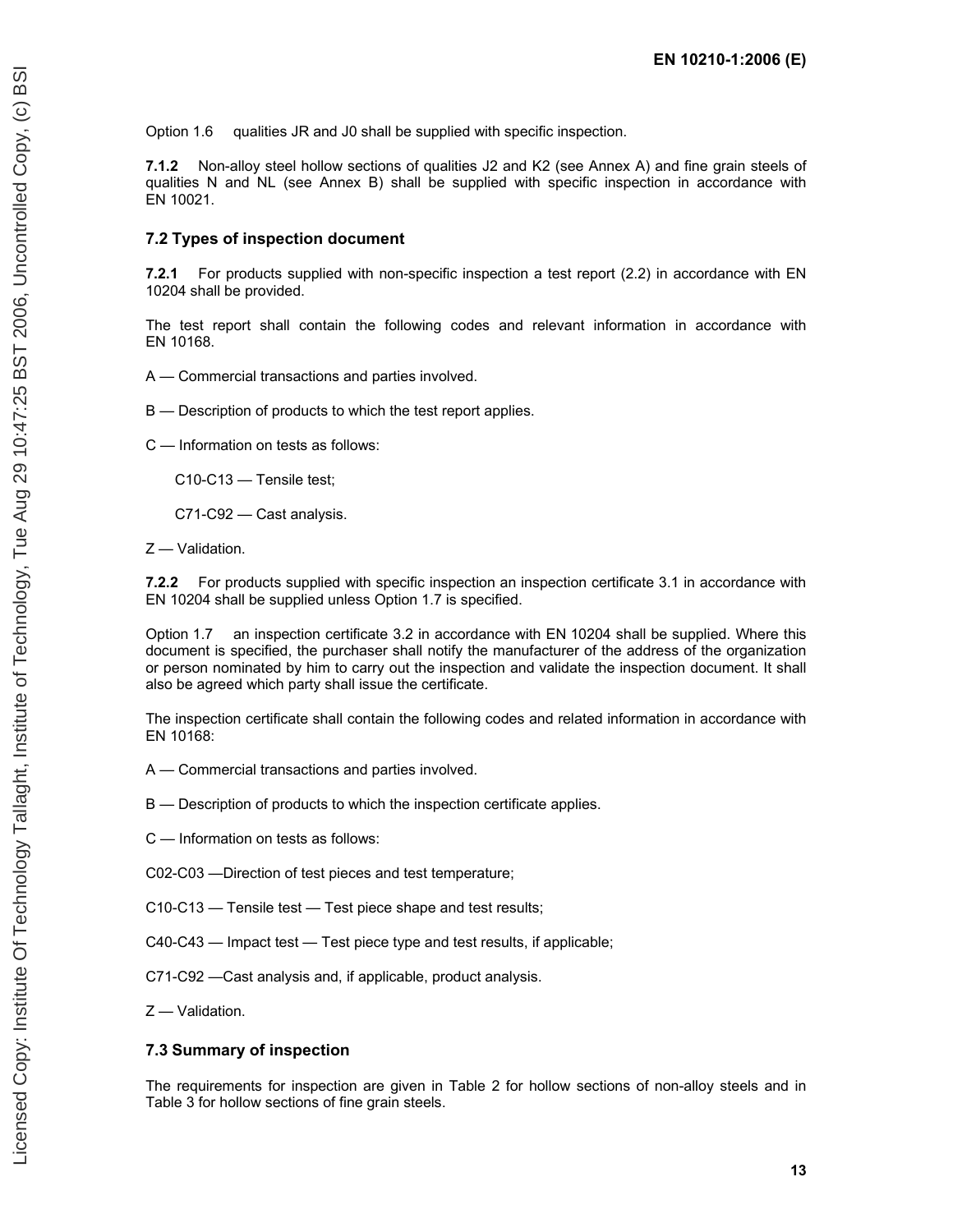**EN 10210-1:2006 (E)** 

| <b>Inspection requirements</b> |                |                                                                           |                                  | <b>Inspection programme</b> |                                    |  |  |
|--------------------------------|----------------|---------------------------------------------------------------------------|----------------------------------|-----------------------------|------------------------------------|--|--|
|                                |                | Type of test                                                              | <b>Subclause</b><br>reference(s) | Non-specific inspection     | <b>Specific inspection</b>         |  |  |
|                                | $\mathbf{1}$   | Cast analysis                                                             | 6.5                              | One result per              | One per cast                       |  |  |
|                                |                |                                                                           | 9.1                              | delivery item               |                                    |  |  |
|                                | $\overline{2}$ | Tensile test                                                              | 6.6                              | One result per              | One per test unita b               |  |  |
|                                |                |                                                                           | 9.2                              | delivery item               |                                    |  |  |
| <b>Mandatory</b>               | 3              | Impact test for qualities                                                 | 6.6                              | Not applicable              | One set per test unita, b          |  |  |
| tests                          |                | J2 and K2 only                                                            | 9.2                              |                             |                                    |  |  |
|                                | 4              | Surface condition                                                         | 6.8                              | See 9.3                     | See 9.3                            |  |  |
|                                |                | and dimensions                                                            | 6.10                             |                             |                                    |  |  |
|                                |                |                                                                           | 9.3                              |                             |                                    |  |  |
|                                | 5              | For welded products                                                       | 6.9                              | Not applicable              | All products, full length          |  |  |
|                                |                | NDT of the weld                                                           | 9.4                              |                             |                                    |  |  |
|                                | 6              | Product analysis                                                          | 6.5                              | Not applicable              | One per test unit <sup>a</sup>     |  |  |
|                                |                | (Option 1.1)                                                              | 9.1                              |                             |                                    |  |  |
|                                | $\overline{7}$ | Cast analysis                                                             | 6.5                              | Not applicable              | See option 1.2                     |  |  |
|                                |                | additional elements                                                       | 9.1                              |                             |                                    |  |  |
|                                |                | (Option 1.2)                                                              |                                  |                             |                                    |  |  |
| Optional                       | 8              | Impact test for qualities                                                 | 6.6                              | Not applicable              | One set per test unita b           |  |  |
| tests                          |                | JR and J0                                                                 | 9.2                              |                             |                                    |  |  |
|                                |                | (Option 1.3)                                                              |                                  |                             |                                    |  |  |
|                                | 9              | Tensile test in                                                           | 6.6                              | One result per              | One per test unit <sup>a</sup>     |  |  |
|                                |                | corner region                                                             | 9.2                              | delivery item               |                                    |  |  |
|                                |                | (Option 1.8)                                                              |                                  |                             |                                    |  |  |
|                                | 10             | Impact test in                                                            | 6.6                              | Not applicable              | One set per test unit <sup>a</sup> |  |  |
|                                |                | corner region                                                             | 9.2                              |                             |                                    |  |  |
|                                |                | (Option 1.9)                                                              |                                  |                             |                                    |  |  |
| a<br>For test unit see 8.1.3.  |                |                                                                           |                                  |                             |                                    |  |  |
| b                              |                | Longitudinal or transverse samples at the discretion of the manufacturer. |                                  |                             |                                    |  |  |

### **Table 2 — Inspection programme for non-alloy steels in accordance with Annex A**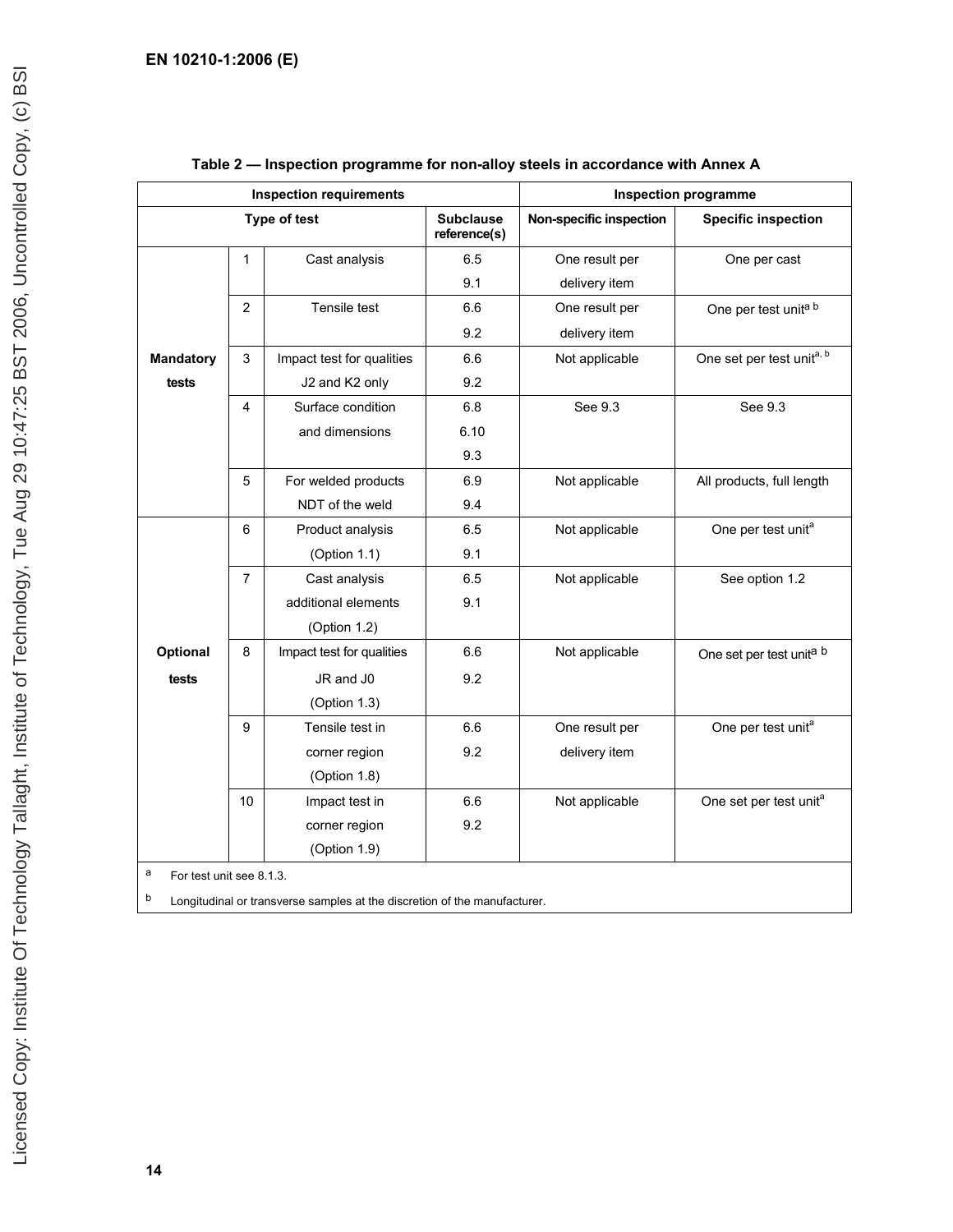|                                              |                | <b>Inspection requirements</b>                                           | <b>Inspection programme</b> |                                    |  |
|----------------------------------------------|----------------|--------------------------------------------------------------------------|-----------------------------|------------------------------------|--|
|                                              |                | Type of test                                                             | Subclause reference(s)      | <b>Specific inspection</b>         |  |
|                                              | 1              | Cast analysis                                                            | 6.5                         | One per cast                       |  |
|                                              |                |                                                                          | 9.1                         |                                    |  |
|                                              | $\overline{2}$ | Tensile test                                                             | 6.6                         | One per test unitab                |  |
|                                              |                |                                                                          | 9.2                         |                                    |  |
| <b>Mandatory</b>                             | 3              | Impact test                                                              | 6.6                         | One set per test unitab            |  |
| tests                                        |                |                                                                          | 9.2                         |                                    |  |
|                                              | $\overline{4}$ | Surface condition and                                                    | 6.8                         | see 9.3                            |  |
|                                              |                | dimensions                                                               | 6.10                        |                                    |  |
|                                              |                |                                                                          | 9.3                         |                                    |  |
|                                              | 5              | For welded products                                                      | 6.9                         | All products, full length          |  |
|                                              |                | NDT of the weld                                                          | 9.4                         |                                    |  |
|                                              | 6              | Product analysis                                                         | 6.5                         | One per test unita                 |  |
|                                              |                | (Option $1.1$ )                                                          | 9.1                         |                                    |  |
| Optional                                     | $\overline{7}$ | Tensile test in                                                          | 6.6                         | One per test unit <sup>a</sup>     |  |
| tests                                        |                | corner region                                                            | 9.2                         |                                    |  |
|                                              |                | (Option 1.8)                                                             |                             |                                    |  |
|                                              | 8              | Impact test in                                                           | 6.6                         | One set per test unit <sup>a</sup> |  |
|                                              |                | corner region                                                            | 9.2                         |                                    |  |
|                                              |                | (Option 1.9)                                                             |                             |                                    |  |
| $\mathsf a$<br>For test unit see 8.1.3.<br>b |                | Longitudinal or transverse samples at the discretion of the manufacturer |                             |                                    |  |

### **Table 3 — Inspection programme for fine grain steels in accordance with Annex B**

### **8 Sampling**

### **8.1 Frequency of tests**

**8.1.1** For products supplied with non-specific inspection, see Table 2.

**8.1.2** For products supplied with specific inspection, the verification of the mechanical properties and product analysis, if applicable, shall be carried out by test unit. A test unit is defined as a quantity of hollow sections from one or more cast(s) of the same grade and dimensions, manufactured by the same process (i.e. electric welding, submerged arc welding or seamless), and, if applicable, in the same heat treatment condition, submitted for acceptance at the same time.

The following samples shall be taken from one sample product of each test unit:

- 1 sample for tensile testing;
- 1 sample sufficient for 2 sets of 3 impact test pieces;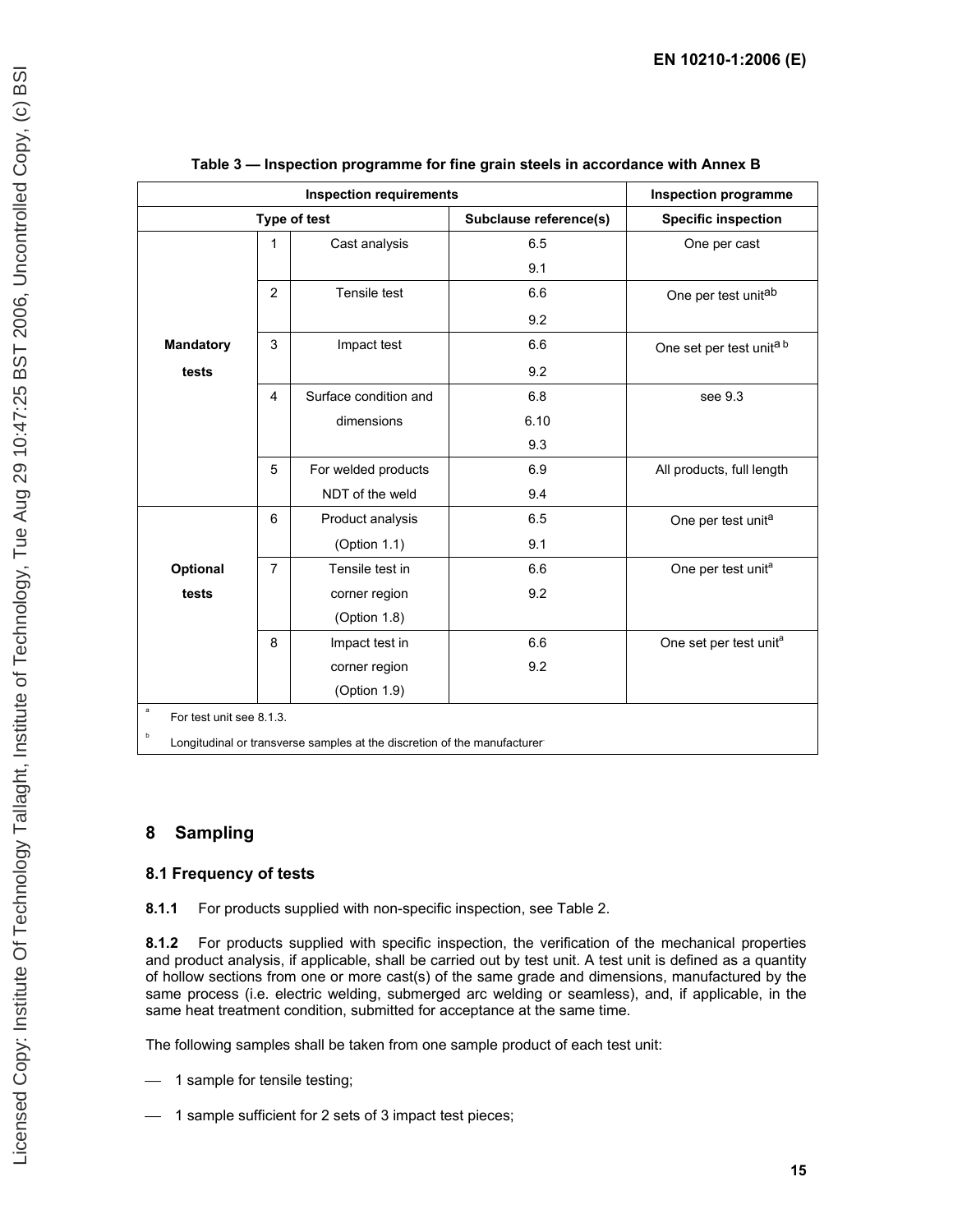1 sample for product analysis, when required, see 8.2.1.

**8.1.3** The mass of a test unit shall not exceed the maximum tonnage of sections specified in Table 4.

| Type of hollow section  | <b>Test unit</b>                     |             |
|-------------------------|--------------------------------------|-------------|
| Circular                | Square, rectangular or<br>elliptical |             |
| <b>Outside diameter</b> | <b>External perimeter</b>            | <b>Mass</b> |
| D                       |                                      | maximum     |
| mm                      | mm                                   | t           |
| ≤ 114.3                 | $\leq 400$                           | 40          |
| $> 114.3 \leq 323.9$    | $> 400 \leq 800$                     | 50          |
| > 323,9                 | > 800                                | 75          |

| Table 4 — Test units |  |
|----------------------|--|
|----------------------|--|

### **8.2 Preparation of samples and test pieces**

### **8.2.1 Selection and preparation of samples for chemical analysis**

Samples for product analysis, when required shall be taken from the sample product or alternatively from test pieces used for mechanical testing or from the full thickness of the hollow section at the same location as for the mechanical test samples. The preparation of samples shall be in accordance with EN ISO 14284.

### **8.2.2 Preparation of test pieces for mechanical tests**

### **8.2.2.1 General**

The requirements of EN ISO 377 shall apply in conjunction with the test piece location specified in 8.2.3.

### **8.2.2.2 Tensile test pieces**

The requirements of EN 10002-1 as appropriate shall apply.

Test pieces may be non-proportional, but in cases of dispute proportional test pieces having a gauge length  $L_0$  = 5,65  $\sqrt{s}$  shall be used (see 9.2.2). For thicknesses less than 3 mm, a gauge length of  $L_0$ = 80 mm shall be used, provided a test piece width of 20 mm can be achieved, otherwise a gauge length of 50 mm shall be used with a test piece width of 12,5 mm.

### **8.2.2.3 Impact test pieces**

Impact V-notch test pieces shall be machined and prepared in accordance with EN 10045-1. In addition, the following requirements shall apply:

a) for specified thicknesses > 12 mm, standard test pieces shall be machined in such a way that one side is not further away than 2 mm from a rolled surface;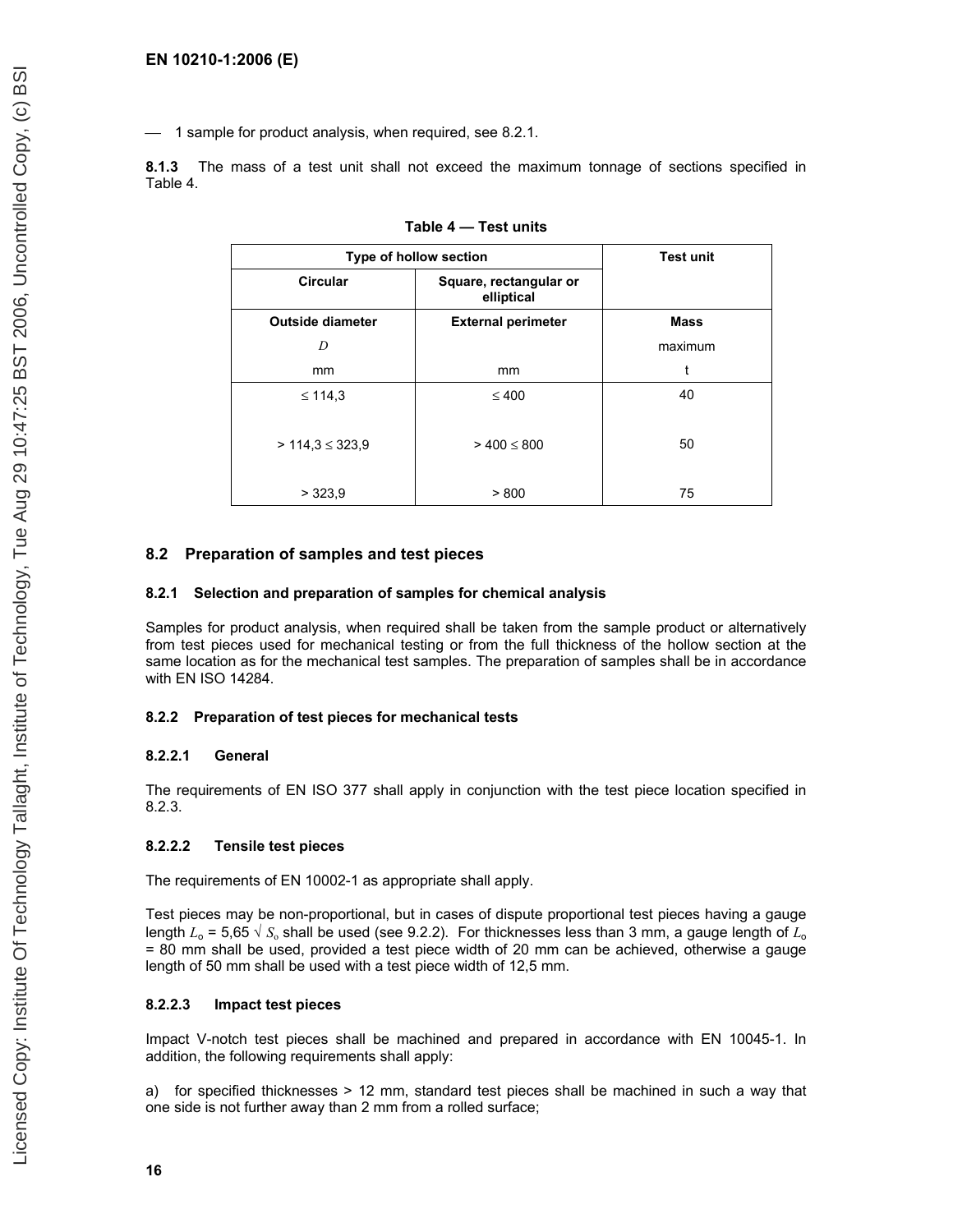b) for specified thicknesses  $\leq 12$  mm, when test pieces with reduced sections are used, the width shall be  $\geq$  5 mm.

NOTE Test piece size is dependent on the actual thickness of the sample and, for circular or elliptical hollow sections; allowance also needs to be made for the curvature of the section.

### **8.2.3 Location and orientation of samples for mechanical tests**

### **8.2.3.1 Tensile test pieces**

The test pieces for tensile testing shall conform to the following:

a) the test piece may be the full section of the product;

b) for circular or elliptical sections, not tested in full section, the test pieces shall be taken either longitudinally or transversely, at the discretion of the manufacturer, and, for welded sections, at a point remote from the weld (see Annex C);

c) for square or rectangular sections, not tested in full section, the test pieces shall be taken either longitudinally or transversely, at the discretion of the manufacturer, midway between the corners, and, for welded sections, from one of the sides not containing the weld (see Annex C).

Option 1.8 longitudinal test pieces shall be taken from one of the corner regions, but remote from the weld in welded sections, (see Annex C).

### **8.2.3.2 Impact test pieces**

Test pieces for impact testing shall conform to the following:

a) for circular or elliptical sections the test pieces shall be taken either longitudinally or transversely, at the discretion of the manufacturer, and, for welded sections, at a point remote from the weld (see Annex C);

b) for square or rectangular sections the test pieces shall be taken either longitudinally or transversely, at the discretion of the manufacturer, midway between the corners, and, for welded sections, from one of the sides not containing the weld (see Annex C).

Option 1.9 longitudinal test pieces shall be taken from one of the corner regions, but remote from the weld in welded sections, (see Annex C) with the notch orientated towards the outer radius of the corner.

### **9 Test methods**

### **9.1 Chemical analysis**

The elements to be determined and reported shall be those given in Table A.1, and Option 1.2 if specified, or those in Table B.1, as applicable.

The choice of a suitable physical or chemical analytical method for the analysis shall be at the discretion of the manufacturer.

In case of dispute, the method used shall be agreed taking into account CR 10261.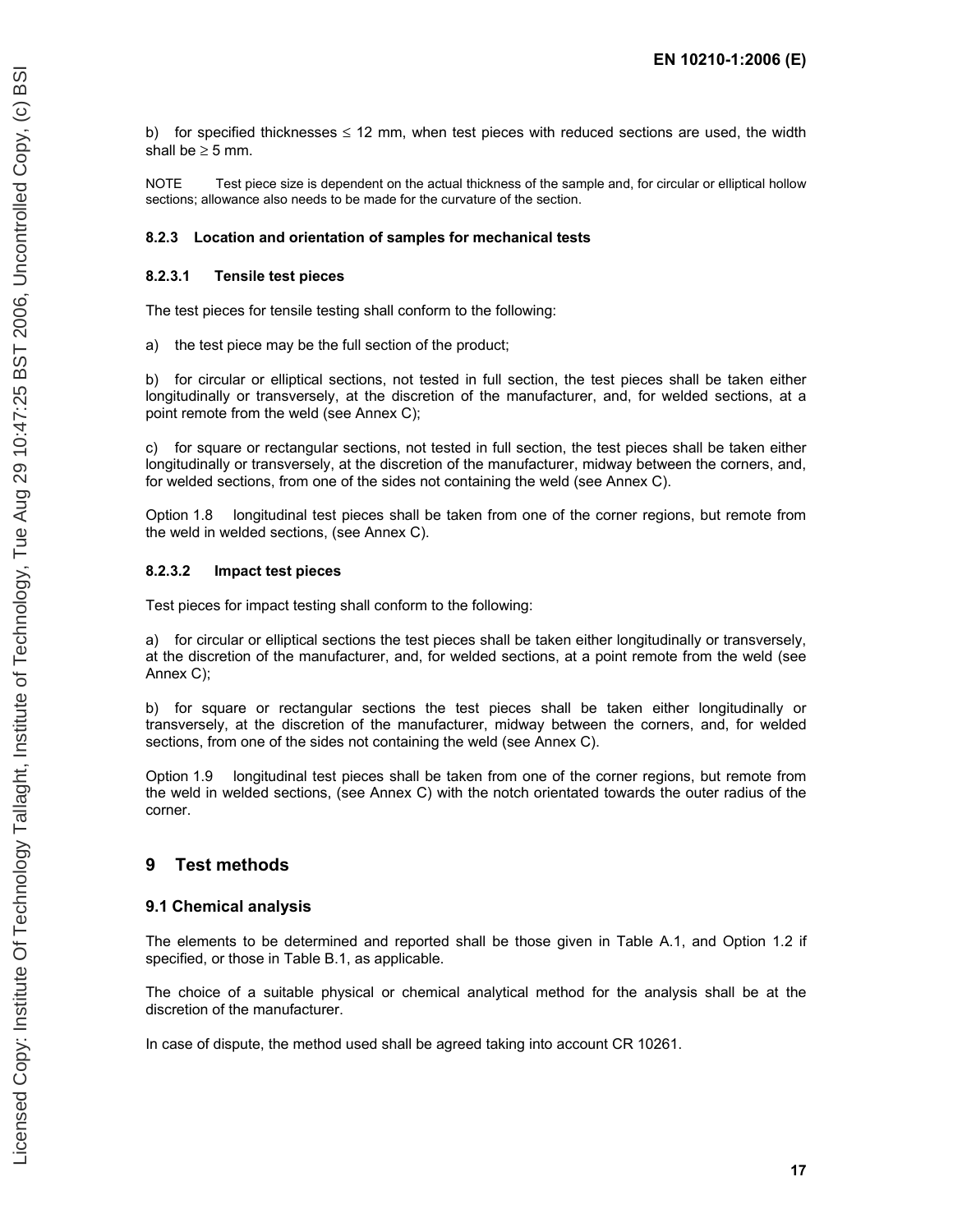### **9.2 Mechanical tests**

### **9.2.1 Test temperature**

Tensile tests shall be carried out in the temperature range 10 °C to 35 °C. Impact tests shall be carried out at the temperatures specified in Table A.3 for non-alloy steels and Table B.3 for fine grain steels.

### **9.2.2 Tensile tests**

The tensile test shall be carried out in accordance with EN 10002-1.

For the specified yield strengths in Tables A.3 and B.3, the upper yield strength  $(R_{\text{eff}})$  shall be determined.

If a yield phenomenon is not present, the 0,2 % proof strength non-proportional extension  $(R_{p0,2})$  or the 0,5 % proof strength total extension  $(R<sub>10.5</sub>)$  shall be determined. In cases of dispute, the 0,2 % proof strength  $(R_{p0,2})$  shall apply.

If a non-proportional test piece is used, the percentage elongation value obtained after fracture (*A*) shall be converted to the value for a gauge length  $L_{\rm o}$  = 5,65  $\sqrt{S_{\rm o}}$  using the conversion tables given in EN ISO 2566-1.

For thicknesses less than 3 mm, the percentage elongation may be reported for a gauge length of 80 mm or 50 mm (see 8.2.2.2). In this case the values to be achieved shall be agreed between the purchaser and the manufacturer at the time of enquiry and order.

### **9.2.3 Impact tests**

The impact test shall be carried out in accordance with EN 10045-1. In addition, the following requirements shall apply:

a) The average value of a set of three test pieces shall be equal to or greater than the specified value. One individual value may be below the specified value, provided that it is not less than 70 % of that value;

b) If the conditions under a) are not satisfied then an additional set of three test pieces may be taken, at the discretion of the manufacturer, from the same sample and tested. To consider the test unit as conforming after testing the second set, the following conditions shall all be satisfied simultaneously:

- 1) The average value of the six tests shall be equal to or greater than the minimum specified value;
- 2) Not more than two of the six individual values may be lower than the minimum specified value;
- 3) Not more than one of the six individual values may be lower than 70% of the minimum specified value;
- c) If these conditions are not satisfied, the sample product is rejected and retests shall be carried out on the remainder of the test unit (see 9.5).

### **9.3 Visual inspection and dimensional check**

### **9.3.1 Visual inspection**

The hollow sections shall be visually inspected for compliance with the requirements of 6.8.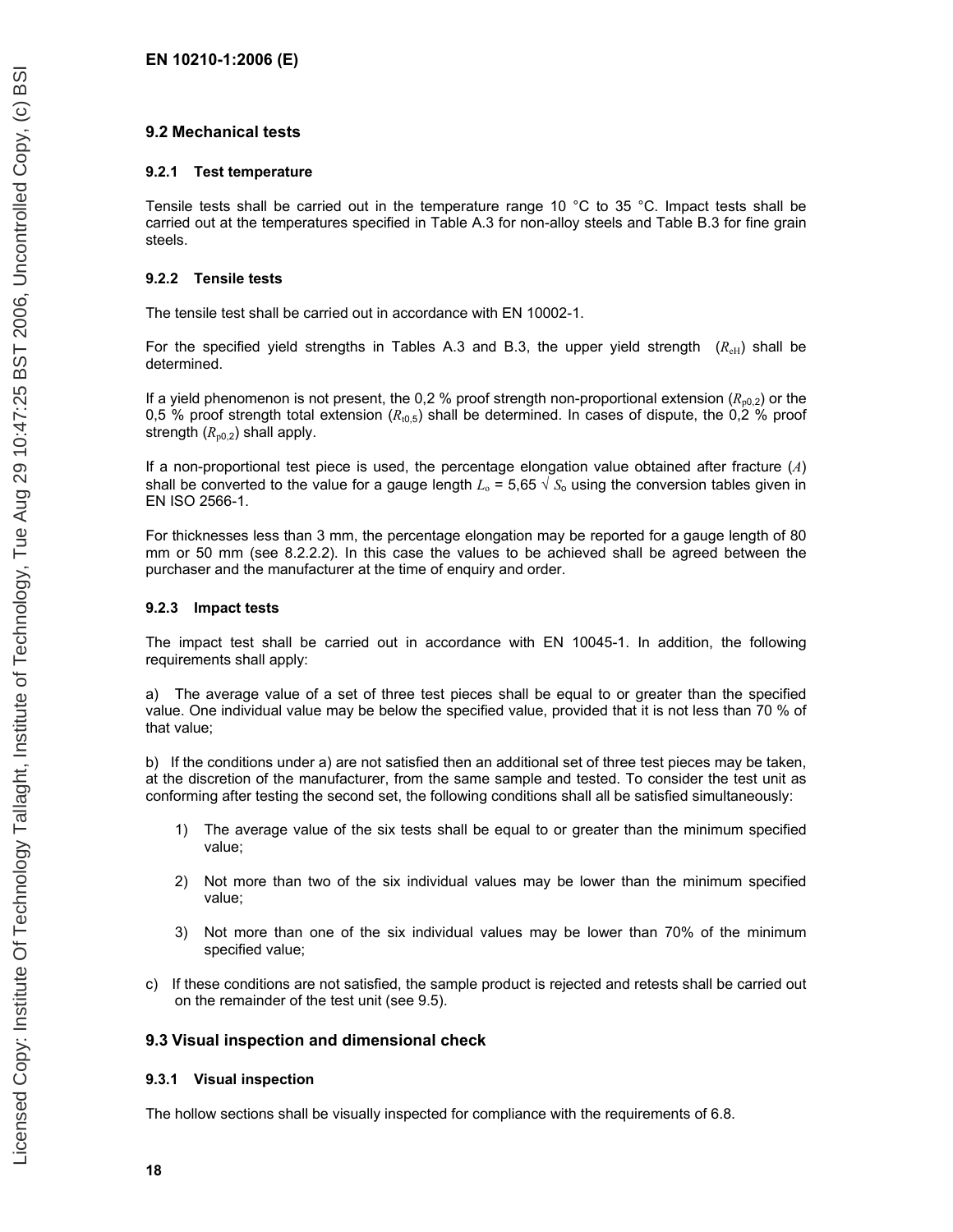### **9.3.2 Dimensional check**

The dimensions of the hollow sections shall be checked for compliance with the requirements of EN 10210-2.

### **9.4 Non-destructive testing**

### **9.4.1 General**

When the welds of welded structural hollow sections are to be subjected to non-destructive testing, the method shall be in accordance with 9.4.2 or 9.4.3. At the manufacturer's discretion, the nondestructive testing may be carried out either on the circular shape prior to final forming or on the round, square, rectangular or elliptical hollow sections after final forming.

### **9.4.2 Electric welded sections**

The weld seam of electric welded hollow sections shall be tested in accordance with one of the following European Standards. The standard to be applied is at the discretion of the manufacturer.

- a) EN 10246-3 to acceptance level E4, with the exception that the rotating tube/pancake coil technique shall not be permitted;
- b) EN 10246-5 to acceptance level F5;
- c) EN 10246-8 to acceptance level U5.

### **9.4.3 Submerged arc welded sections**

The weld seam of submerged arc welded hollow sections shall be tested either in accordance with EN 10246-9 to acceptance level U4 or by radiography in accordance with EN 10246-10 with an image quality class R2.

Butt welds, used to join lengths of strip/plate together in the spiral submerged arc weld process, shall be permitted, provided that the butt weld is tested to the same type of procedure and meets the same acceptance level as the main weld seam.

### **9.5 Retests, sorting and reprocessing**

For retests, sorting and reprocessing the requirements of EN 10021 shall apply.

### **10 Marking**

**10.1** Except as provided for in 10.2 for hollow sections which are bundled, each hollow section shall be marked by suitable and durable methods such as painting, stamping, adhesive labels or attached tags with the following:

- the steel designation, e.g. EN 10210-S275J0H;
- the manufacturer's name or trademark;
- in the case of specific inspection:
	- an identification number, e.g. order number, which permits the correlation of the product or delivery unit to the related document;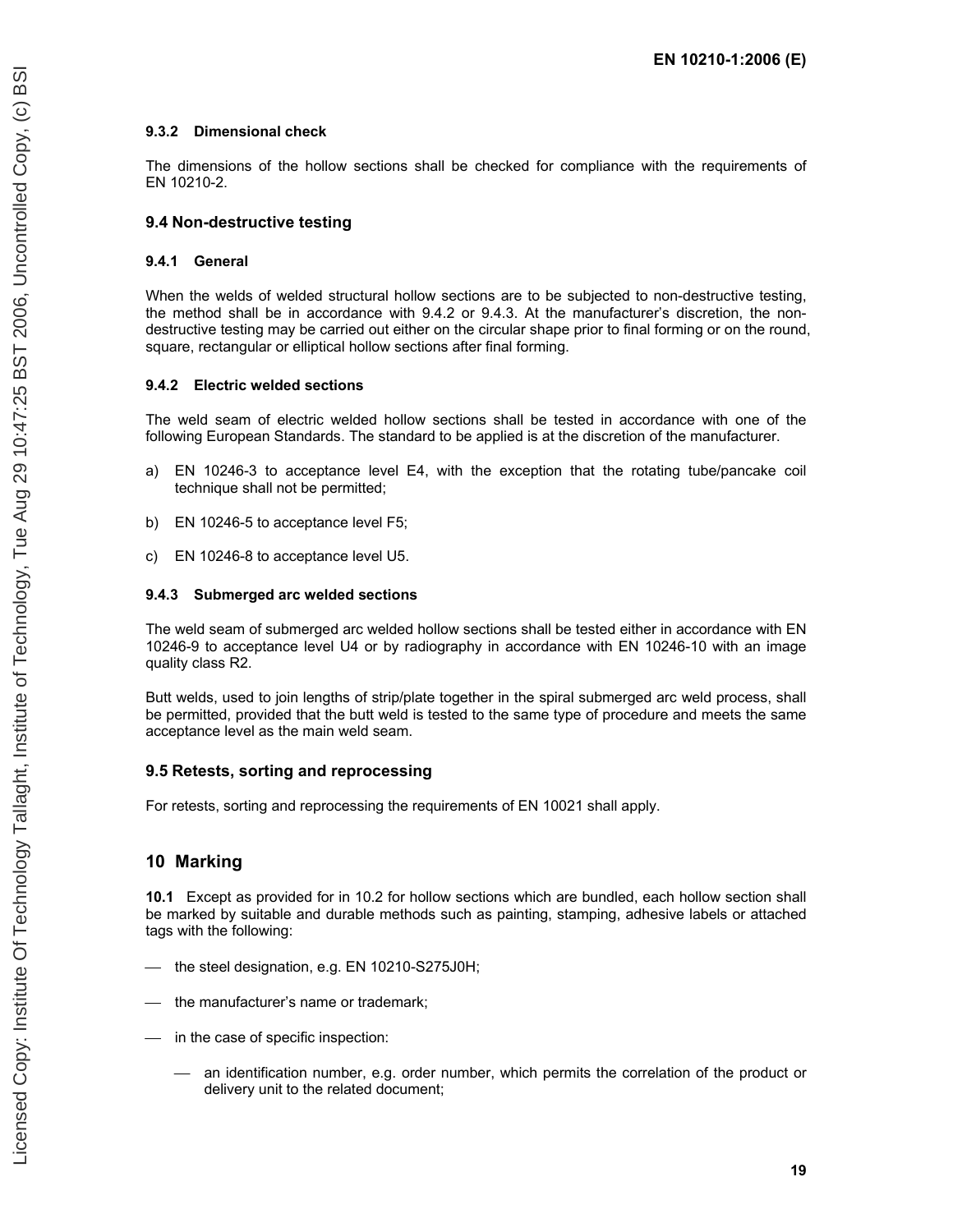- the mark of the external inspection representative (where applicable).

**10.2** Where the products are supplied bundled, the marking required in 10.1 shall be on a label, which shall be securely attached to the bundle.

### **11 Evaluation of conformity**

Where evaluation of conformity is required for regulatory purposes Annex D shall apply.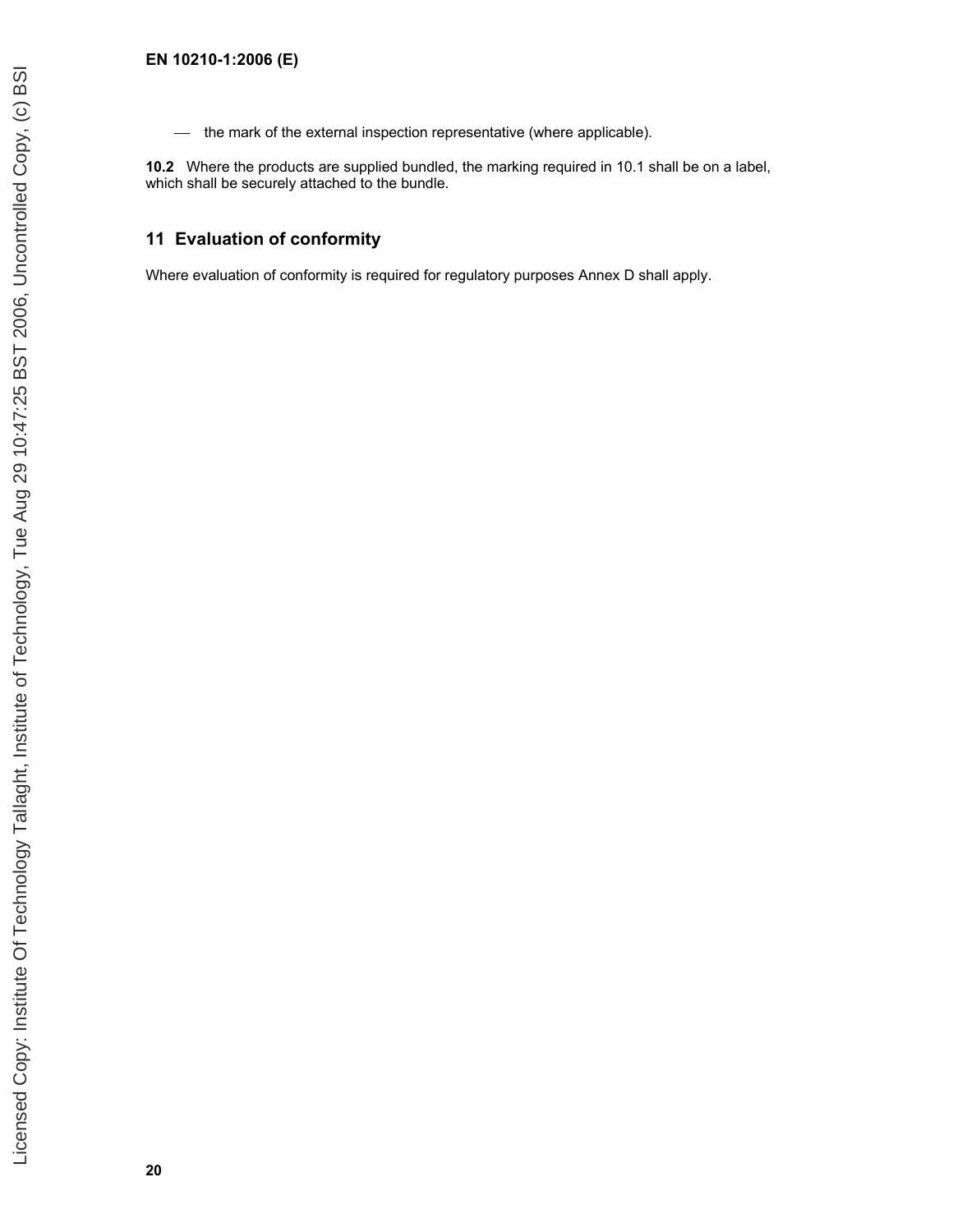### **Annex A**

(normative)

### **Structural hollow sections of non-alloy quality steels — Chemical composition and mechanical properties**

### **Table A.1 — Chemical composition — Cast analysis for product thickness** ≤ **120 mm**

| Steel grade | Type of      | % by mass, maximum       |                  |               |      |      |       |       |        |
|-------------|--------------|--------------------------|------------------|---------------|------|------|-------|-------|--------|
|             |              | deoxidation <sup>a</sup> |                  | C             | Si   | Mn   | P     | s     | $Nb$ c |
| Steel name  | Steel number |                          | <b>Specified</b> |               |      |      |       |       |        |
|             |              |                          | thickness (mm)   |               |      |      |       |       |        |
|             |              |                          | $\leq 40$        | $>40 \le 120$ |      |      |       |       |        |
| S235JRH     | 1.0039       | <b>FN</b>                | 0,17             | 0,20          |      | 1,40 | 0.040 | 0.040 | 0.009  |
| S275J0H     | 1.0149       | <b>FN</b>                | 0.20             | 0,22          |      | 1.50 | 0.035 | 0.035 | 0.009  |
| S275J2H     | 1.0138       | FF                       | 0,20             | 0,22          |      | 1,50 | 0.030 | 0.030 |        |
| S355J0H     | 1.0547       | <b>FN</b>                | 0,22             | 0,22          | 0,55 | 1,60 | 0,035 | 0,035 | 0,009  |
| S355J2H     | 1.0576       | FF                       | 0.22             | 0,22          | 0.55 | 1.60 | 0.030 | 0.030 |        |
| S355K2H     | 1.0512       | FF                       | 0,22             | 0,22          | 0,55 | 1.60 | 0.030 | 0.030 |        |

a The deoxidation methods are designated as follows:

FN = Rimming steel not permitted

FF = Fully killed steel containing nitrogen binding elements in amounts sufficient to bind available nitrogen

(e.g. min. 0,020 % total Al, or 0,015 % soluble Al).

<sup>b</sup> It is permissible to exceed the specified values provided that for each increase of 0,001 % N the P max. content is also reduced by 0,005 %. The N content of the cast analysis, however, shall not be more than 0,012 %.

 $c$  The maximum value for nitrogen does not apply if the chemical composition shows a minimum total AI content of 0,020 % with a minimum Al/N ratio of 2:1, or if sufficient other N-binding elements are present. The N-binding elements shall be recorded in the Inspection Document.

| Table A.2 – Maximum carbon equivalent value (CEV) based on cast analysis <sup>a</sup> |  |  |  |
|---------------------------------------------------------------------------------------|--|--|--|
|                                                                                       |  |  |  |

| Steel grade                 | Maximum CEV in % for specified<br>thicknesses in mm |                              |           |           |            |  |
|-----------------------------|-----------------------------------------------------|------------------------------|-----------|-----------|------------|--|
| Steel name                  | <b>Steel number</b>                                 | $\leq 16$                    | > 16      | > 40      | >65        |  |
|                             |                                                     |                              | $\leq 40$ | $\leq 65$ | $\leq 120$ |  |
| S235JRH                     | 1.0039                                              | 0,37                         | 0,39      | 0.41      | 0,44       |  |
| S275J0H                     | 1.0149                                              | 0,41                         | 0.43      | 0.45      | 0,48       |  |
| S275J2H                     | 1.0138                                              | 0,41                         | 0.43      | 0.45      | 0.48       |  |
| S355J0H                     | 1.0547                                              | 0.45                         | 0.47      | 0.50      | 0.53       |  |
| S355J2H                     | 1.0576                                              | 0,45                         | 0,47      | 0.50      | 0.53       |  |
| S355K2H                     | 1.0512                                              | 0.45<br>0.47<br>0.53<br>0.50 |           |           |            |  |
| a<br>See 6.5.2, Option 1.2. |                                                     |                              |           |           |            |  |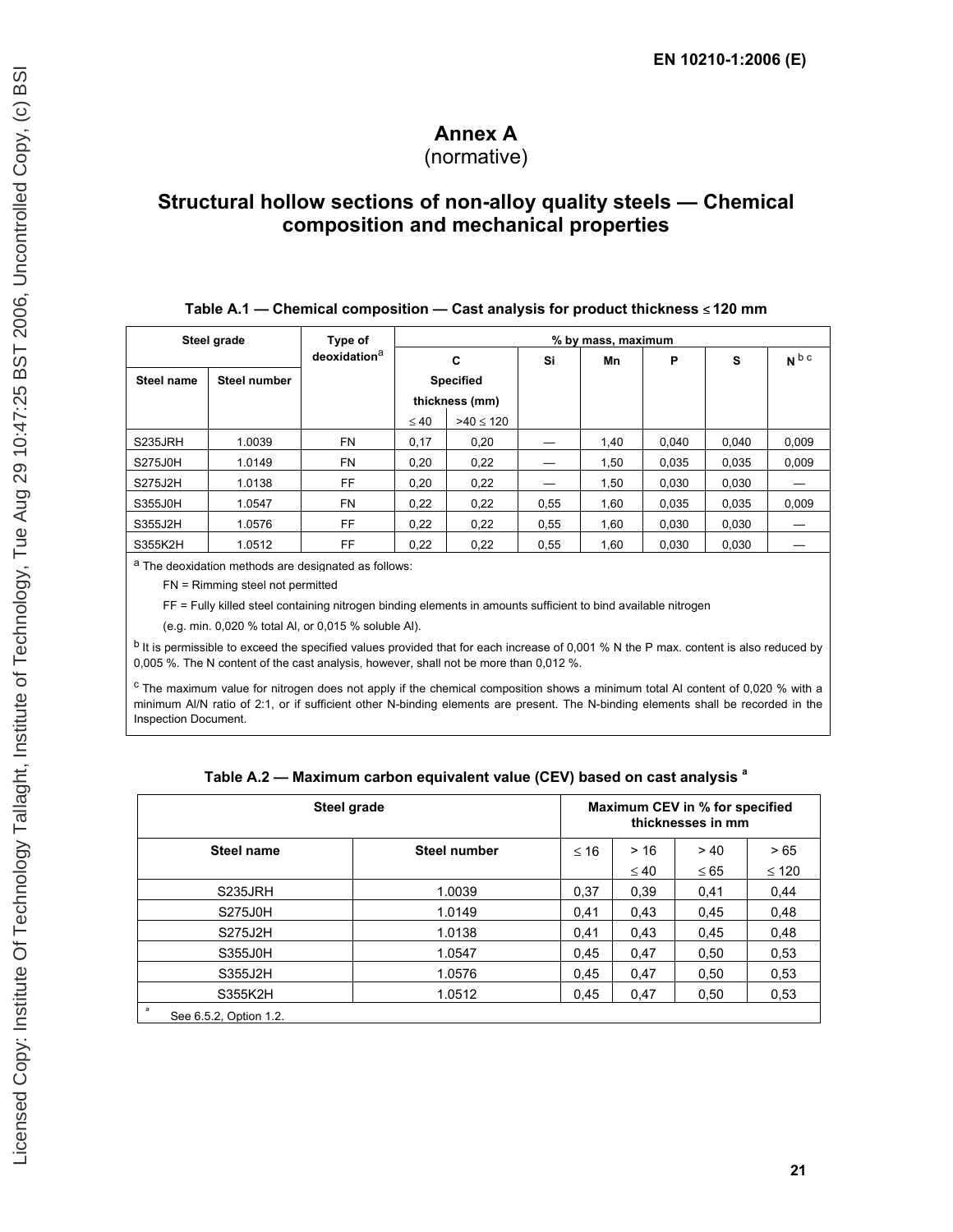Licensed Copy: Institute Of Technology Tallaght, Institute of Technology, Tue Aug 29 10:47:25 BST 2006, Uncontrolled Copy, (c) BSI Licensed Copy: Institute Of Technology Tallaght, Institute of Technology, Tue Aug 29 10:47:25 BST 2006, Uncontrolled Copy, (c) BSI

# **EN 10210-1:2006 (E)**  EN 10210-1:2006 (E)

| ֧֦֧֦֧֦֧֦֧֦֧֦֧֦֧֦֧֦֧֦֧֦֧֦֧֦֧֦֧֦֧֦֧֦֝֟֓֕֟֓֓֓ |
|--------------------------------------------|
|                                            |
| :                                          |
|                                            |
|                                            |

| Steel grade             |                                                                       |           |           | Minimum yiel        | d strength $R_{\rm eff}$ |                 |            |               | Tensile strength $R_m$ |            |                | Minimum elongation A <sup>ab</sup> |                 |                |              | Minimum impact<br>energy $KV^d$ |               |
|-------------------------|-----------------------------------------------------------------------|-----------|-----------|---------------------|--------------------------|-----------------|------------|---------------|------------------------|------------|----------------|------------------------------------|-----------------|----------------|--------------|---------------------------------|---------------|
|                         |                                                                       |           |           |                     | MPa                      |                 |            |               | MP <sub>a</sub>        |            |                |                                    | ಸಿ              |                |              | ∍                               |               |
|                         |                                                                       |           |           | Specified thickness |                          |                 |            |               | Specified thickness    |            |                | Specified thickness                |                 |                |              | At test temperature<br>đ        |               |
|                         |                                                                       |           |           |                     | mm                       |                 |            |               | mm                     |            |                |                                    | mm              |                |              |                                 |               |
| Steel name              | Steel                                                                 | $\leq 16$ | > 16      | > 40                | > 63                     | 80<br>$\lambda$ | > 100      | $\frac{3}{2}$ | ς<br>Σ                 | > 100      | $\leq 40$      | > 40                               | > 63            | > 100          | ခု ပ         | ္ဂ ပ                            | $2^{\circ}$ C |
|                         | number                                                                |           | $\leq 40$ | $\leq 63$           | $\leq 80$                | $\leq 100$      | $\leq 120$ |               | $\leq 100$             | $\leq 120$ |                | $\leq 63$                          | $\leq 100$      | $\leq 120$     |              |                                 |               |
| S235JRH °               | 1.0039                                                                | 235       | 225       | 215                 | 215                      | 215             | 195        | 360-510       | 360-510                | 350-500    | 26             | 25                                 | $\overline{24}$ | $\overline{2}$ | ı            | f,                              | 27            |
| S275J0H °               | 1.0149                                                                |           |           |                     |                          |                 |            |               |                        |            |                |                                    |                 |                | ı            | 27                              | ï             |
| S275J2H                 | 1.0138                                                                | 275       | 265       | 255                 | 245                      | 235             | 225        | 430-580       | 410-560                | 400-540    | 23             | $\overline{2}$                     | $\overline{2}$  | $\frac{6}{5}$  | 27           | ï                               |               |
| S355J0H °               | 1.0547                                                                |           |           |                     |                          |                 |            |               |                        |            |                |                                    |                 |                | ı            | 27                              |               |
| S355J2H                 | 1.0576                                                                | 355       | 345       | 335                 | 325                      | 315             | 295        | 510-680       | 470-630                | 450-600    | $\overline{2}$ | $\overline{2}$                     | 20              | $\frac{8}{1}$  | 27           |                                 | ï             |
| S355K2H                 | 1.0512                                                                |           |           |                     |                          |                 |            |               |                        |            |                |                                    |                 |                | $40^{\circ}$ |                                 |               |
| $\varpi$                | Longitudinal values. Transverse values are 2 % lower.                 |           |           |                     |                          |                 |            |               |                        |            |                |                                    |                 |                |              |                                 |               |
| م                       | For thicknesses < 3 mm, see 9.2.2.                                    |           |           |                     |                          |                 |            |               |                        |            |                |                                    |                 |                |              |                                 |               |
| $\circ$                 | The impact properties are verified only when Option 1.3 is specified. |           |           |                     |                          |                 |            |               |                        |            |                |                                    |                 |                |              |                                 |               |
| O                       | For impact properties for reduced section test pieces see 6.6.2.      |           |           |                     |                          |                 |            |               |                        |            |                |                                    |                 |                |              |                                 |               |
| $\pmb{\mathsf{\omega}}$ | This value corresponds to 27J at -30 °C (see EN 1993-1-1).            |           |           |                     |                          |                 |            |               |                        |            |                |                                    |                 |                |              |                                 |               |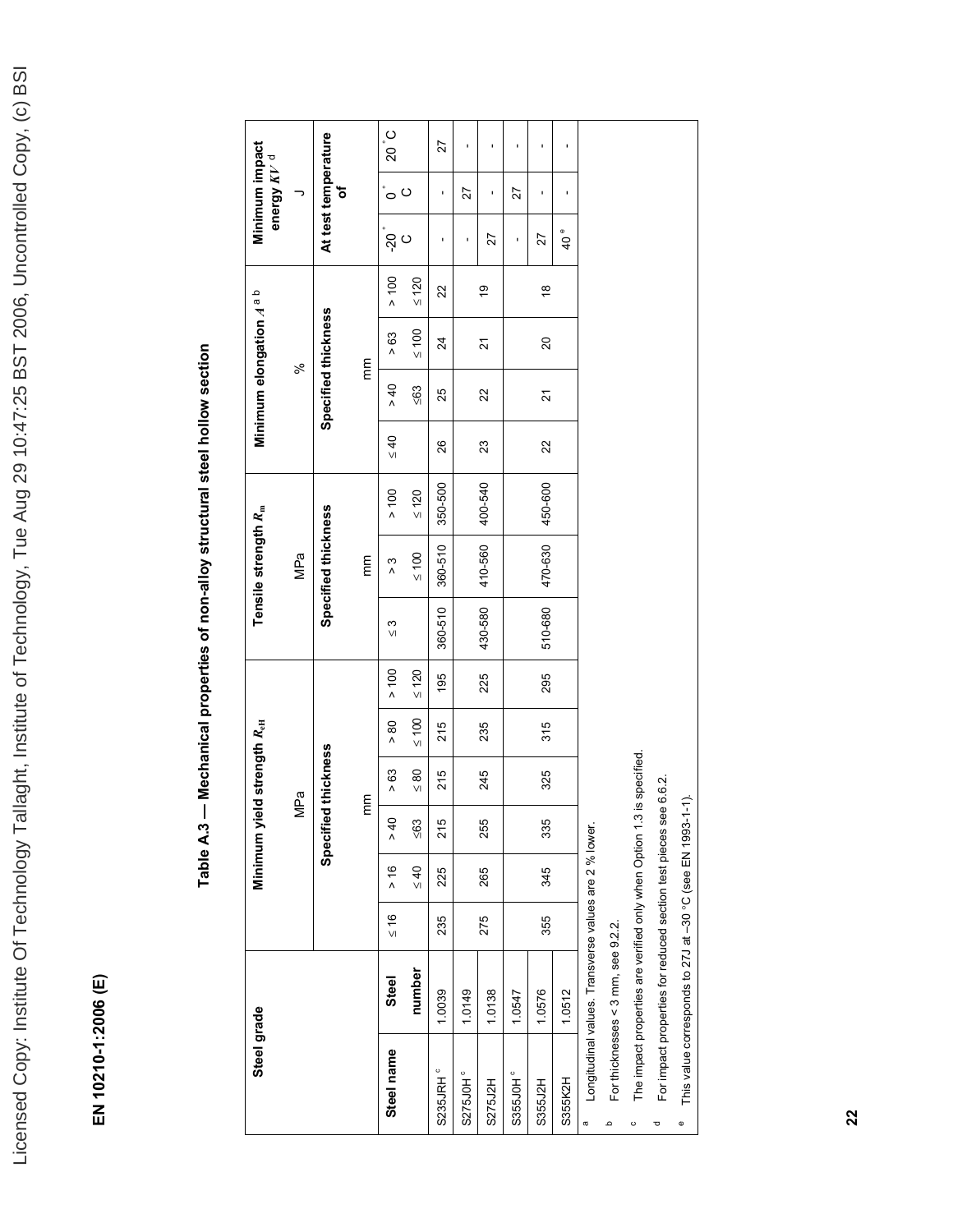Licensed Copy: Institute Of Technology Tallaght, Institute of Technology, Tue Aug 29 10:47:25 BST 2006, Uncontrolled Copy, (c) BSI Licensed Copy: Institute Of Technology Tallaght, Institute of Technology, Tue Aug 29 10:47:25 BST 2006, Uncontrolled Copy, (c) BSI

**EN 10210-1:2006 (E)**  EN 10210-1:2006 (E)

## Annex B<br>(normative) (normative) **Annex B**

# **Structural hollow sections of fine grain steels — Chemical composition and mechanical properties**  Structural hollow sections of fine grain steels - Chemical composition and mechanical properties

|                | Steel grade                                                                                                                                          | Type of                  | Sub                |          |           |      |       |          |       |      | % by mass             |      |      |         |      |      |        |
|----------------|------------------------------------------------------------------------------------------------------------------------------------------------------|--------------------------|--------------------|----------|-----------|------|-------|----------|-------|------|-----------------------|------|------|---------|------|------|--------|
|                |                                                                                                                                                      | deoxidation <sup>a</sup> | group <sup>b</sup> |          |           |      |       |          |       |      |                       |      |      |         |      |      |        |
| Steel name     | Steel number                                                                                                                                         |                          |                    | <u>ن</u> | <b>ທັ</b> | ξ    | Δ.    | <b>S</b> | ŝ     | >    | Al total <sup>c</sup> | Ë    | ပ်   | Ni max. | å    | ಕ    | N max. |
|                |                                                                                                                                                      |                          |                    | max.     | max.      |      | max.  | max.     | max.  | max. | min.                  | max. | max. |         | max. | max. |        |
| S275NH         | 1.0493                                                                                                                                               |                          |                    | 0,20     | 0,40      | 0,50 | 0,035 | 0,030    | 0,050 | 0,08 | 0,020                 | 0,03 | 0,30 | 0,30    | 0,10 | 0,35 | 0,015  |
|                |                                                                                                                                                      | ჭ                        | 8O                 |          |           | 1,40 |       |          |       |      |                       |      |      |         |      |      |        |
| S275NLH        | 1.0497                                                                                                                                               |                          |                    |          |           |      | 0,030 | 0,025    |       |      |                       |      |      |         |      |      |        |
| S355NH         | 1.0539                                                                                                                                               |                          |                    | 0,20     | 0,50      | 0,90 | 0,035 | 0,030    | 0,050 | 0,12 | 0,020                 | 0,03 | 0,30 | 0,50    | 0,10 | 0,35 | 0,020  |
|                |                                                                                                                                                      | ჭ                        | 8S                 |          |           | 1,65 |       |          |       |      |                       |      |      |         |      |      |        |
| S355NLH        | 1.0549                                                                                                                                               |                          |                    | 0,18     |           |      | 0,030 | 0,025    |       |      |                       |      |      |         |      |      |        |
| S420NH         | 1.8750                                                                                                                                               |                          |                    | 0,22     | 0,60      | 1,00 | 0,035 | 0,030    | 0,050 | 0,20 | 0,020                 | 0,03 | 0,30 | 0,80    | 0,10 | 0,70 | 0,025  |
|                |                                                                                                                                                      | ჭ                        | SS                 |          |           | 1,70 |       |          |       |      |                       |      |      |         |      |      |        |
| <b>S420NLH</b> | 1.8751                                                                                                                                               |                          |                    |          |           |      | 0,030 | 0,025    |       |      |                       |      |      |         |      |      |        |
| <b>S460NH</b>  | 1.8953                                                                                                                                               |                          |                    | 0,22     | 0,60      | 1,00 | 0,035 | 0,030    | 0,050 | 0,20 | 0,020                 | 0,03 | 0,30 | 0,80    | 0,10 | 0,70 | 0,025  |
|                |                                                                                                                                                      | ჭ                        | SS                 |          |           | 1,70 |       |          |       |      |                       |      |      |         |      |      |        |
| <b>S460NLH</b> | 1.8956                                                                                                                                               |                          |                    |          |           |      | 0,030 | 0,025    |       |      |                       |      |      |         |      |      |        |
|                | <sup>a</sup> The deoxidation method is designated as follows:                                                                                        |                          |                    |          |           |      |       |          |       |      |                       |      |      |         |      |      |        |
|                | GF = fully killed steel containing nitrogen binding elements in amounts sufficient to bind the available nitrogen and having a fine grain structure. |                          |                    |          |           |      |       |          |       |      |                       |      |      |         |      |      |        |
|                | <sup>b</sup> QS = quality steel. SS = special steel.                                                                                                 |                          |                    |          |           |      |       |          |       |      |                       |      |      |         |      |      |        |
|                |                                                                                                                                                      |                          |                    |          |           |      |       |          |       |      |                       |      |      |         |      |      |        |

# ≤ **65 mm**  Table B.1 - Chemical composition - Cast analyses for product thickness < 65 mm **Table B.1 — Chemical composition — Cast analyses for product thickness**

 $\degree$  If sufficient N-binding elements are present, the minimum total Al content does not apply. <sup>c</sup> If sufficient N-binding elements are present, the minimum total AI content does not apply.

<sup>d</sup> If the copper content is greater than 0,30 % then the nickel content shall be at least half of the copper content. d If the copper content is greater than 0,30 % then the nickel content shall be at least half of the copper content.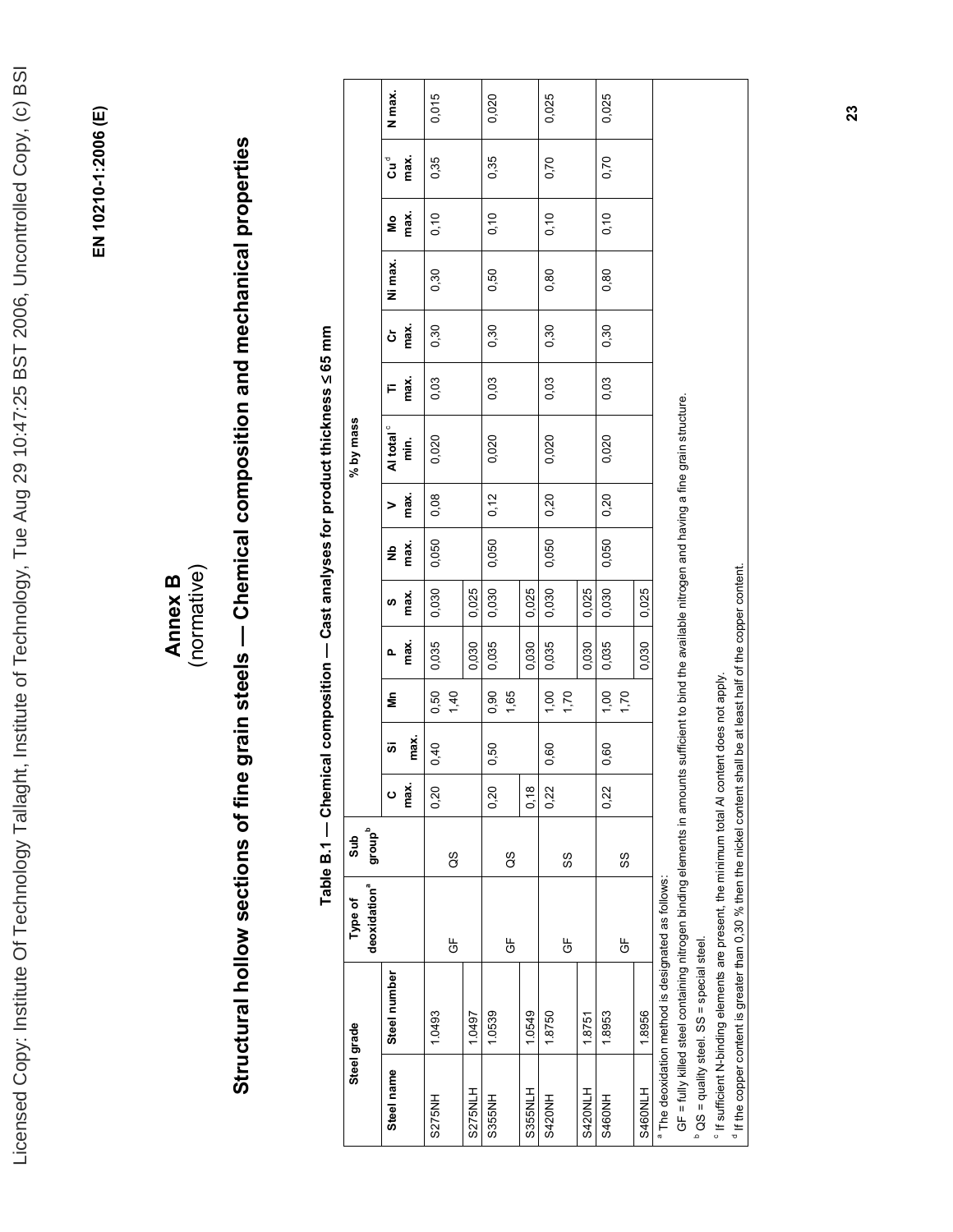**EN 10210-1:2006 (E)** 

| Steel grade   |                     | <b>Maximum CEV for specified thicknesses</b> |               |
|---------------|---------------------|----------------------------------------------|---------------|
|               |                     | mm                                           |               |
| Steel name    | <b>Steel number</b> | $\leq 16$                                    | $> 16 \le 65$ |
| <b>S275NH</b> | 1.0493              |                                              |               |
| S275NLH       | 1.0497              | 0,40                                         | 0,40          |
| <b>S355NH</b> | 1.0539              |                                              |               |
| S335NLH       | 1.0549              | 0.43                                         | 0.45          |
| <b>S420NH</b> | 1.8750              |                                              |               |
| S420NLH       | 1.8751              | 0,50                                         | 0,52          |
| S460NH        | 1.8953              |                                              |               |
| S460NLH       | 1.8956              | 0,53                                         | 0,55          |

### **Table B.2 — Maximum carbon equivalent value based on cast analysis**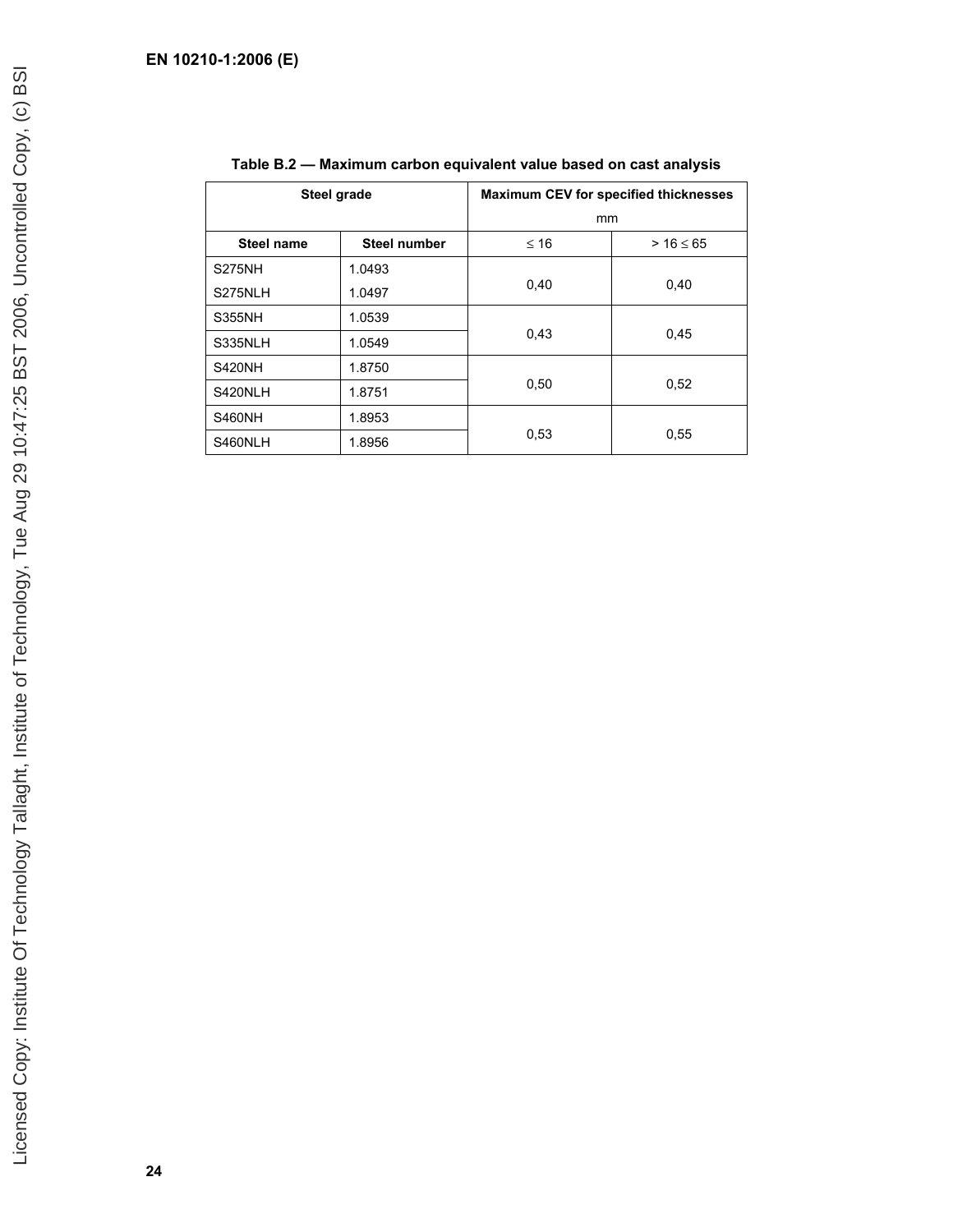Licensed Copy: Institute Of Technology Tallaght, Institute of Technology, Tue Aug 29 10:47:25 BST 2006, Uncontrolled Copy, (c) BSI Licensed Copy: Institute Of Technology Tallaght, Institute of Technology, Tue Aug 29 10:47:25 BST 2006, Uncontrolled Copy, (c) BSI

# **EN 10210-1:2006 (E)**  EN 10210-1:2006 (E)

| 40 <sup>b</sup><br>40 <sup>b</sup><br>40 <sup>b</sup><br>ı<br>27<br>27<br>27<br>27<br>22<br>15<br>20<br>17<br>22<br>$\approx$<br><u>စု</u><br>470-630<br>540-720<br>520-680<br>390<br>430<br>335<br>265<br>345<br>400<br>40<br>420<br>460<br>355<br>1.8956<br>1.0549<br>1.0539<br>1.8750<br>1.8953<br>1.0497<br>1.8751 | 40 <sup>b</sup> | Minimum impact energy KV <sup>a</sup><br>C° 05- | Transverse<br>Minimum elongation A<br>% | Longitudinal | at specified thickness<br>Tensile strength $R_{\rm m}$<br>$370 - 510$<br>$\leq 65$ mm<br>MPa | $\leq 65$<br>$\frac{40}{1}$<br>255 | Minimum yield strength $R_{\rm eff}$<br>MP <sub>a</sub><br>$\frac{6}{5}$<br>$\frac{1}{4}$<br>ξ<br>٨ | $\frac{6}{5}$<br>275 | <sup>a</sup> For impact properties for reduced section test pieces, see 6.6.2.<br>Steel number<br>1.0493<br>Steel grade | Steel name<br><b>S460NLH</b><br>S275NLH<br>S355NLH<br><b>S420NLH</b><br>S275NH<br><b>S420NH</b><br><b>S460NH</b><br>S355NH |
|------------------------------------------------------------------------------------------------------------------------------------------------------------------------------------------------------------------------------------------------------------------------------------------------------------------------|-----------------|-------------------------------------------------|-----------------------------------------|--------------|----------------------------------------------------------------------------------------------|------------------------------------|-----------------------------------------------------------------------------------------------------|----------------------|-------------------------------------------------------------------------------------------------------------------------|----------------------------------------------------------------------------------------------------------------------------|
|                                                                                                                                                                                                                                                                                                                        |                 |                                                 |                                         |              |                                                                                              |                                    |                                                                                                     |                      |                                                                                                                         |                                                                                                                            |
|                                                                                                                                                                                                                                                                                                                        | $-20$ °C        |                                                 |                                         |              |                                                                                              |                                    |                                                                                                     |                      |                                                                                                                         |                                                                                                                            |
|                                                                                                                                                                                                                                                                                                                        |                 |                                                 |                                         |              |                                                                                              |                                    |                                                                                                     |                      |                                                                                                                         |                                                                                                                            |
| At test temperature of<br>at specified thickness < 65 mm<br>Specified thickness                                                                                                                                                                                                                                        |                 |                                                 |                                         |              |                                                                                              |                                    |                                                                                                     |                      |                                                                                                                         |                                                                                                                            |

# **Table B.3 — Mechanical properties of fine grain structural steel hollow sections**  Table B.3 - Mechanical properties of fine grain structural steel hollow sections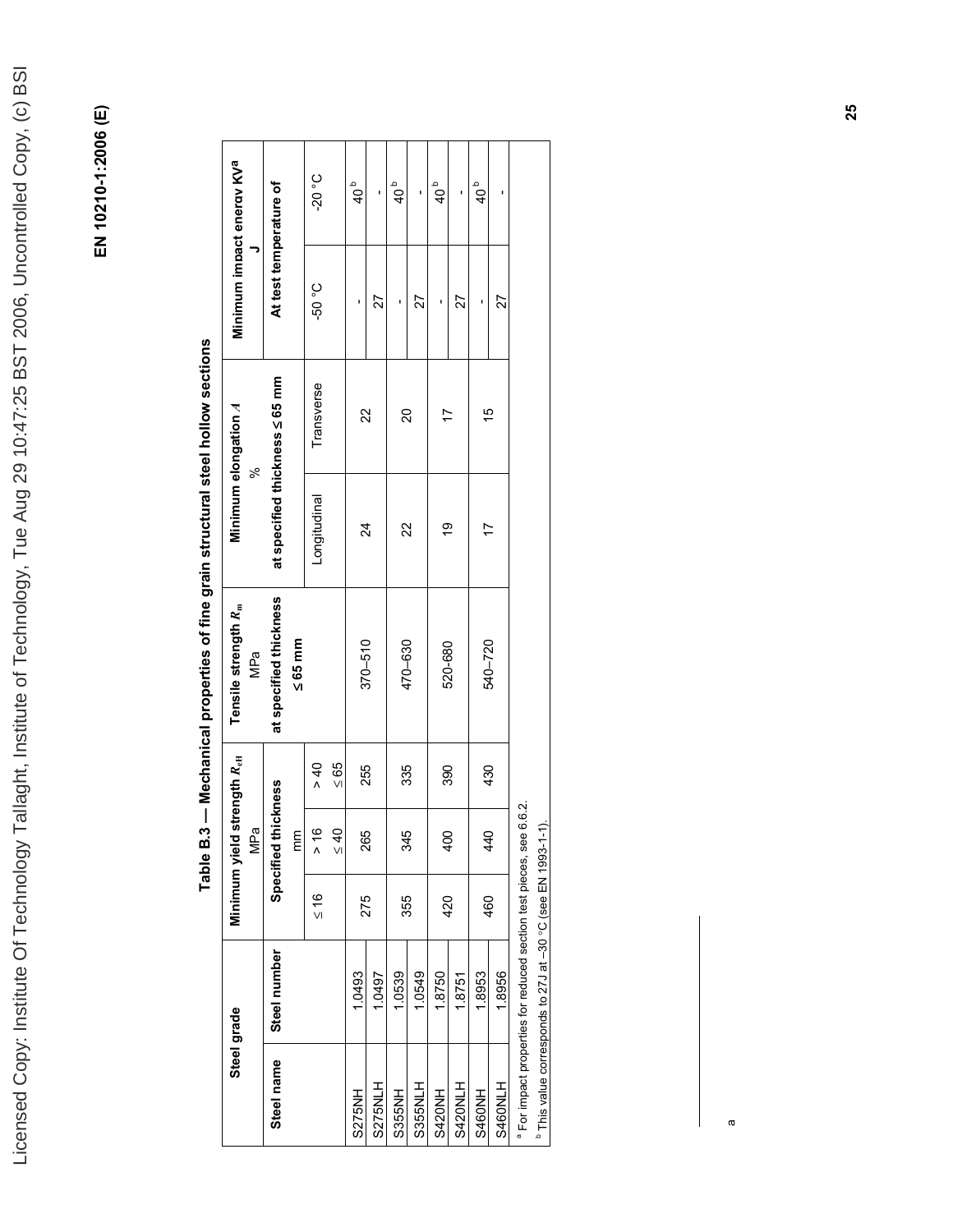### **Annex C**

(normative)

### **Location of samples and test pieces**

Figures C.1 to C.3 give information on the location of samples and test pieces for hollow sections (see 8.2.2).



### **Key**

1 At any point on circumference but in the case of welded sections remote from the weld

**Figure C.1 — Circular and elliptical sections** 



### **Key**

1 Alternative positions (on any side except a side containing the weld in welded sections)

**Figure C.2 — Square and rectangular sections – side**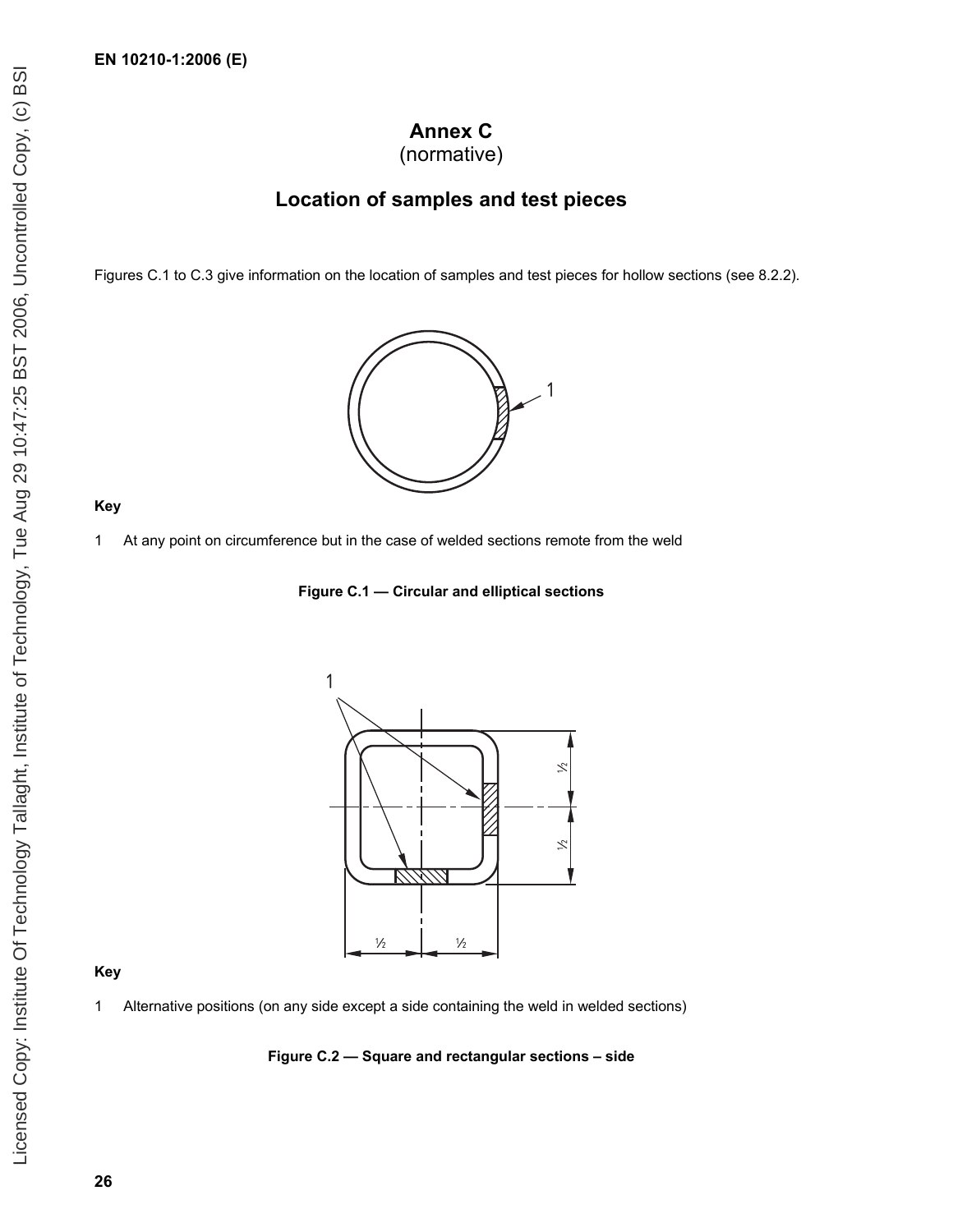

### **Key**

1 Any corner region (except a corner containing the weld in welded sections) when Option 1.8 or 1.9 is specified.

**Figure C.3 — Square and rectangular sections - corner region**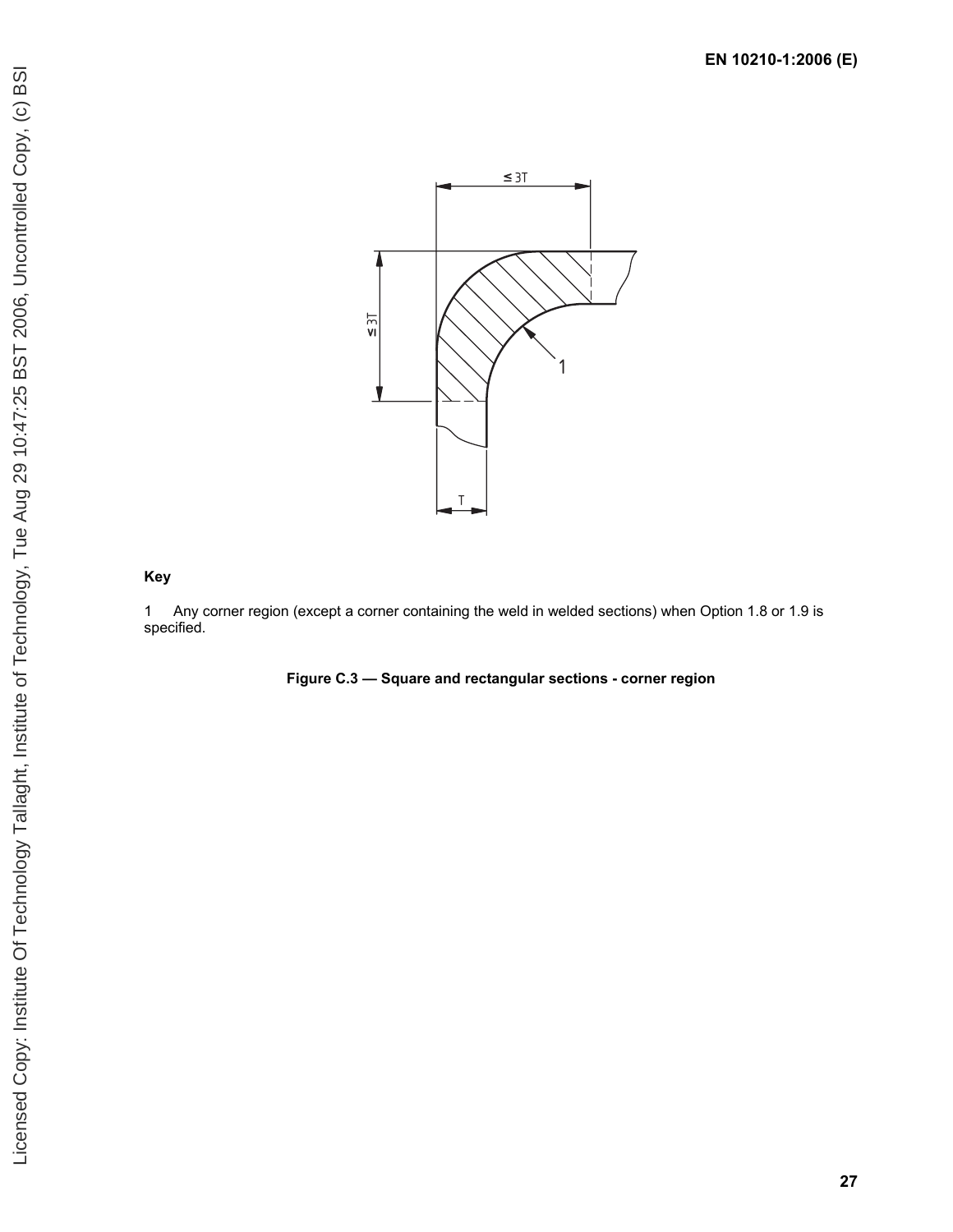### **Annex D**

(normative)

### **Evaluation of conformity**

### **D.1 General**

The conformity of steel hollow sections to the requirements of this standard and with the stated values (including classes) shall be demonstrated by:

- initial type testing

- factory production control by the manufacturer, including product assessment.

For the purposes of testing, steel hollow sections may be grouped into families, where it is considered that the selected property/properties is/are common to all steel hollow sections within that family.

### **D.2 Type testing**

### **D.2.1 Initial type testing**

### **D.2.1.1 General**

An initial type test is the complete set of tests, or other procedures, determining the performance characteristics of samples representative of the product types.

To show conformity with this standard initial type testing shall be performed on first use of this standard for steel hollow sections being put onto the market.

In addition, initial type testing shall be performed:

- at the beginning of the production of a new or modified steel hollow section design;
- if a change occurs in the feedstock;
- at the beginning of a new or modified method of production;

where this would change significantly one or more of the performance characteristics.

In cases where this would mean assessment of steel hollow sections for which type testing in accordance with this standard had already been performed, the testing frequency may be reduced:

- if it has been established that the performance characteristics have not been affected compared to the steel hollow sections already tested;
- if historical data is available (see D.2.1.3).

### **D.2.1.2 Characteristics**

The assessment of the following performance characteristics is required: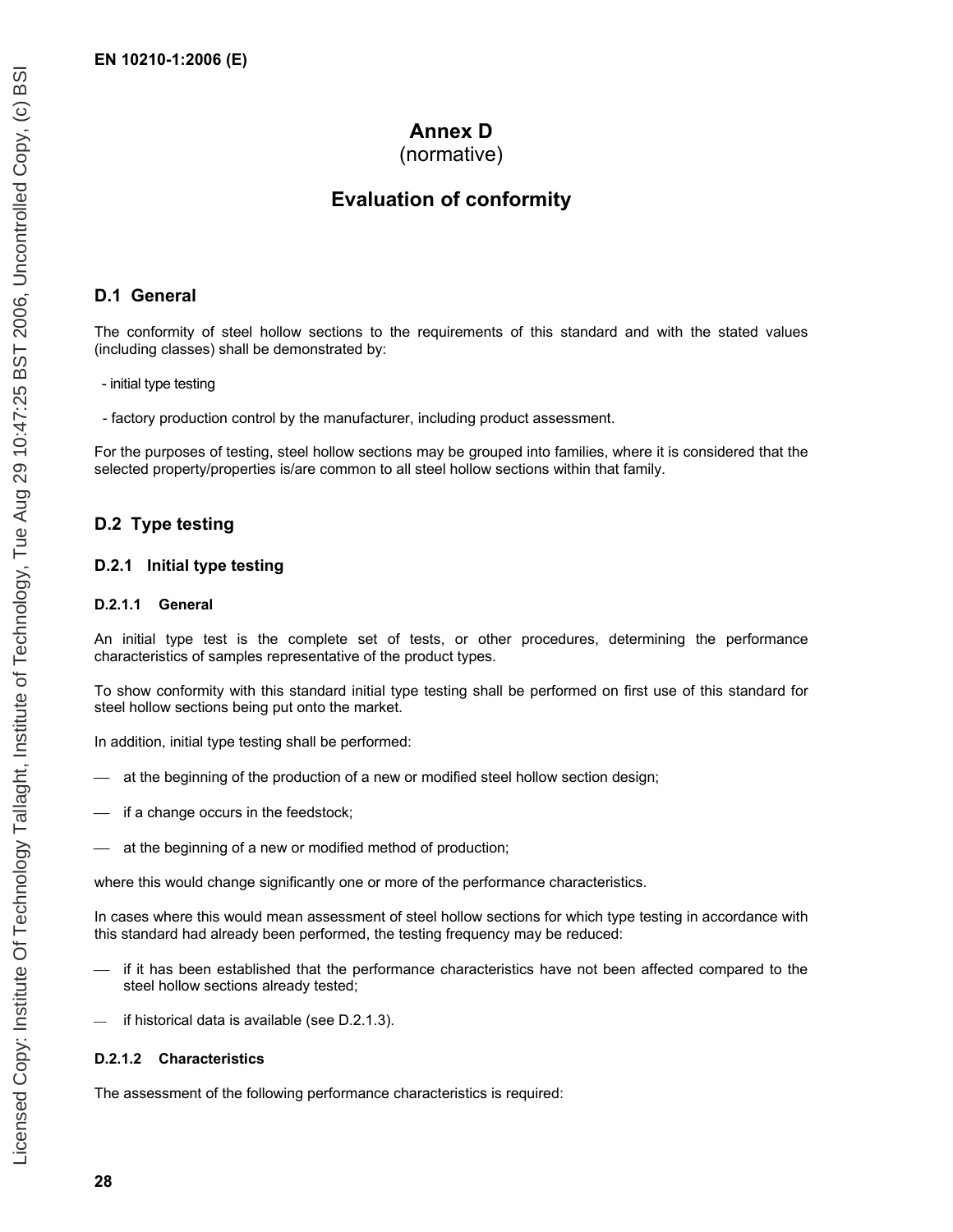- tolerances on dimensions and shape;
- elongation;
- tensile strength;
- yield strength;
- impact strength;
- weldability (chemical composition).

The following performance characteristics are not subject to initial type testing for the following reasons:

- release of dangerous substances this may be assessed indirectly by controlling the content of the substance(s) concerned;
- bendability, cold/warm formability the material is inherently ductile and therefore a specific test for these characteristics is not required;
- fatigue, fracture toughness/brittle strength these characteristics are controlled by the method of use which is covered by EN 1993-1-1.

### **D.2.1.3 Use of historical data**

Tests previously performed on the same steel hollow sections in accordance with the provisions of this standard (same performance characteristic(s), test method, sampling procedure, system of attestation of conformity, etc.) may be taken into account.

### **D.2.2 Sampling, testing and conformity criteria**

### **D.2.2.1 Sampling**

Initial type testing shall be performed on random samples of steel hollow sections representative of the types of steel hollow sections manufactured.

### **D.2.2.2 Testing and conformity criteria**

The number of steel hollow sections to be tested (or assessed) shall be in accordance with Table D.1.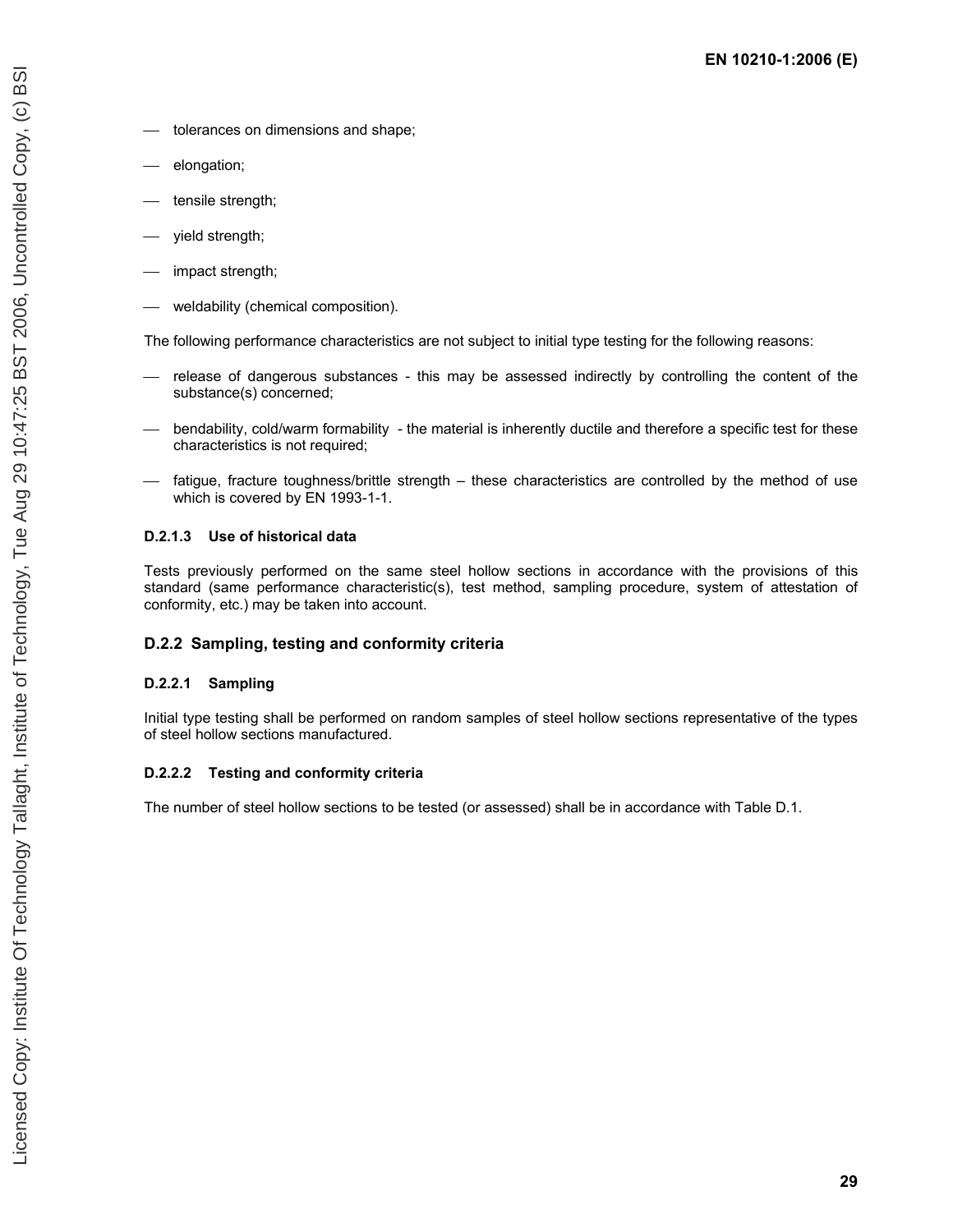| Performance<br>characteristic               | Requirement<br>clause                       | Assessment<br>method         | Number of<br>tests/samples                                | Conformity criteria |
|---------------------------------------------|---------------------------------------------|------------------------------|-----------------------------------------------------------|---------------------|
| tolerances<br>on<br>dimensions and<br>shape | EN 10210-<br>2:2006<br>Clause 6             | EN 10210-2:2006,<br>Clause 7 |                                                           | 6.10                |
| elongation                                  | $6.6.1$ , Tables<br>$A.3$ and $B.3$         | 9.2.2                        |                                                           | 6.6                 |
| tensile strength                            | $6.6.1$ , Tables<br>$A.3$ and $B.3$         | 9.2.2                        | one per test unit<br>(see 8.1.3 for<br>definition of test | 6.6                 |
| yield strength                              | 6.6.1, Tables<br>$A.3$ and $B.3$            | 9.2.2                        | unit)                                                     | 6.6                 |
| impact strength                             | $6.6.2$ , Tables<br>$A.3$ and $B.3$         | 9.2.3                        |                                                           | 6.6                 |
| weldability<br>(chemical<br>composition)    | 6.5, Tables<br>$A.2$ and $B.2$<br>and 6.7.1 | 9.1                          |                                                           | 6.5                 |

### **Table D.1 — Sampling and conformity criteria for type testing of steel hollow sections**

The results of all type tests shall be recorded and records retained by the manufacturer for at least 5 years.

### **D.3 Factory production control (FPC)**

### **D.3.1 General**

The manufacturer shall establish, document and maintain an FPC system to ensure that the products placed on the market conform to the declared performance characteristics. The FPC system shall consist of written procedures (works' manual), regular inspections and tests and/or assessments and the use of the results to control equipment, feedstock and other incoming material supply, the production process and the product. Records shall remain legible, readily identifiable and retrievable.

An FPC system conforming with the requirements of EN ISO 9001, and made specific to the product and the requirements of this standard, shall be considered to satisfy the above requirements.

The results of inspections, tests or assessments requiring action shall be recorded, as shall any corrective action taken. The action to be taken when control values or criteria are not met shall be recorded and retained for the period specified in the manufacturer's FPC procedures.

### **D.3.2 FPC requirements for all manufacturers**

### **D.3.2.1 General**

The manufacturer shall establish procedures to ensure that production tolerances allow for the performance characteristics of the steel hollow sections to be in conformity with the declared values derived from initial type testing.

The performance characteristics and the means of verification are: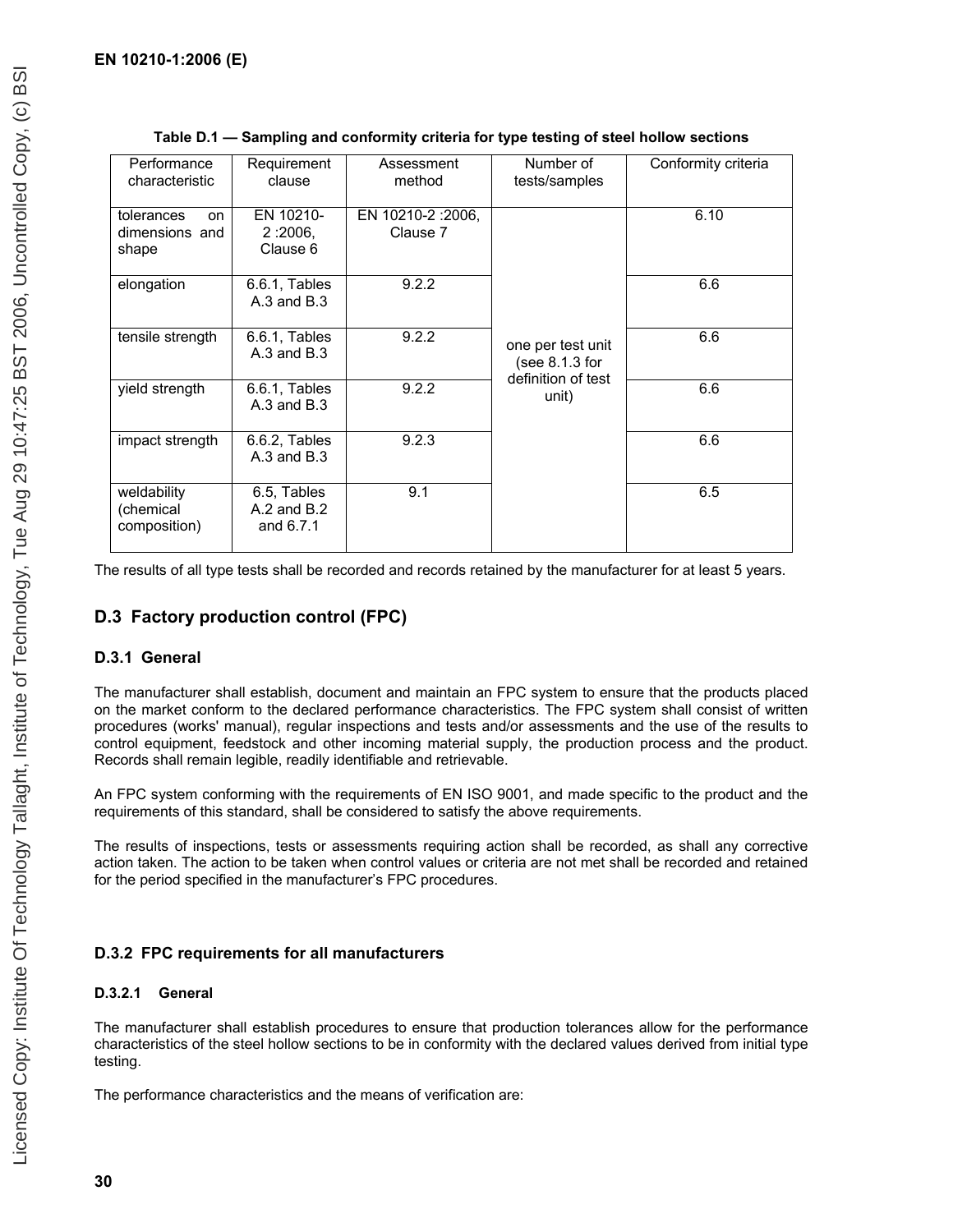- elongation, tensile strength and yield strength; tensile test in accordance with EN 10002-1;
- impact strength; impact test in accordance with EN 10045-1;
- weldability; chemical analysis in accordance with the methods listed in CR 10261.

The minimum frequency of testing shall be in accordance with Table D.1.

The manufacturer shall record the results of the tests specified above. These records shall as a minimum include the following information:

- identification of the steel hollow sections tested;
- the date of sampling and testing;
- the tests performed;
- the test results.

### **D.3.3 Manufacturer-specific FPC system requirements**

### **D.3.3.1 Personnel**

The responsibility, authority and the relationship between personnel that manages, performs or verifies work affecting product conformity, shall be defined. This applies in particular to personnel that needs to initiate actions preventing product non-conformities from occurring, actions in case of non-conformities and to identify and register product conformity problems. Personnel performing work affecting product conformity shall be competent on the basis of appropriate education, training, skills and experience for which records shall be maintained.

### **D.3.3.2 Equipment**

All weighing, measuring and testing equipment necessary to achieve, or produce evidence of, conformity shall be calibrated or verified and regularly inspected according to documented procedures, frequencies and criteria. Control of monitoring and measuring devices shall comply with the appropriate clause of EN ISO 9001.

All equipment used in the manufacturing process shall be regularly inspected and maintained to ensure use, wear or failure does not cause inconsistency in the manufacturing process.

Inspections and maintenance shall be carried out and recorded in accordance with the manufacturer's written procedures and the records retained for the period defined in the manufacturer's FPC procedures.

### **D.3.3.3 Design process**

The factory production control system shall document the various stages in the design of the steel hollow sections, and identify the checking procedure and those individuals responsible for all stages of design.

During the design process itself, a record shall be kept of all checks, their results, and any corrective actions taken. This record shall be sufficiently detailed and accurate to demonstrate that all stages of the design phase, and all checks, have been carried out satisfactorily. Compliance with EN ISO 9001:2000, 7.3 shall be deemed to satisfy the requirements of this clause.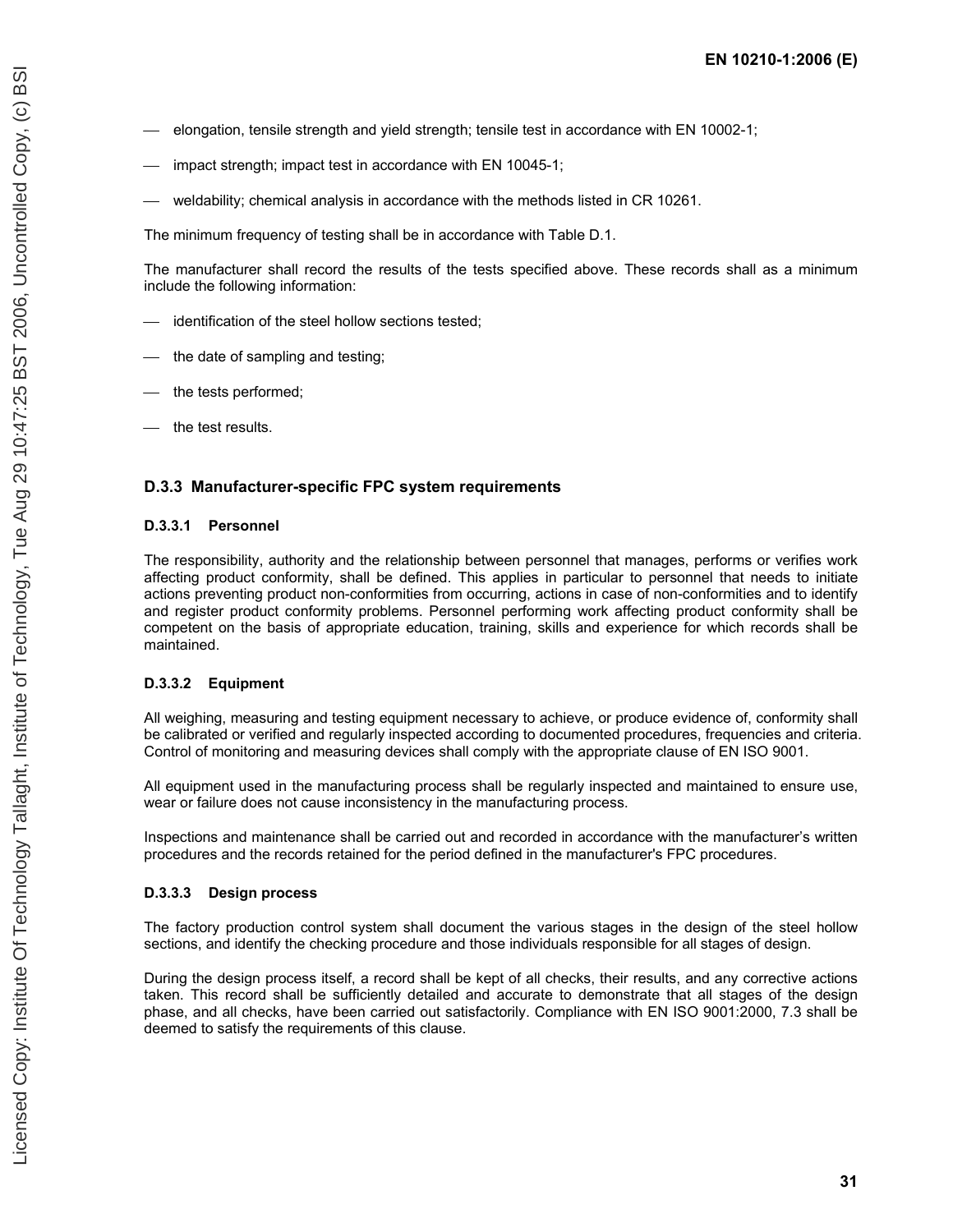### **D.3.3.4 Feedstock and incoming materials**

The specifications of all incoming feedstock and materials shall be documented, as shall the inspection scheme for ensuring their conformity. The verification of conformity of the feedstock and incoming materials with their specification shall be in accordance with EN ISO 9001:2000, 7.4.3.

### **D.3.3.5 In-process control**

The manufacturer shall plan and carry out production under controlled conditions. Compliance with EN ISO 9001:2000, 7.5.1 and 7.5.2 shall be deemed to satisfy the requirements of this clause.

### **D.3.3.6 Traceability and marking**

Steel hollow sections shall be identifiable and traceable with regard to their production origin, see Clause 10. The manufacturer shall have written procedures ensuring that processes related to affixing traceability codes and/or markings, see Clause 10, are inspected regularly. Compliance with EN ISO 9001:2000, 7.5.3 shall be deemed to satisfy the requirements of this clause.

### **D.3.3.7 Non-conforming products**

The manufacturer shall have written procedures which specify how non-conforming products shall be dealt with. Any such events shall be recorded as they occur and these records shall be kept for the period defined in the manufacturer's written procedures. Compliance with EN ISO 9001:2000, 8.3 shall be deemed to satisfy the requirements of this clause.

### **D.3.3.8 Corrective action**

The manufacturer shall have documented procedures that instigate action to eliminate the cause of nonconformities in order to prevent recurrence. Compliance with EN ISO 9001:2000, 8.5.2 shall be deemed to satisfy the requirements of this clause.

### **D.3.3.9 Handling and storage**

The manufacturer shall have written procedures stating methods of product handling and shall provide suitable storage areas to prevent damage or deterioration of the product.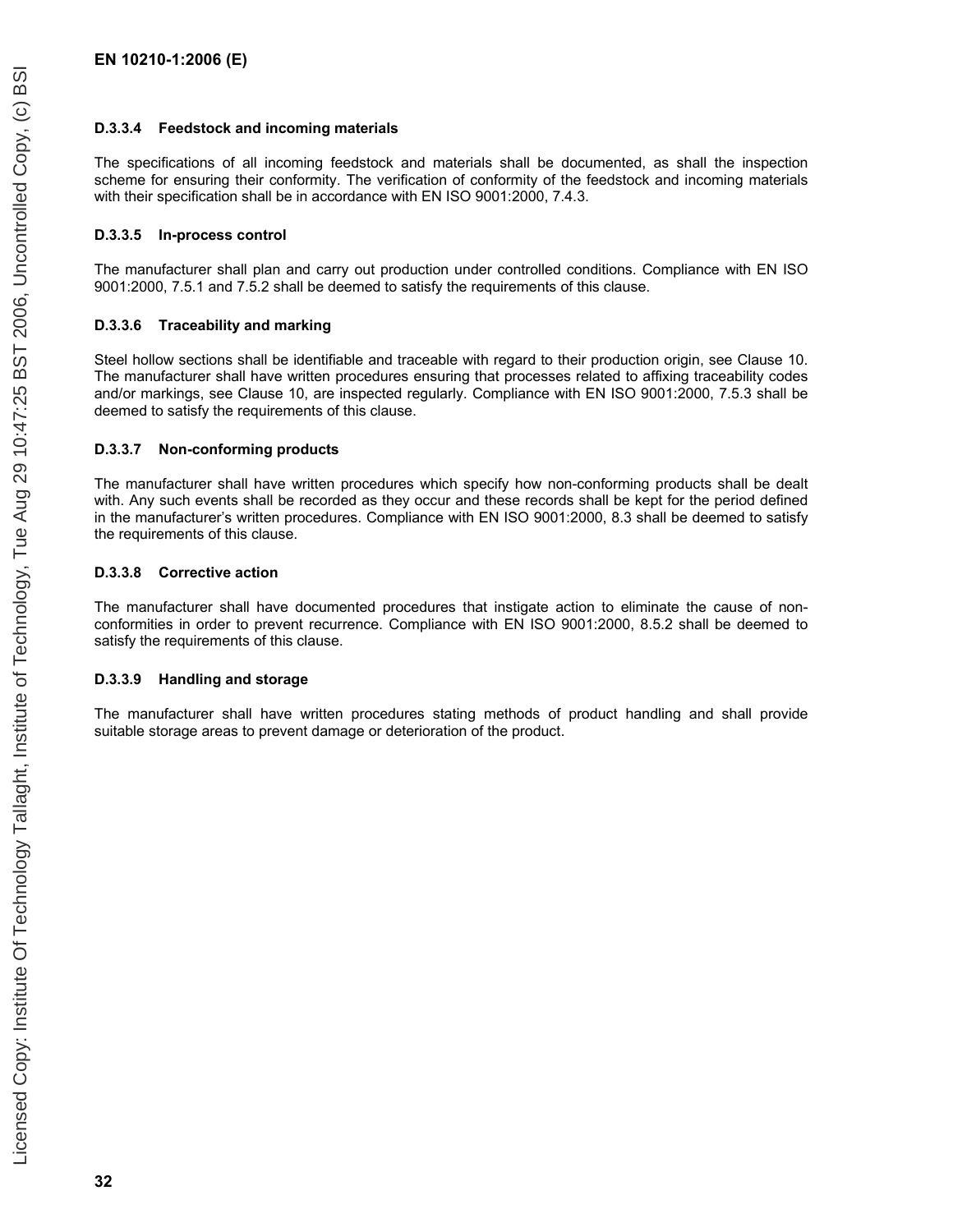### **Annex ZA**

### (informative)

### **Clauses of this European Standard addressing the provisions of the EU Construction Products Directive**

### **ZA.1 Scope and relevant characteristics**

This European Standard has been prepared under a mandate M120 (Structural Metallic Products and ancillaries) given to CEN by the European Commission and the European Free Trade Association.

The clauses of this European Standard shown in this annex meet the requirements of the mandate given under the EU Construction Products Directive (89/106/EEC).

Compliance with these clauses confers a presumption of fitness of the construction products covered by this annex for the intended uses indicated herein; reference shall be made to the information accompanying the CE marking.

**WARNING:** Other requirements and other EU Directives, not affecting the fitness for intended use may be applicable to a construction product falling within the scope of this standard.

NOTE 1 In addition to any specific clauses relating to dangerous substances contained in this standard, there may be other requirements applicable to the products falling within its scope (e.g. transposed European legislation and national laws, regulations and administrative provisions). In order to meet the provisions of the EU Construction Products Directive, these requirements need also to be complied with, when and where they apply.

*NOTE 2 An informative database of European and national provisions on dangerous substances is available at the Construction web site on EUROPA (accessed through http://europa.eu.int/comm/enterprise/ construction/internal/dangsub/dangmain.htm).*

This annex establishes the conditions for the CE marking of the structural hollow sections intended for the uses indicated in Table ZA.1 and shows the relevant clauses applicable.

The scope of this annex is defined by Table ZA.1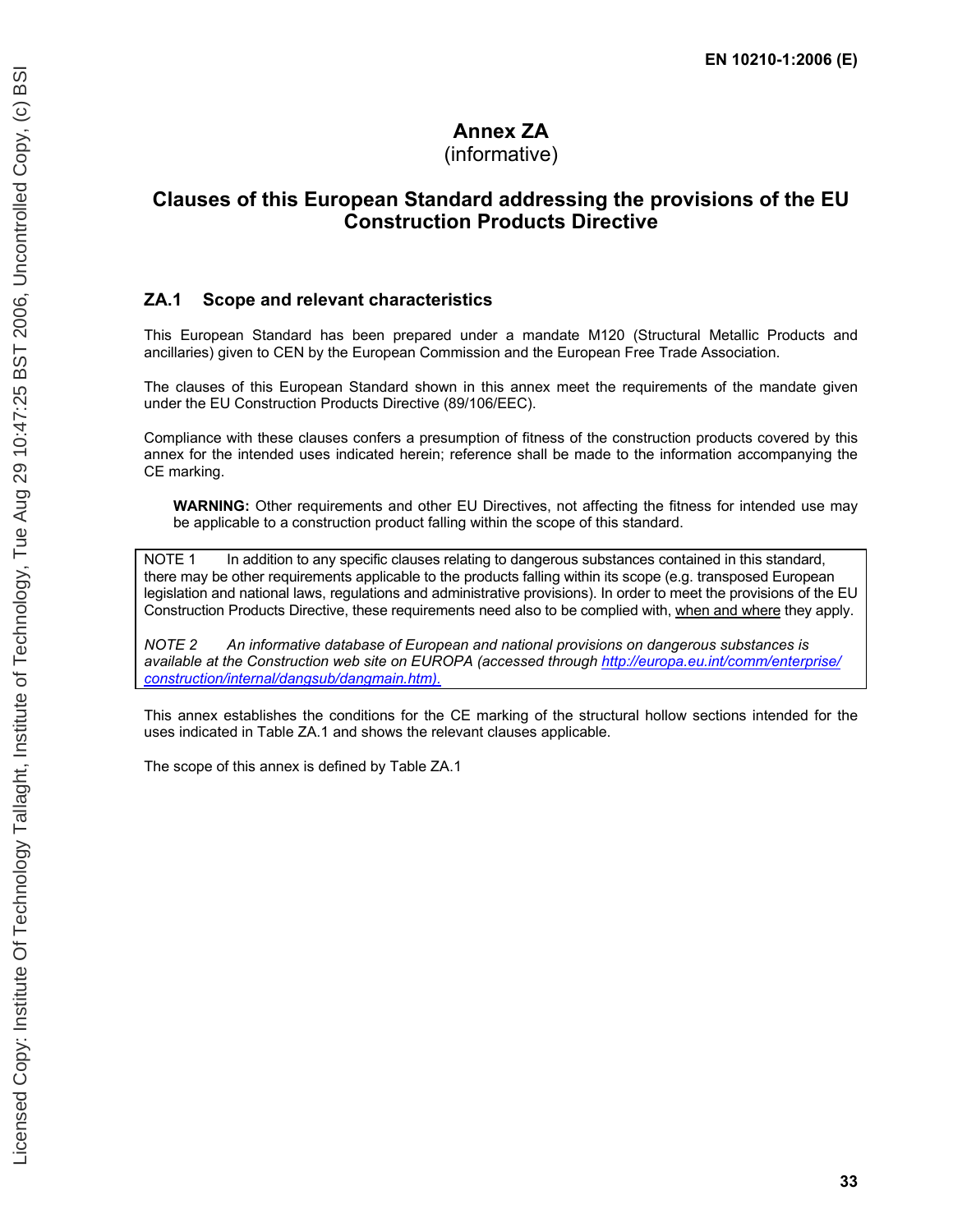| Product:                               | Steel hollow sections                                         |                                    |                                                                                                    |
|----------------------------------------|---------------------------------------------------------------|------------------------------------|----------------------------------------------------------------------------------------------------|
| Intended use:                          | structures                                                    |                                    | To be used in metal structures or in composite metal and concrete                                  |
| <b>Essential characteristic</b>        | Requirement<br>clauses in this<br>European<br><b>Standard</b> | <b>Levels</b><br>and/or<br>classes | <b>Notes</b>                                                                                       |
| Tolerances on dimensions<br>and shape. | EN 10210-2:2006,<br>Clause 6                                  |                                    | Pass/fail limits are specified in<br>EN 10210-2:2006, Table 2                                      |
| Elongation                             | 6.6.1, Tables A.3<br>and B.3                                  |                                    | $\frac{0}{0}$<br>Values to be achieved are<br>contained in Annexes A and B.                        |
| Tensile strength and yield<br>strength | 6.6.1, Tables A.3<br>and $B.3$                                |                                    | MPa<br>Values to be achieved are<br>contained in Annexes A and B.                                  |
| Impact strength                        | 6.6.2, Tables A.3<br>and $B.3$                                |                                    | $\mathbf{I}$ .<br>Values to be achieved are<br>contained in Annexes A and B.                       |
| Weldability                            | 6.5, Tables A.2<br>and B.2 and 6.7.1                          |                                    | CEV value specified. Tables<br>are in Annexes A and B,<br>formula for calculation is<br>specified. |
| Durability <sup>a</sup>                | 6.7.2                                                         |                                    | By option to specify that the<br>product is suitable for<br>galvanizing.                           |
| a<br>coating.                          |                                                               |                                    | Durability (against corrosion) is dependent on the method of protection and/or thickness of        |

### **Table ZA.1 — Relevant clauses for product and intended use**

The requirement on a certain characteristic is not applicable in those Member States (MSs) where there are no regulatory requirements on that characteristic for the intended use of the product. In this case, manufacturers placing their products on the market of these MSs are not obliged to determine nor declare the performance of their products with regard to this characteristic and the option "No performance determined" (NPD) in the information accompanying the CE marking (see Clause ZA.3) may be used. The NPD option may not be used, however, where the characteristic is subject to a threshold level.

### **ZA.2 Procedure for the attestation of conformity of steel hollow sections**

### **ZA.2.1 System of attestation of conformity**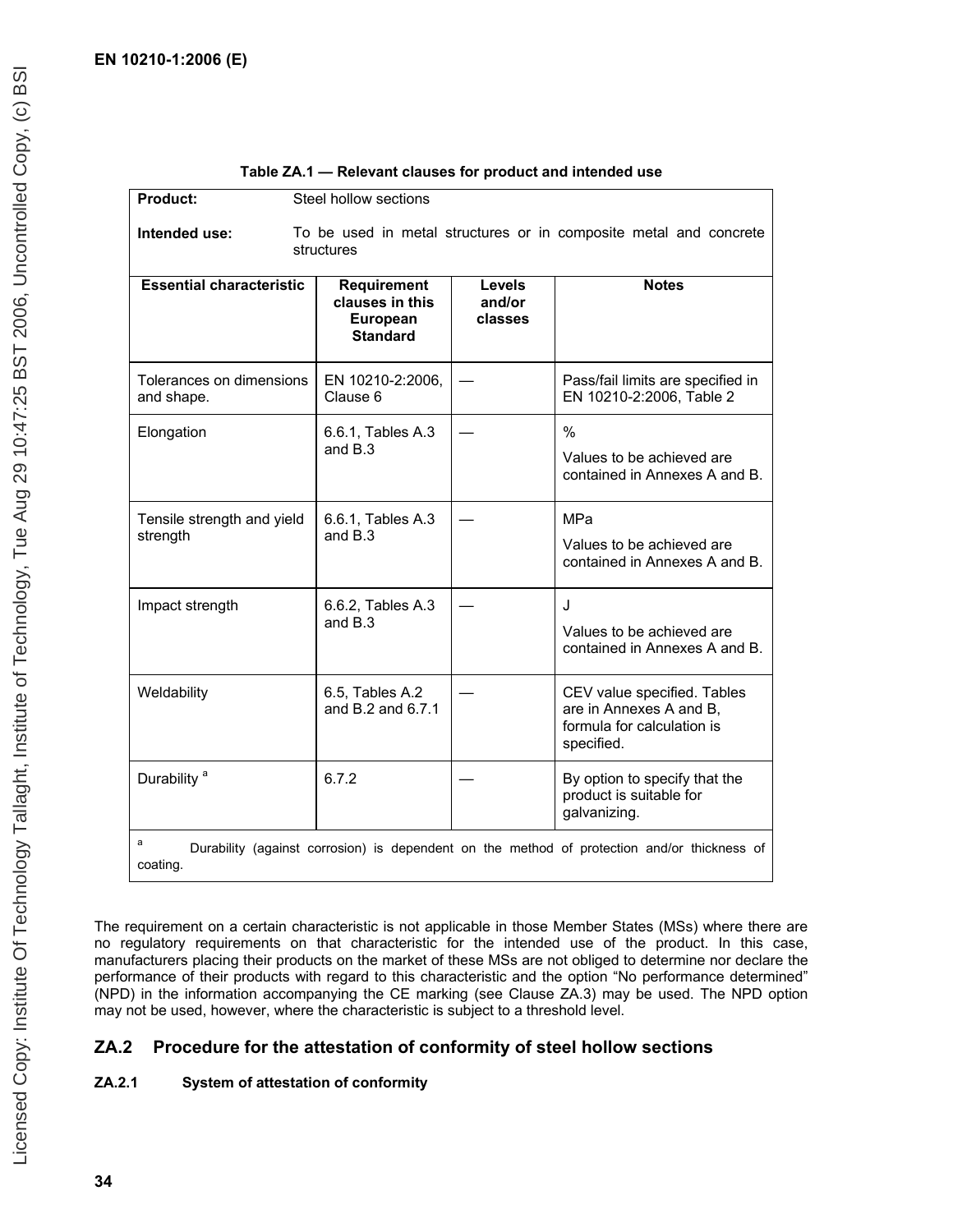The system of attestation of conformity of steel hollow sections indicated in Table ZA.1, in accordance with the Decision of the Commission (1998/214/EC) of 18 March 1998 as given in the Annex III of the mandate for Structural metallic products and ancillaries is shown in Table ZA.2 for the intended uses and relevant levels or classes.

| Product                 | Intended use                                                                                                                                                                                                                                     | Level $(s)$ or<br>class(es) | Attestation of<br>conformity<br>system(s) |
|-------------------------|--------------------------------------------------------------------------------------------------------------------------------------------------------------------------------------------------------------------------------------------------|-----------------------------|-------------------------------------------|
| Steel hollow<br>section | To be used in metal<br>structures or in composite<br>metal and concrete<br>structures.                                                                                                                                                           |                             | 2+                                        |
|                         | System 2+: See Directive 89/106/EEC (CPD), Annex III.2. (ii), First possibility, including<br>certification of the factory production control system by a notified body on the basis of its<br>continuous surveillance, assessment and approval. |                             |                                           |

The attestation of conformity of the steel hollow sections in Table ZA.1 shall be according to the evaluation of conformity procedures indicated in Table ZA.3 resulting from application of the clauses of this European Standard indicated therein.

| Table ZA.3 — Assignment of conformity tasks for steel hollow sections under system 2+ |  |  |
|---------------------------------------------------------------------------------------|--|--|
|---------------------------------------------------------------------------------------|--|--|

|                                                             | Tasks                                            |                                                                                                      | <b>Content of</b><br>task                                            | <b>Evaluation of</b><br>conformity<br>clauses to<br>apply |
|-------------------------------------------------------------|--------------------------------------------------|------------------------------------------------------------------------------------------------------|----------------------------------------------------------------------|-----------------------------------------------------------|
| Tasks under the<br>responsibility of<br>the<br>manufacturer | Factory production control                       |                                                                                                      | All parameters<br>related to all<br>characteristics<br>of Table ZA.1 | Clause 11<br>D.3                                          |
|                                                             | Initial type testing                             |                                                                                                      | All relevant<br>characteristics<br>of Table ZA.1                     | Clause 11<br>D.2                                          |
| Tasks under the                                             | Certification of<br>factory                      | Initial inspection of<br>factory and factory<br>production control<br>system                         | All parameters<br>related to all<br>characteristics<br>of Table ZA.1 |                                                           |
| responsibility of<br>the notified body                      | production<br>control system<br>on the basis of: | Continuous<br>surveillance,<br>assessment and<br>approval of factory<br>production control<br>system | All relevant<br>characteristics<br>of Table ZA.1                     | Clause 11<br>D.3                                          |

### **ZA.2.2 EC Certificate and declaration of conformity**

The manufacturer or his agent established in the European Economic Area (EEA), shall prepare and retain a declaration of conformity, which authorises the affixing of the CE marking. This declaration shall include: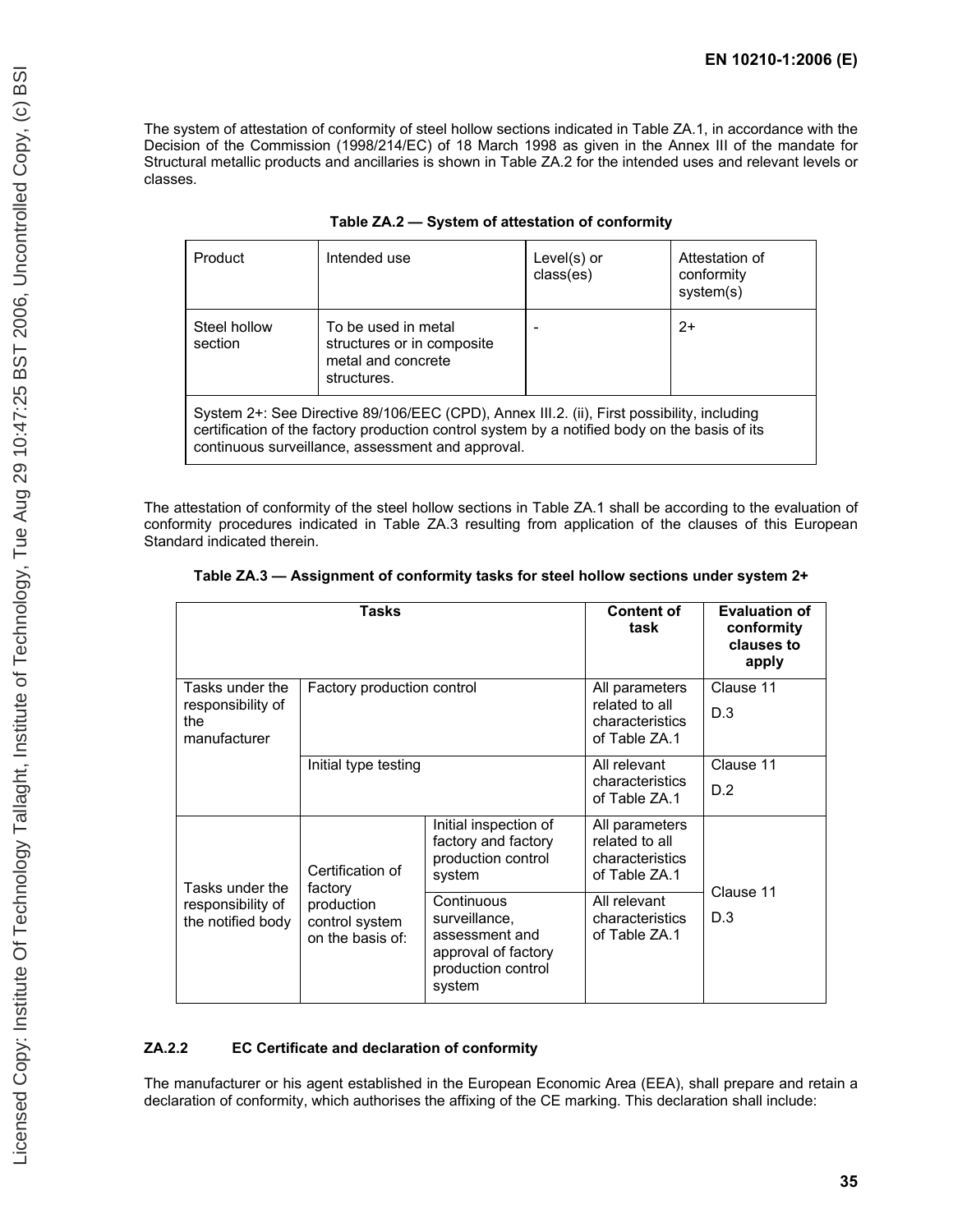- name and address of the manufacturer, or his authorised representative established in the EEA, and the place of production;
- description of the product type (type, identification, use…), and a copy of the information accompanying the CE marking;
- provisions to which the product conforms (e.g. Annex ZA of this European Standard);
- particular conditions applicable to the use of the product (if necessary);
- the number of the accompanying factory production control system certificate;
- name of, and position held by, the person empowered to sign the declaration on behalf of the manufacturer or his authorised representative.

The declaration shall be accompanied by a factory production control system certificate, drawn up by a notified body, which shall contain in addition to the information above, the following

- name and address of the notified body;
- the number of the factory production control system certificate;
- conditions and period of validity of the certificate, where applicable;
- name of, and position held by, the person empowered to sign the certificate.

This declaration and certificate shall be presented in the official language or language(s) acceptable to the Member State in which the product is to be used.

### **ZA.3 CE Marking and labelling**

The CE marking shall be in accordance with Directive  $93/68/EEC<sup>2</sup>$  and be placed on the accompanying commercial documents or inspection document. The CE marking consists of the letters "CE" in the specified form and shall be accompanied by the following information.

- Identification number of the notified body;
- name or identifying mark of the producer;
- the last two digits of the year of marking;
- the number of the EC certificate of conformity and the name or number of the notified body with regard to the factory production control system;
- product designation (see 4.2);
- "No performance determined" for characteristics where this is relevant.

The "No performance determined" (NPD) option may not be used where the characteristic is subject to a threshold level. Otherwise, the NPD option may be used when and where the characteristic, for a given intended use, is not subject to regulatory requirements in the Member State of destination.

 $\overline{a}$ 

<sup>&</sup>lt;sup>2</sup> Council Directive 93/68/EEC of July 1993 amending 12 Directives, including Directive 89/106/EEC harmonising the provisions for the CE marking.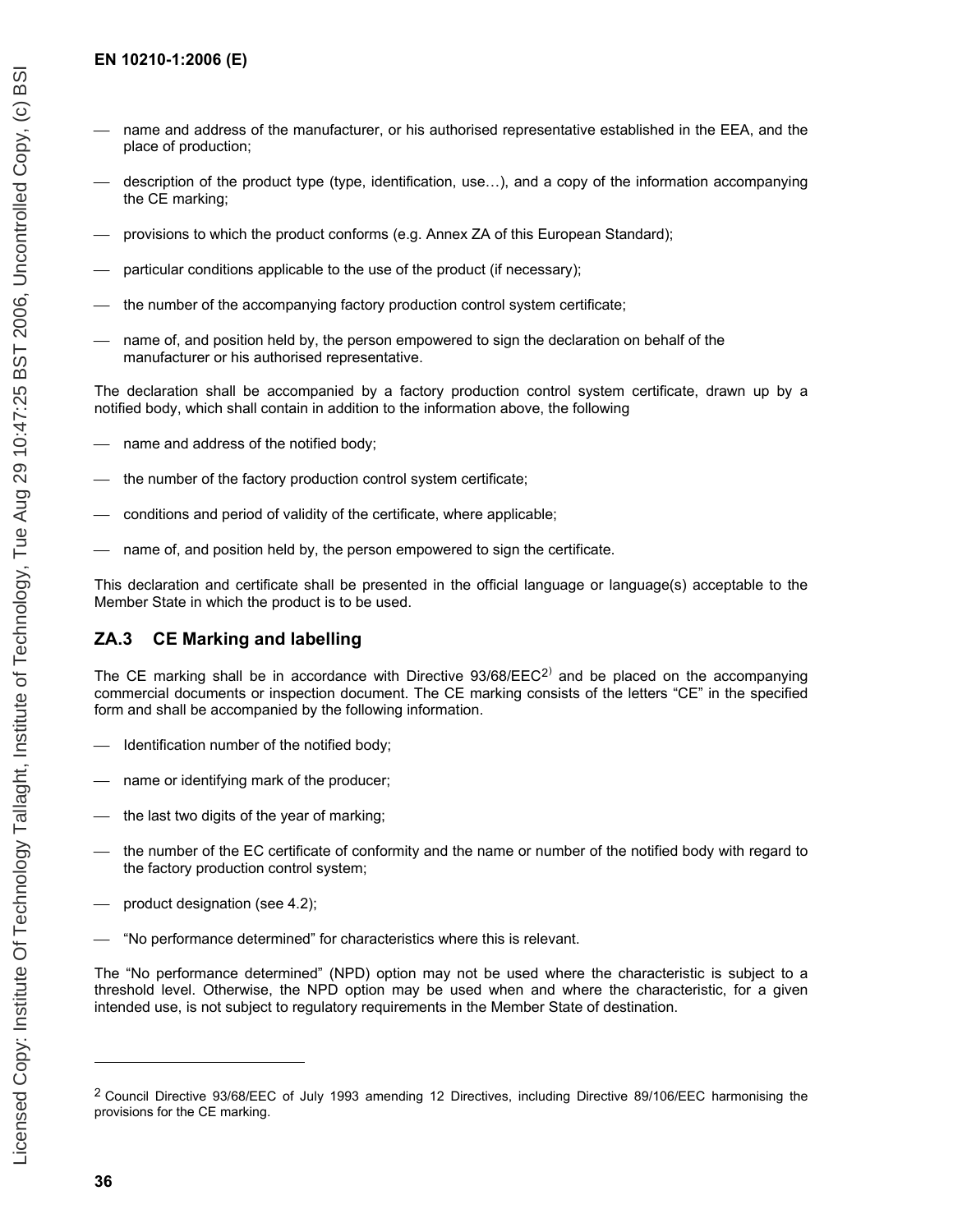Figure ZA.1 gives an example of the information to be given on the product, label, packaging and/or commercial documents.

| CE<br>01234                                              | CE conformity marking, consisting of the<br>"CE"-symbol given in Directive<br>93/68/EEC.<br>Identification number of the certification<br>body |
|----------------------------------------------------------|------------------------------------------------------------------------------------------------------------------------------------------------|
| AnyCo Ltd, PO Box 21, B-1050                             | Name or identifying mark and registered<br>address of the producer                                                                             |
| 06                                                       | Last two digits of the year in which the<br>marking was affixed                                                                                |
| 01234-CPD-00234                                          | FPC Certificate number                                                                                                                         |
| EN 10210-1:2005                                          | No. of European Standard                                                                                                                       |
| Steel hollow sections for building and civil engineering | <b>Description of product</b>                                                                                                                  |
| <b>Product designation</b><br><b>S355J2H</b>             | and                                                                                                                                            |
| Dangerous substance X: Less than 0,2 ppm                 | information on regulated characteristics                                                                                                       |
| <b>Durability: NPD</b>                                   |                                                                                                                                                |
| (by coating)                                             |                                                                                                                                                |

### **Figure ZA.1 – Example CE marking information**

In addition to any specific information relating to dangerous substances shown above, the product should also be accompanied, when and where required and in the appropriate form, by documentation listing any other legislation on dangerous substances for which compliance is claimed, together with any information required by that legislation.

*NOTE European legislation without national derogations need not be mentioned*.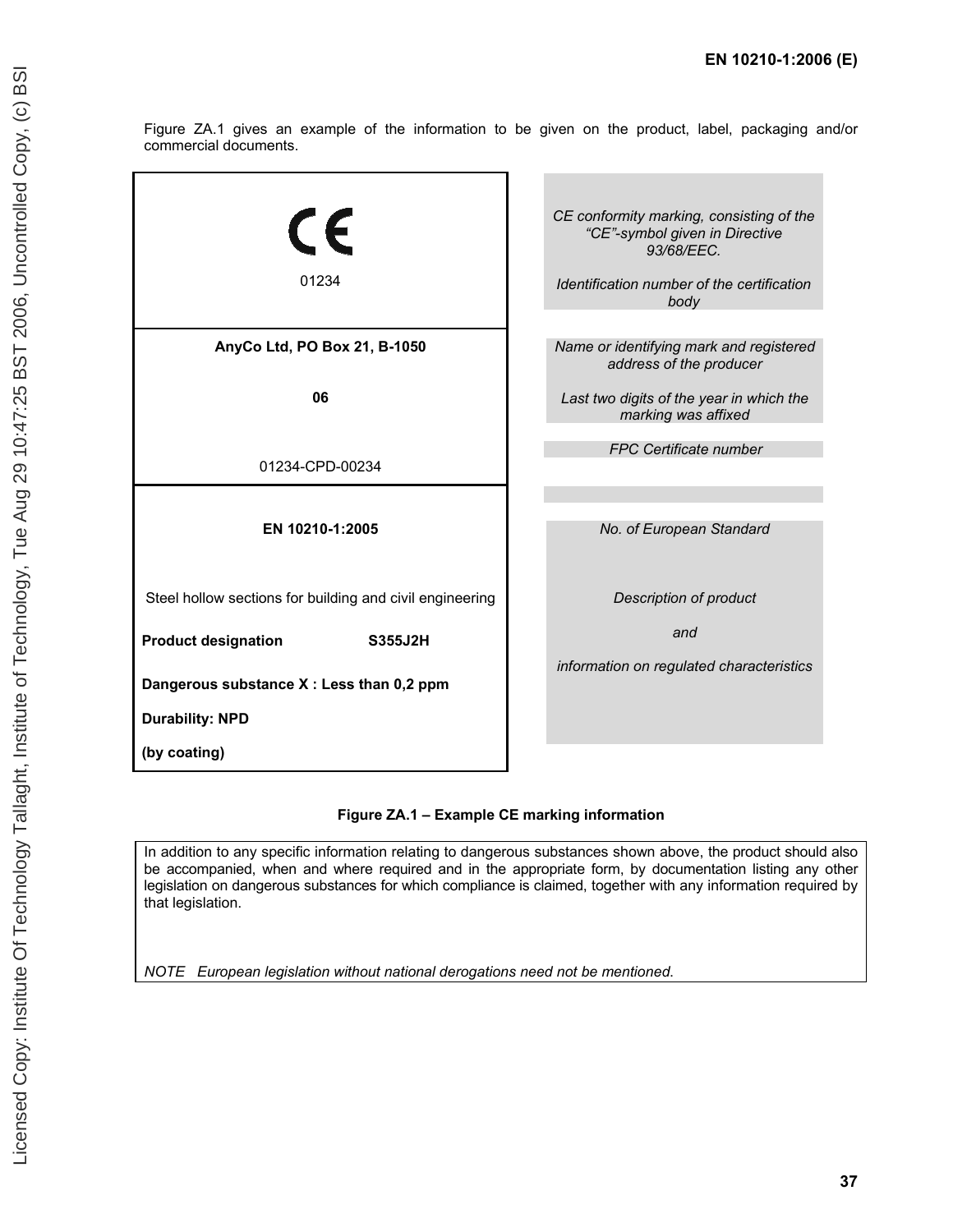### **Bibliography**

EN 473, *Non-destructive testing – Qualification and certification of NDT personnel – General principles*

EN 1011-1, *Welding — Recommendations for welding of metallic materials — Part 1: General guidance for arc welding* 

EN 1011-2, *Welding — Recommendations for welding of metallic materials — Part 2: Arc welding of ferritic steels* 

EN 1993-1-1, *Eurocode 3: Design of steel structures - Part 1-1: General rules and rules for buildings*

EN 10025-2, *Hot rolled products of structural steels — Part 2: Technical delivery conditions for non-alloy structural steels* 

EN 10025-3, *Hot rolled products of structural steels — Part 3: Technical delivery conditions for normalized/normalized rolled weldable fine grain structural steels*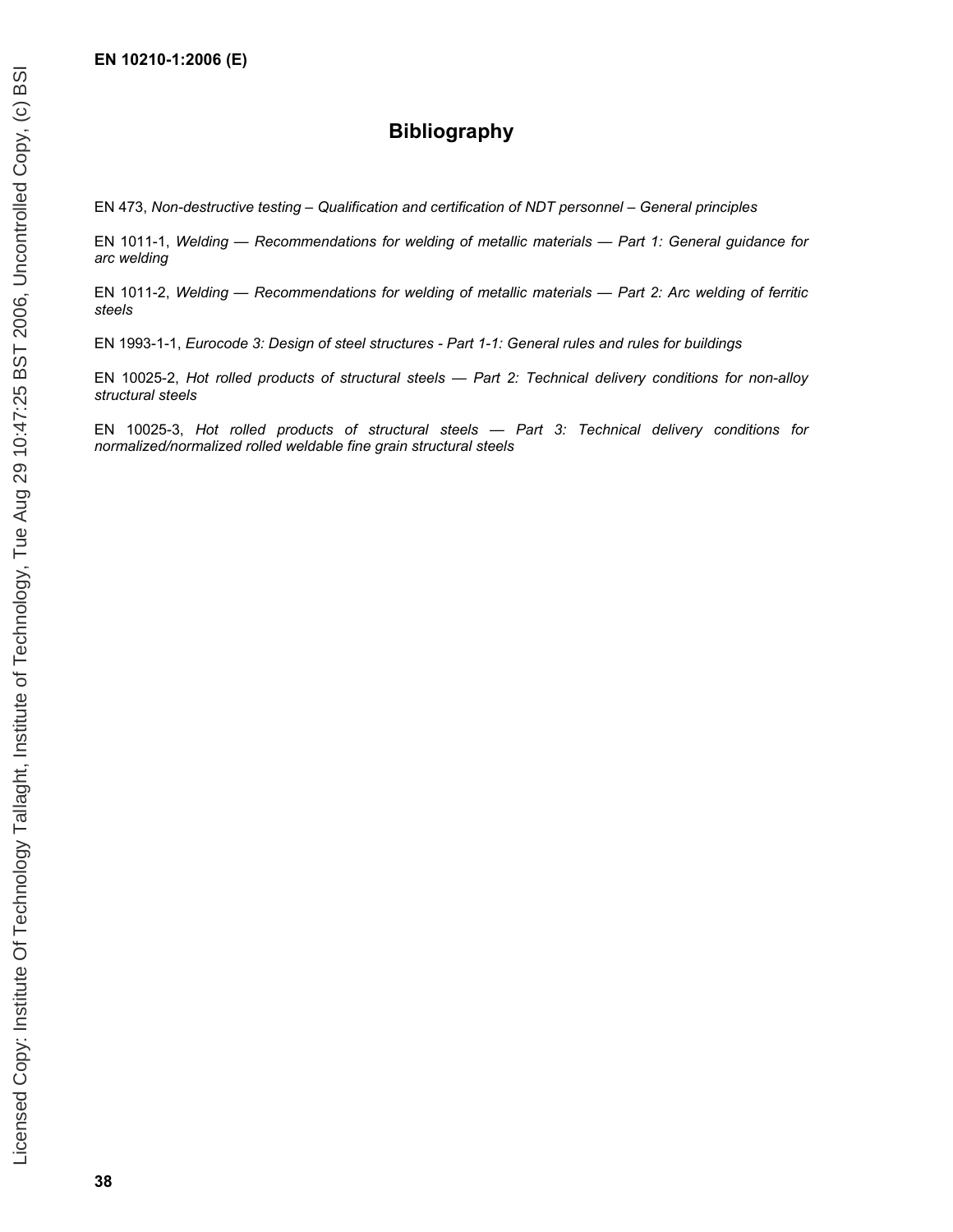Licensed Copy: Institute Of Technology Tallaght, Institute of Technology, Tue Aug 29 10:47:25 BST 2006, Uncontrolled Copy, (c) BSI Licensed Copy: Institute Of Technology Tallaght, Institute of Technology, Tue Aug 29 10:47:25 BST 2006, Uncontrolled Copy, (c) BSI